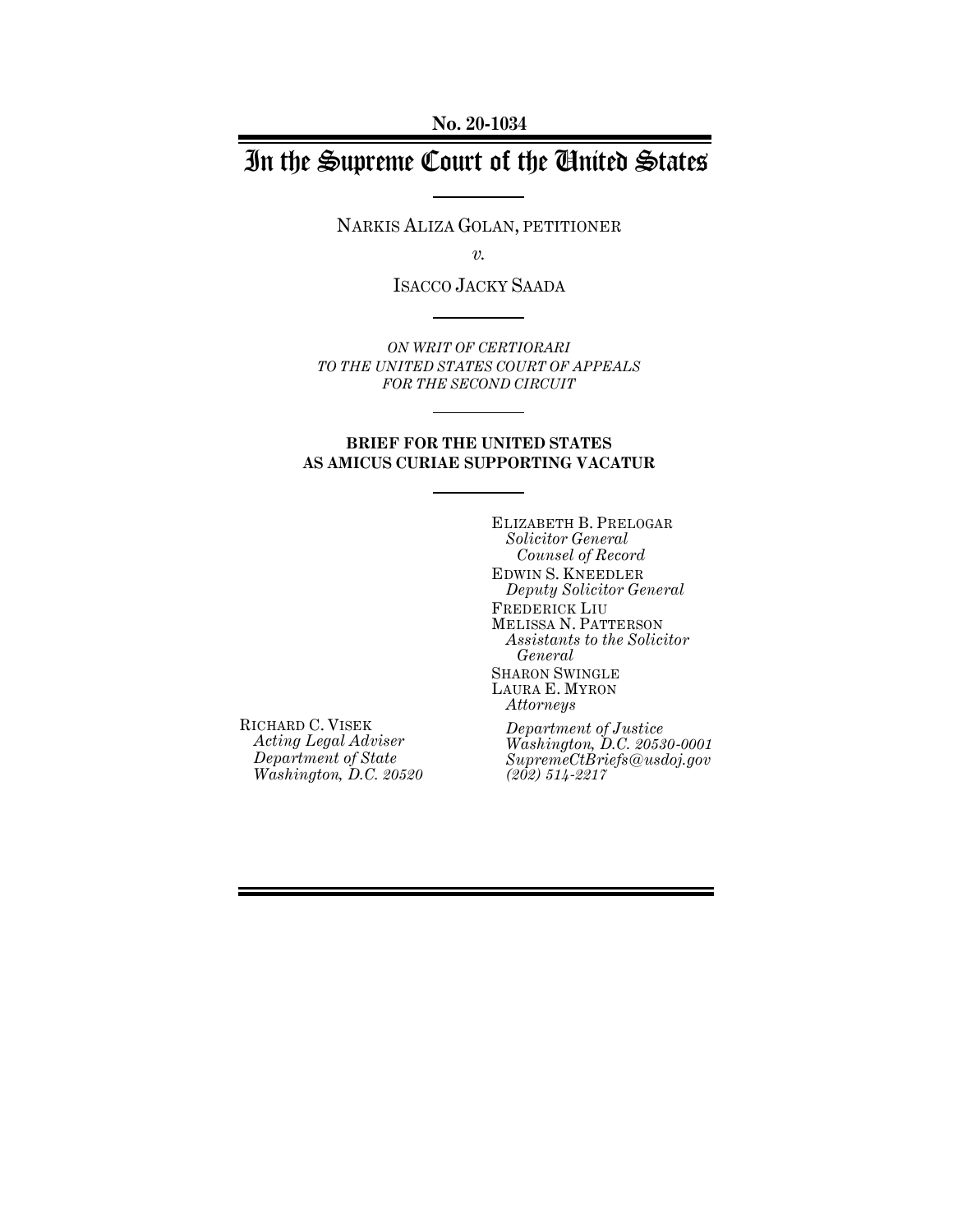#### **QUESTION PRESENTED**

The Hague Convention on the Civil Aspects of International Child Abduction generally requires that, upon petition, children wrongfully removed from their country of habitual residence be returned promptly, allowing the merits of custody disputes to be adjudicated in that country. Article 13(b) of the Convention provides an exception to that requirement where it is established that there is a grave risk that returning the child would expose him to physical or psychological harm or otherwise place the child in an intolerable situation. The question presented is:

Whether, after finding that returning a child would expose him to a grave risk of harm, a district court is required to consider whether ameliorative measures would facilitate return before reaching a decision on a petition to return.

(I)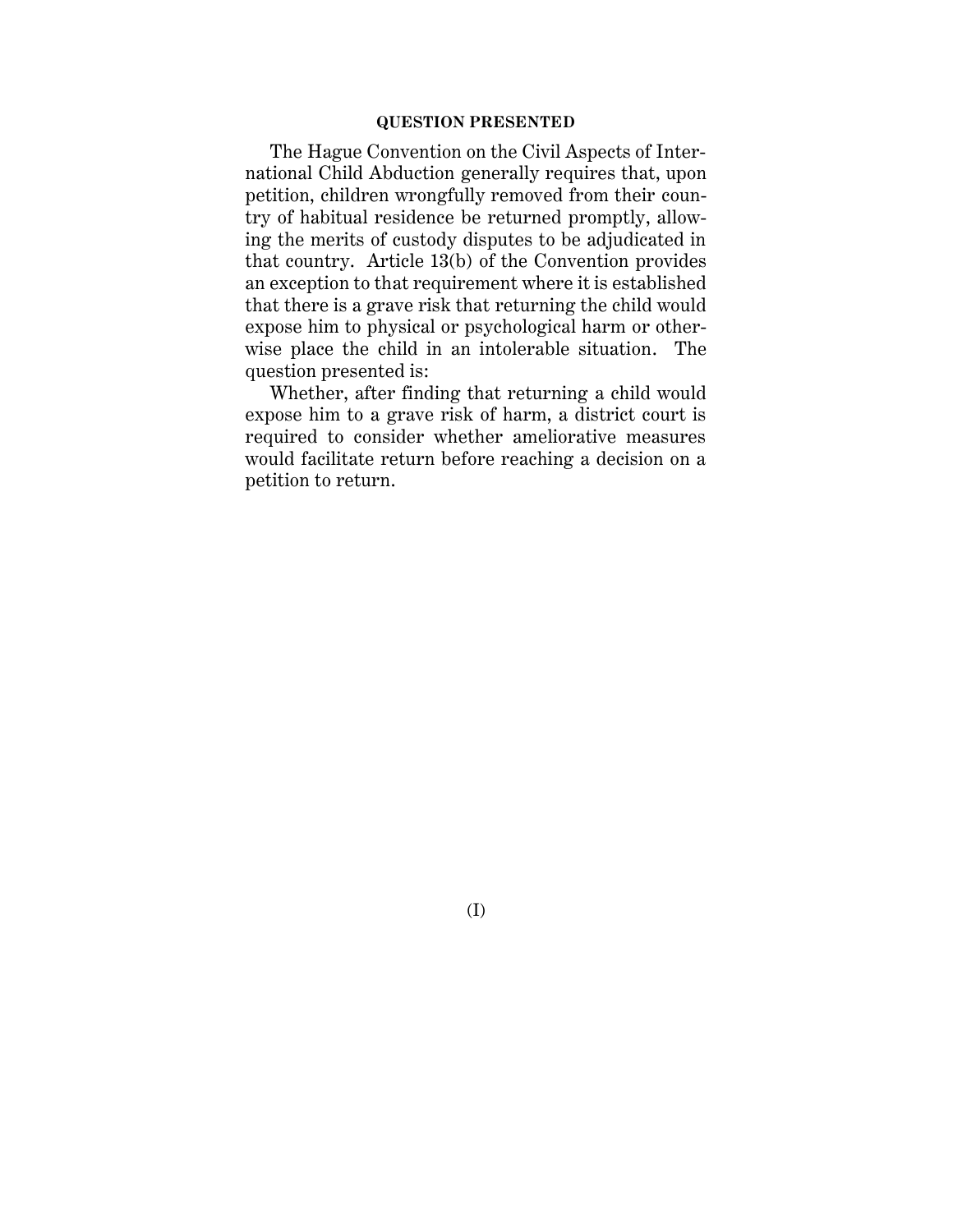## **TABLE OF CONTENTS**

| Statement:                                                 |
|------------------------------------------------------------|
|                                                            |
| B.                                                         |
|                                                            |
| Argument:                                                  |
| Neither the Convention nor ICARA requires                  |
| consideration of ameliorative measures upon a finding      |
| that return poses a grave risk of harm 12                  |
| The court of appeals erred in requiring courts to<br>А.    |
| consider ameliorative measures in every case               |
|                                                            |
| The text of the Convention and ICARA does<br>$1_{\cdots}$  |
| not require courts to consider ameliorative                |
|                                                            |
| A discretionary approach to ameliorative<br>2.             |
| measures accords with the longstanding view                |
| of the State Department, which finds support               |
| in international understandings of the                     |
|                                                            |
| <b>B.</b><br>A court's discretion to consider ameliorative |
| measures should be guided by the principles of the         |
|                                                            |
| C.<br>The case should be remanded to allow the lower       |
|                                                            |
| courts to properly exercise their discretion in the        |
|                                                            |
|                                                            |
|                                                            |
|                                                            |

(III)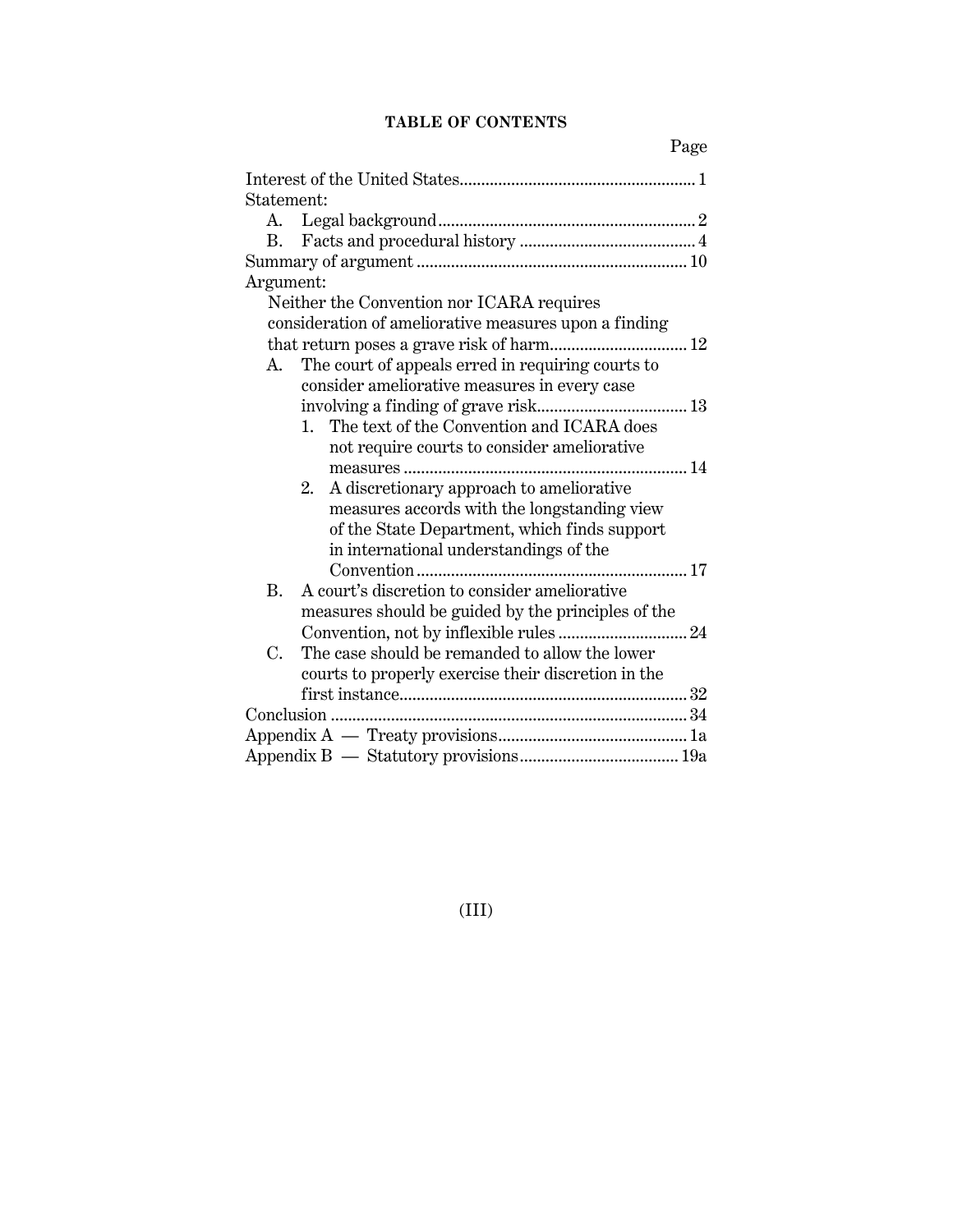## **TABLE OF AUTHORITIES**

| Cases:                                                    | Page |
|-----------------------------------------------------------|------|
|                                                           |      |
| Acosta v. Acosta, 725 F.3d 868 (8th Cir. 2013)  26        |      |
| Arthur & Sec'y, [2017] FamCAFC 111 (Austl.)  24           |      |
| Blondin v. Dubois:                                        |      |
|                                                           |      |
|                                                           |      |
|                                                           |      |
| E, In re, [2011] UKSC 27 (H.L.) (U.K.)  23, 24            |      |
|                                                           |      |
|                                                           |      |
| Martin v. Franklin Capital Corp.,                         |      |
|                                                           |      |
| Monasky v. Taglieri, 140 S. Ct. 719 (2020) 16, 29, 30, 33 |      |
| Mount Lemmon Fire Dist. v. Guido,                         |      |
|                                                           |      |
| Simcox v. Simcox,                                         |      |
| 511 F.3d 594 (6th Cir. 2007) 25, 26, 27, 31               |      |
| United States v. Burr,                                    |      |
|                                                           |      |
|                                                           |      |
|                                                           |      |

Treaties, statutes, and rules:

| Hague Convention on Jurisdiction, Applicable Law, |  |
|---------------------------------------------------|--|
| Recognition, Enforcement and Co-operation         |  |
| in Respect of Parental Responsibility and         |  |
| Measures for the Protection of Children,          |  |
| done Oct. 19, 1996, 2204 U.N.T.S. 95              |  |
| (entered into force Jan. 1, 2002):                |  |
|                                                   |  |
|                                                   |  |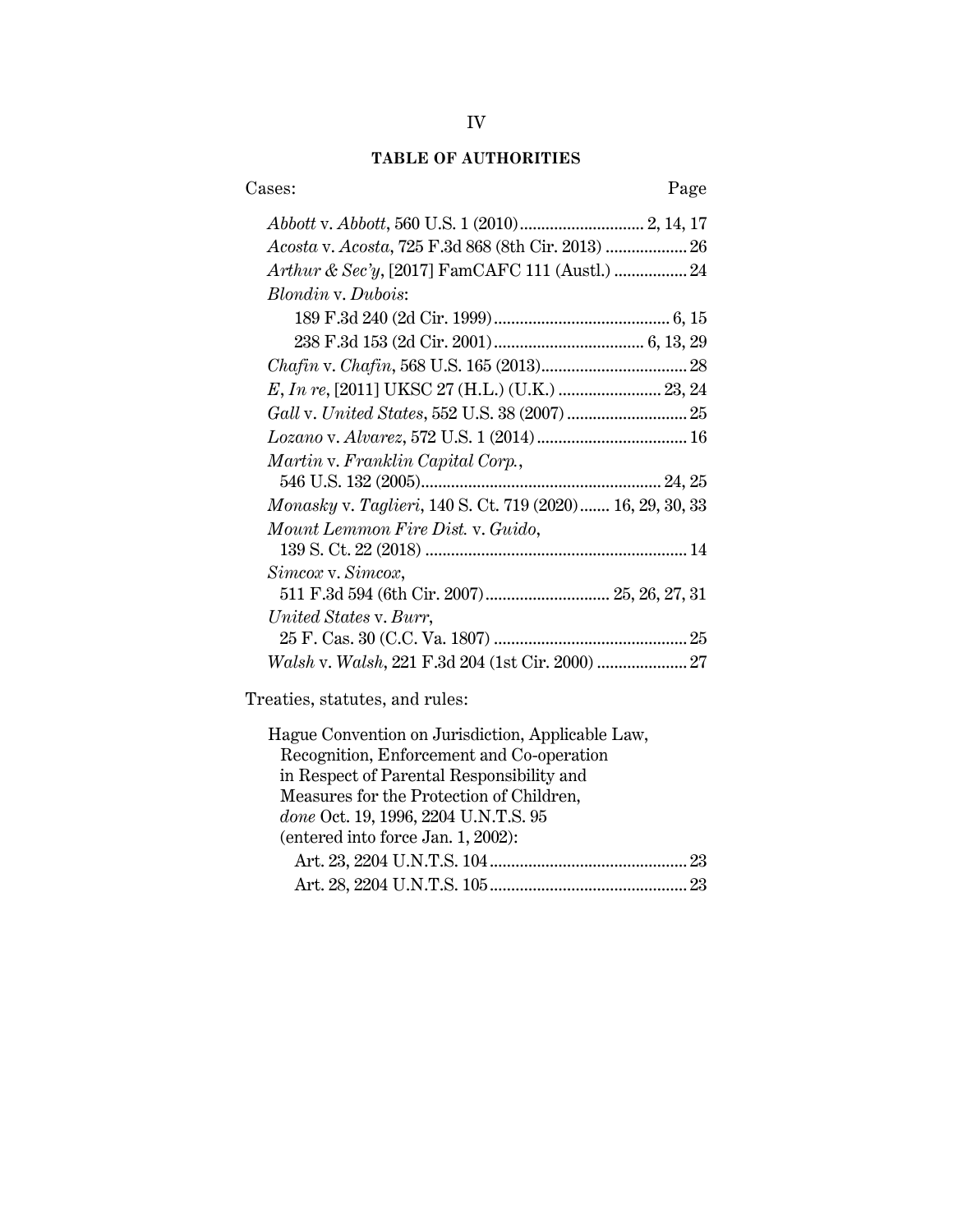| Treaties, statutes, and rules—Continued:<br>Page     |  |
|------------------------------------------------------|--|
| Hague Convention on the Civil Aspects of             |  |
| International Child Abduction, done Oct. 25, 1980,   |  |
| T.I.A.S. No. 11,670, 1343 U.N.T.S. 89 (entered into  |  |
|                                                      |  |
|                                                      |  |
|                                                      |  |
|                                                      |  |
|                                                      |  |
| Art. 11, 1343 U.N.T.S. 1002, 3, 11, 25, 28, 6a       |  |
|                                                      |  |
| Art. 13, 1343 U.N.T.S. 101 3, 10, 11, 14, 15, 25, 7a |  |
|                                                      |  |
| Art. 16, 1343 U.N.T.S. 101 3, 11, 18, 30, 9a         |  |
|                                                      |  |
| Art. 19, 1343 U.N.T.S. 101 3, 11, 18, 25, 30, 10a    |  |
|                                                      |  |
|                                                      |  |
|                                                      |  |
|                                                      |  |
|                                                      |  |
|                                                      |  |
| International Child Abduction Remedies Act,          |  |
| Pub. L. No. 100-300, 102 Stat. 437                   |  |
|                                                      |  |
|                                                      |  |
|                                                      |  |
|                                                      |  |
|                                                      |  |
|                                                      |  |
|                                                      |  |
|                                                      |  |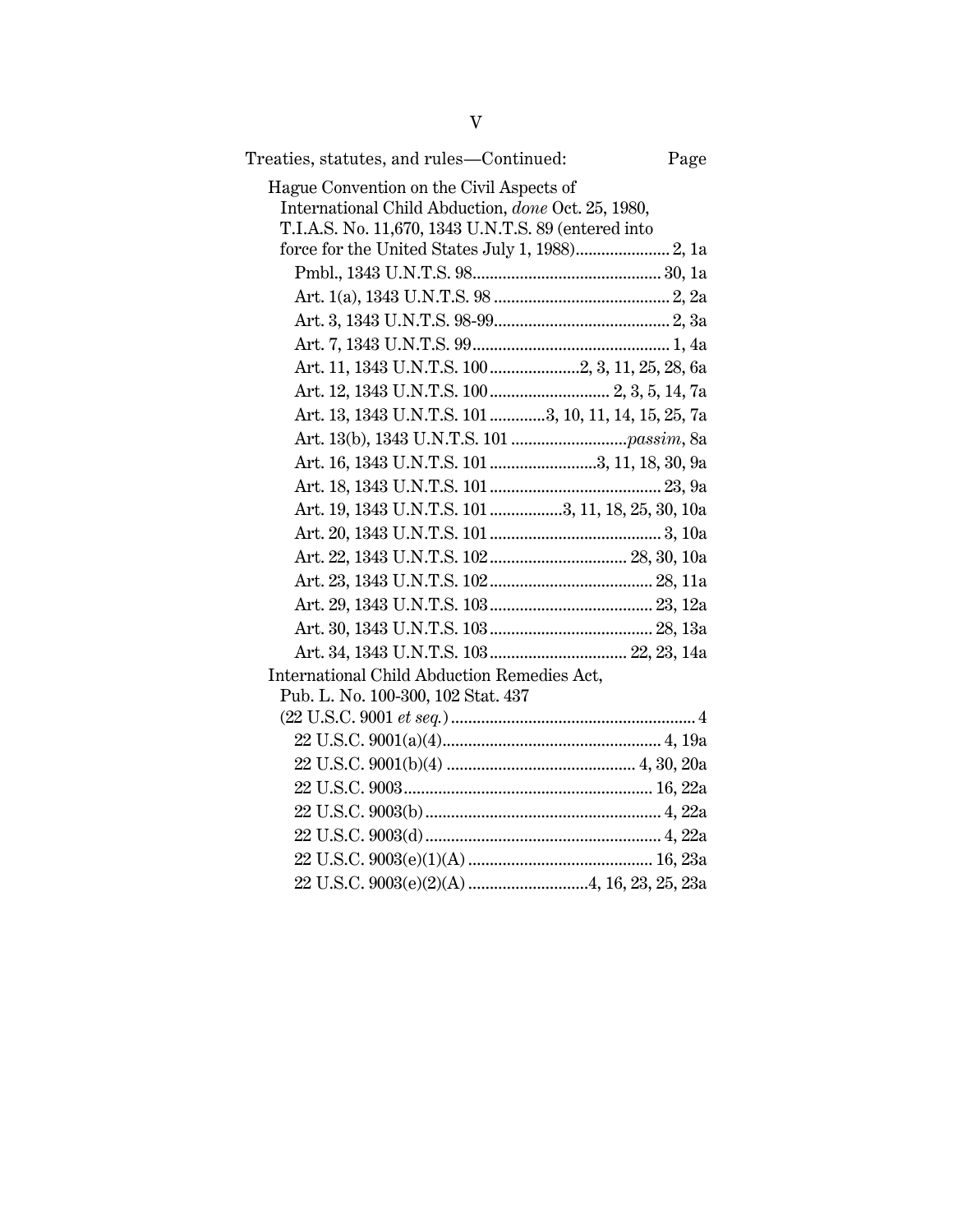| Statutes and rules-Continued:                      | Page |
|----------------------------------------------------|------|
|                                                    |      |
| Sean and David Goldman International Child         |      |
| Abduction Prevention and Return Act of 2014,       |      |
| Pub. L. No. 113-150, 128 Stat. 1807                |      |
| (22 U.S.C. 9101 et seq.):                          |      |
|                                                    |      |
|                                                    |      |
|                                                    |      |
|                                                    |      |
|                                                    |      |
|                                                    |      |
| Council Regulation 2201/2003,                      |      |
| 2003 O.J. (L 338) 6 (EU):                          |      |
|                                                    |      |
|                                                    |      |
| Miscellaneous:                                     |      |
| Hague Conf. on Private Int'l Law:                  |      |
| Conclusions and Recommendations of the             |      |
| Fifth Meeting of the Special Commission            |      |
| to Review the Operation of the Hague               |      |
| Convention of 25 October 1980 (Nov. 2006),         |      |
| https://assets.hcch.net/upload/concl28sc5 e.pdf 21 |      |
| Direct Judicial Communications (2013),             |      |
| https://assets.hcch.net/docs/62d073ca-eda0-        |      |
|                                                    |      |
| 1980 Child Abduction Convention: Guide to Good     |      |
| Practice: Part VI, Article $13(1)(b)$ (2020),      |      |
| https://assets.hcch.net/docs/225b44d3-5c6b-        |      |
| 4a14-8f5b-57cb370c497f.pdf21, 22, 23, 26, 27, 30   |      |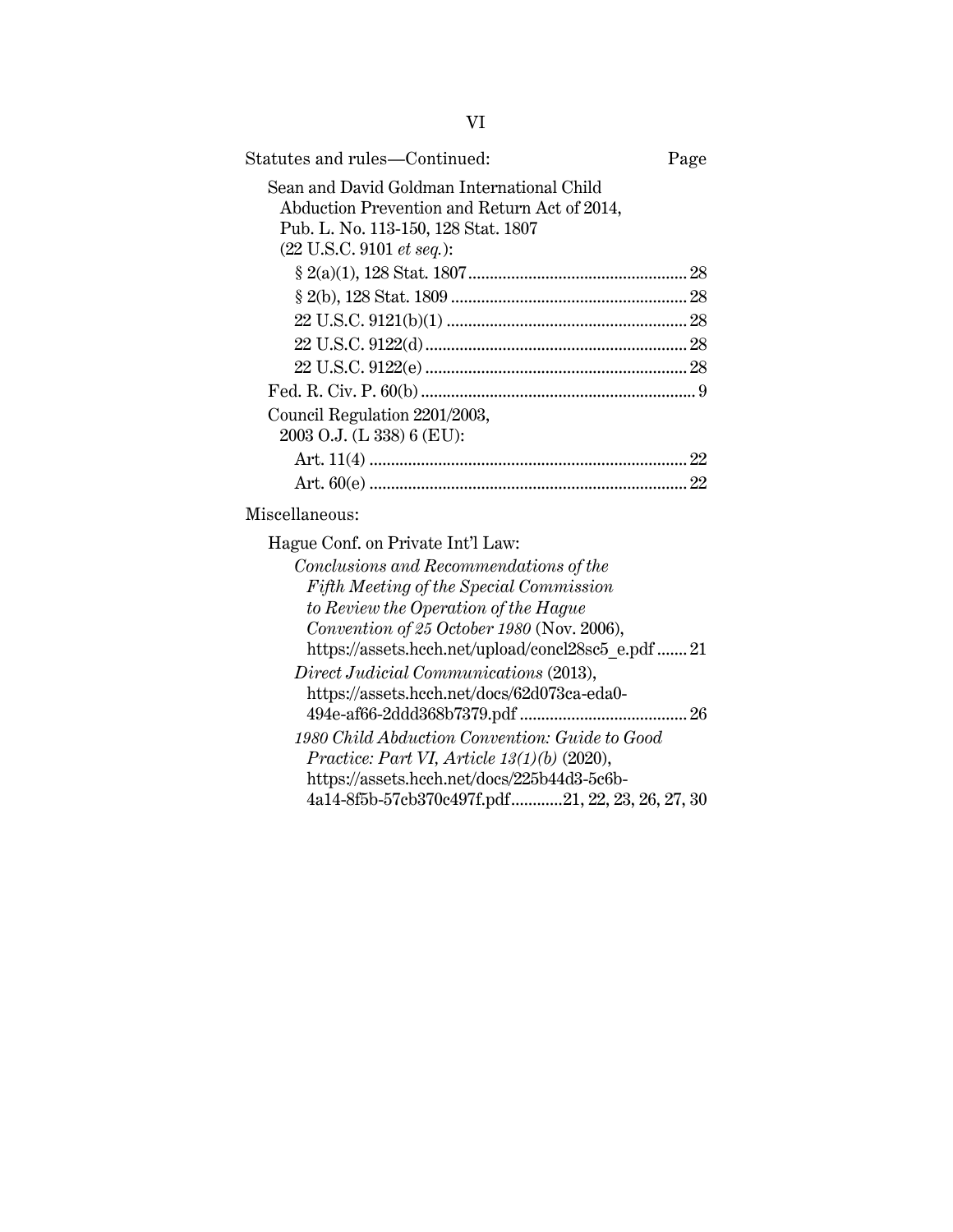| ×,<br>×, |
|----------|
|          |
|          |

| Miscellaneous—Continued:                                                         | Page |
|----------------------------------------------------------------------------------|------|
| Letter from Catherine W. Brown, Assistant<br>Legal Adviser for Consular Affairs, |      |
| U.S. Dep't of State, to Michael Nicholls,                                        |      |
| Lord Chancellor's Dep't, Child Abduction,                                        |      |
|                                                                                  |      |
| Elisa Pérez-Vera, Explanatory Report (Permanent                                  |      |
| Bureau trans. 1982), https://assets.hcch.net/docs/                               |      |
|                                                                                  |      |
| Public Notice 957: Hague International Child                                     |      |
| Abduction Convention; Text and Legal Analysis,                                   |      |
| 51 Fed. Reg. 10,494 (Mar. 26, 1986)3, 15, 17, 27, 29                             |      |
| Kathleen Ruckman, Undertakings As Convention                                     |      |
| Practice: The United States Perspective, The                                     |      |
| Judges' Newsletter (Hague Conf. on Private                                       |      |
| Int'l Law, London, England) Vol. XI (2006),                                      |      |
| https://assets.hcch.net/docs/b3f445a5-81a8-4ee8-                                 |      |
|                                                                                  |      |
| U.S. Dep't of State, Report on Compliance with                                   |      |
| the Hague Convention on the Civil Aspects of                                     |      |
| International Child Abduction (Apr. 2007),                                       |      |
| https://travel.state.gov/content/dam/                                            |      |
| NEWIPCAAssets/pdfs/AnnualReports/                                                |      |
|                                                                                  |      |
| U.S. Dep't of State, Report on Compliance with                                   |      |
| the Hague Convention on the Civil Aspects of                                     |      |
| <i>International Child Abduction (Apr. 2010),</i>                                |      |
| https://travel.state.gov/content/dam/                                            |      |
| NEWIPCAAssets/pdfs/AnnualReports/                                                |      |
| 2010%20Annual%20Report.pdf 20, 21, 30                                            |      |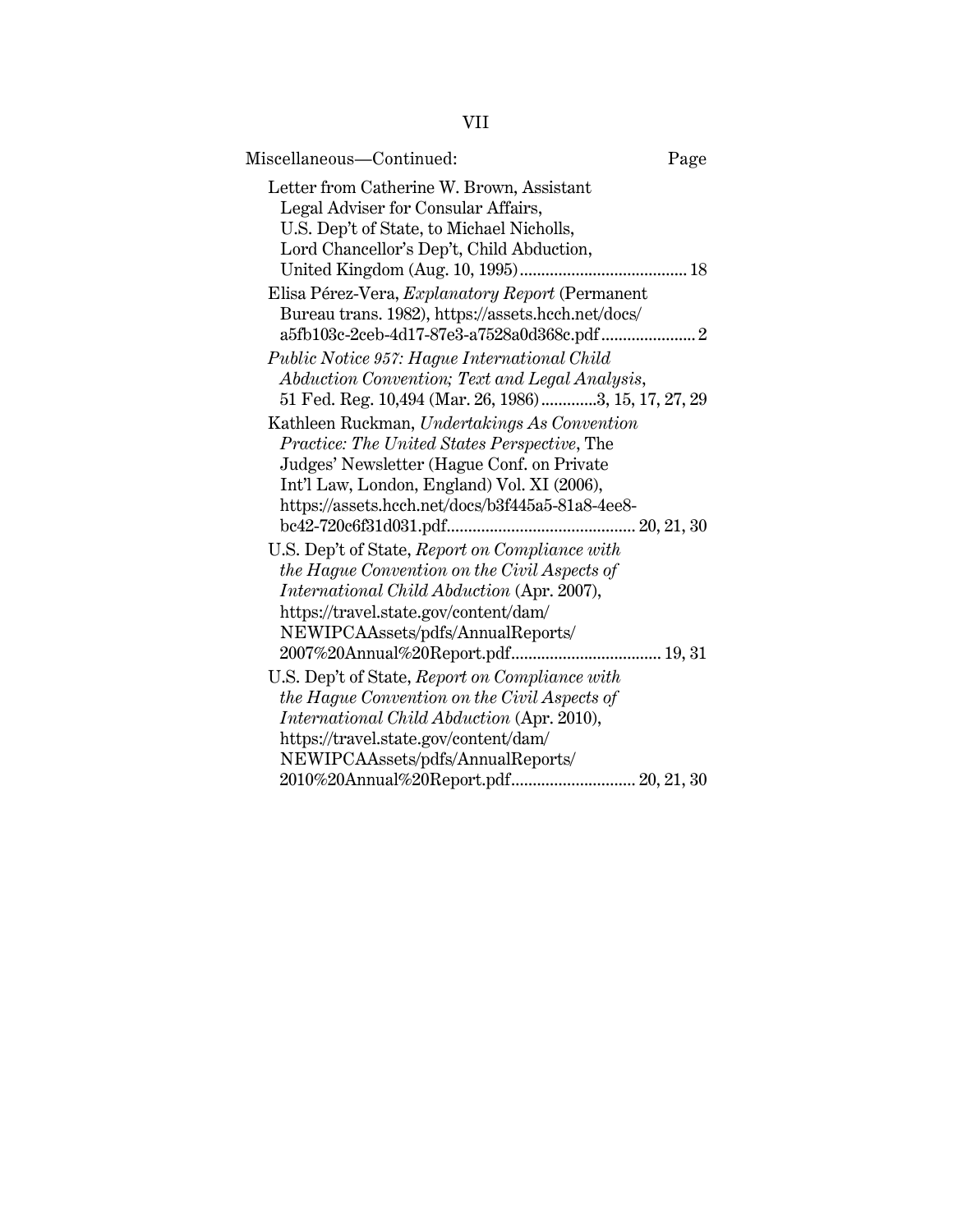## In the Supreme Court of the United States

No. 20-1034 NARKIS ALIZA GOLAN, PETITIONER

*v.*

ISACCO JACKY SAADA

*ON WRIT OF CERTIORARI TO THE UNITED STATES COURT OF APPEALS FOR THE SECOND CIRCUIT*

#### **BRIEF FOR THE UNITED STATES AS AMICUS CURIAE SUPPORTING VACATUR**

#### **INTEREST OF THE UNITED STATES**

<span id="page-7-0"></span>This case arises under the Hague Convention on the Civil Aspects of International Child Abduction and concerns a district court's consideration of possible ameliorative measures upon finding a grave risk that returning a child to his country of habitual residence would expose him to physical or psychological harm. The United States is a party to the Convention and the Department of State is the designated Central Authority that coordinates with other contracting states and assists in the Convention's implementation in the United States, including, when appropriate and in accordance with the Convention (art. 7), facilitating the return of children wrongfully removed from the United States. Accordingly, the United States has a substantial interest in the

(1)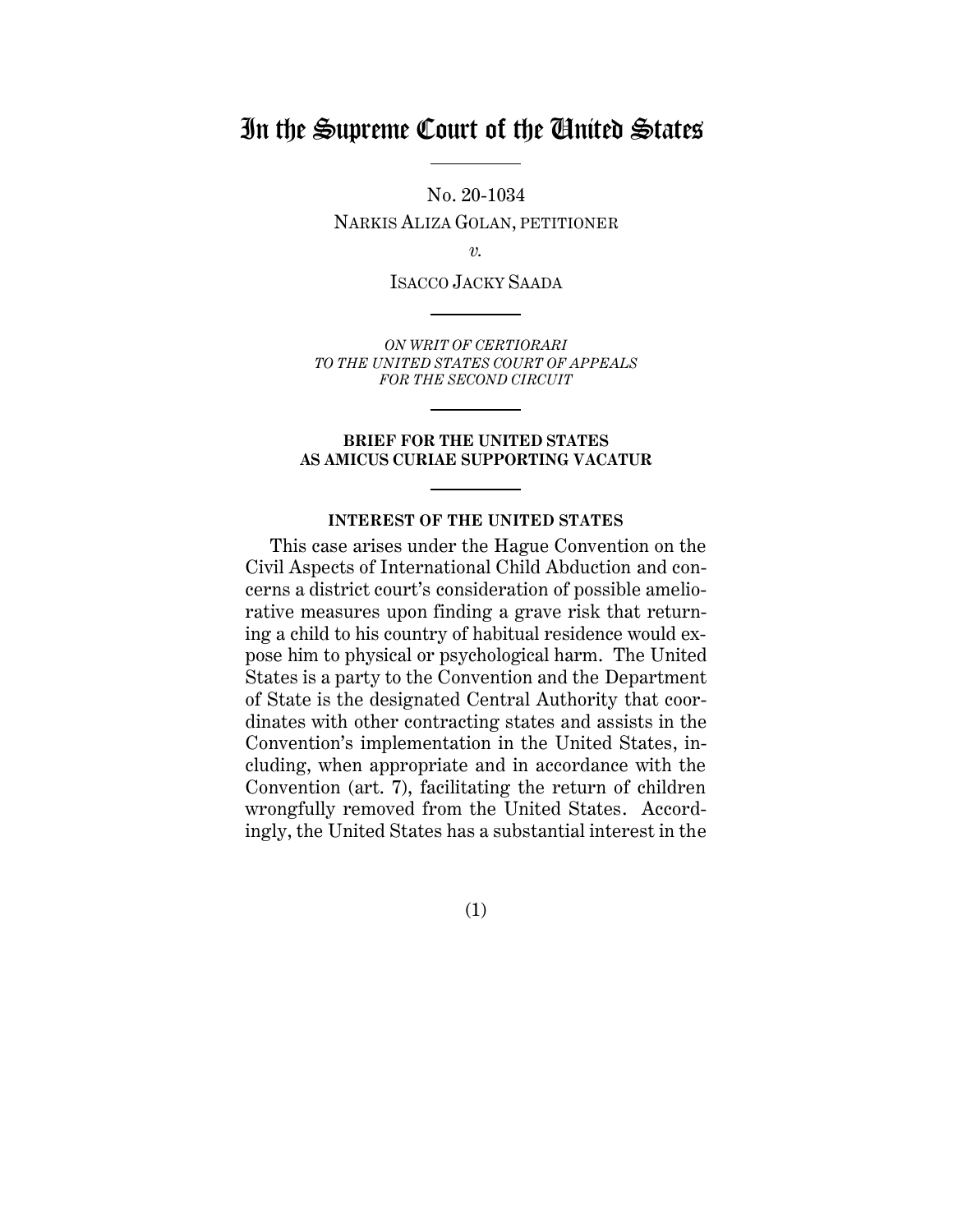proper interpretation and application of the Convention. At the Court's invitation, the United States filed an amicus brief in this case at the petition stage.

#### **STATEMENT**

#### <span id="page-8-1"></span><span id="page-8-0"></span>**A. Legal Background**

1. The Hague Convention on the Civil Aspects of International Child Abduction (Convention), *done* Oct. 25, 1980, T.I.A.S. No. 11,670, 1343 U.N.T.S. 89 (entered into force for the United States July 1, 1988), "was adopted in 1980 in response to the problem of international child abductions during domestic disputes." *Abbott* v. *Abbott*, 560 U.S. 1, 8 (2010). Among the Convention's purposes is "[t]o secure the prompt return of children wrongfully removed to or retained in any Contracting State." Art. 1(a). A removal or retention is "wrongful" if (a) it breaches existing custody rights "under the law of the State in which the child was habitually resident immediately before the removal or retention," and (b) those rights "were actually exercised" at "the time of removal or retention" or "would have been so exercised but for the removal or retention." Convention art. 3.

If the court of a contracting state where the child is present determines that the child has been wrongfully removed or retained, it generally must order return of the child to the country of habitual residence "forthwith." Convention art. 12; see Convention art. 11. The return remedy reflects the principle that "the best interests of the child are well served when decisions regarding custody rights are made in the country of habitual residence," *Abbott*, 560 U.S. at 20, and that an abducting parent should not benefit from unilaterally attempting to change the forum, Elisa Pérez-Vera, *Explanatory Report* ¶¶ 16, 19 (Permanent Bureau trans.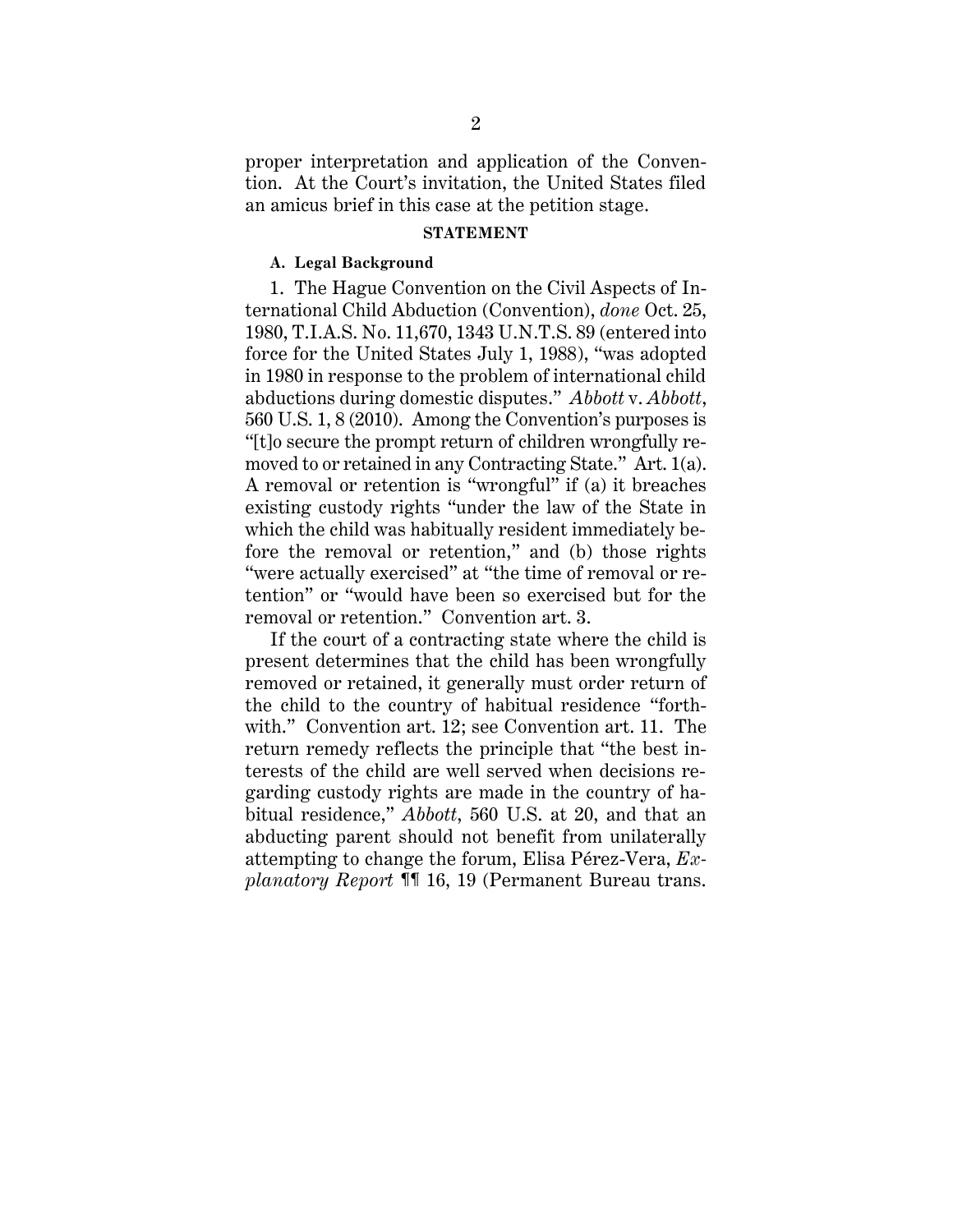1982), https://assets.hcch.net/docs/a5fb103c-2ceb-4d17- 87e3-a7528a0d368c.pdf.

Consistent with that principle, the Convention specifies that "[a] decision \* \* \* concerning the return of the child shall not be taken to be a determination on the merits of any custody issue." Art. 19. And once the judicial or administrative authorities of a contracting state have received notice of a wrongful removal or retention of a child to that state, the Convention bars the authorities from deciding "the merits of rights of custody until it has been determined that the child is not to be returned under this Convention or unless an application \* \* \* is not lodged within a reasonable time." Art. 16. The Convention emphasizes the need for prompt decisions, providing that "[t]he judicial or administrative authorities of Contracting States shall act expeditiously in proceedings for the return of children." Art. 11.

The Convention's return requirement, however, is not absolute. The Convention recognizes various exceptions to the requirement. See arts. 12, 13, 20. As relevant here, Article 13(b) provides that a court "is not bound to order the return of the child if the person, institution or other body which opposes [the child's] return establishes that \* \* \* [t]here is a grave risk that his or her return would expose the child to physical or psychological harm or otherwise place the child in an intolerable situation." Convention art. 13(b). Although a court "need not order a child returned if there is [such] a grave risk," the court "retain[s] the discretion to order the child returned." *Public Notice 957: Hague International Child Abduction Convention; Text and Legal Analysis*, 51 Fed. Reg. 10,494, 10,509-10,510 (Mar. 26, 1986). As explained below, that includes the discretion to order the child returned with ameliorative measures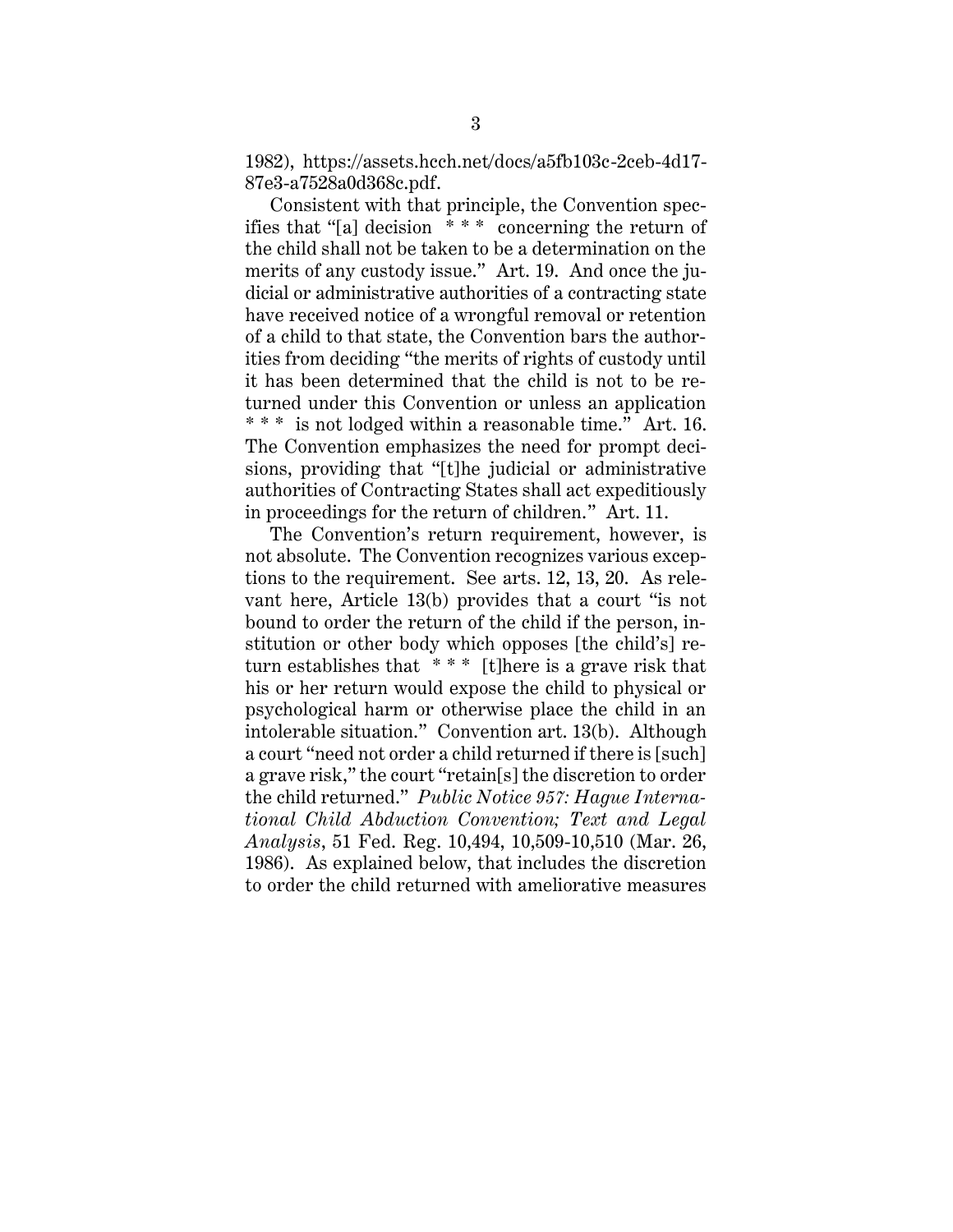put in place to protect the child from the grave risk. See pp. 24-31, *infra*.

2. To implement the Convention, Congress enacted the International Child Abduction Remedies Act (ICARA), Pub. L. No. 100-300, 102 Stat. 437 (22 U.S.C. 9001 *et seq.*), which establishes procedures for requesting return of a child wrongfully removed to or retained in the United States. ICARA authorizes "[a]ny person" seeking return of a child under the Convention to file a petition in state or federal court. 22 U.S.C. 9003(b). The court "shall decide the case in accordance with the Convention." 22 U.S.C. 9003(d). Congress specified that "[t]he Convention" and ICARA "empower courts in the United States to determine only rights under the Convention and not the merits of any underlying child custody claims." 22 U.S.C. 9001(b)(4).

Absent a finding that an exception applies, a child determined to have been wrongfully removed or retained must be "promptly returned" to the country of habitual residence. 22 U.S.C. 9001(a)(4). ICARA provides that a party "who opposes the return of the child has the burden of establishing" by "clear and convincing evidence" that the grave-risk exception set forth in Article 13(b) of the Convention applies.  $22 \text{ U.S.C. } 9003 \text{(e)} \text{(2)} \text{(A)}$ .

#### <span id="page-10-0"></span>**B. Facts And Procedural History**

1. In August 2015, petitioner, a United States citizen, married respondent, an Italian citizen. Pet. App. 28a. Their only child, B.A.S., was born in Milan the following June. *Ibid.* The parties' relationship was "violent and contentious almost from the beginning." *Ibid.*  (citation omitted). Respondent "physically, psychologically, emotionally and verbally abused" petitioner. *Ibid.*  (citation omitted); see *id.* at 48a-64a (recounting evidence regarding their relationship). "Among other things,"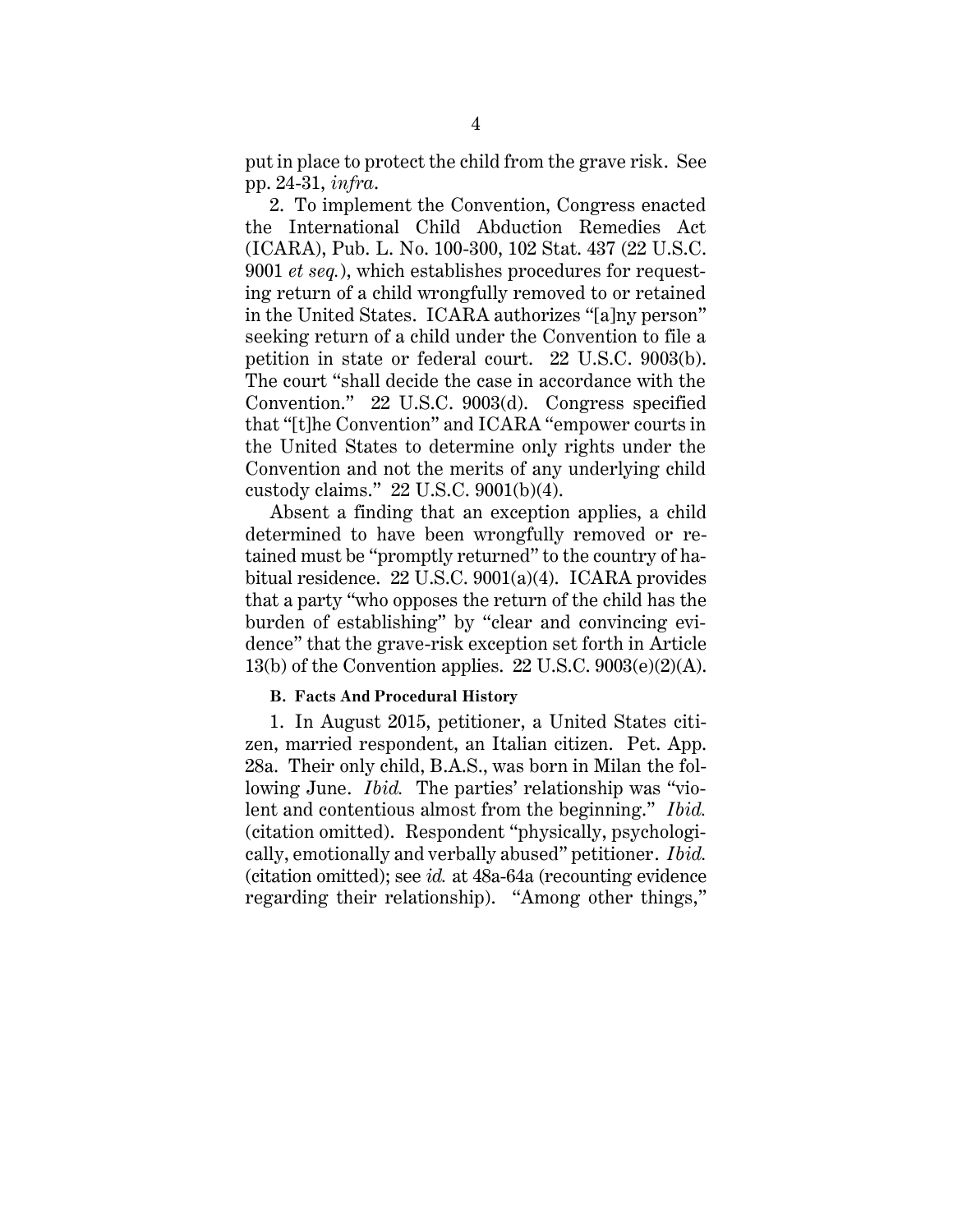respondent "called [petitioner] names, slapped her, pushed her, pulled her hair, threw a glass bottle in her direction, and \* \* \* threatened to kill her." *Id.* at 28a-29a. Many of those incidents occurred in B.A.S.'s presence, *id.* at 29a, but respondent "does not have a history of directly abusing B.A.S.," *id.* at 10a n.3.

In July 2018, petitioner and B.A.S., who was then two years old, traveled to the United States to attend a wedding. Pet. App. 29a. After the wedding, petitioner did not return to Milan. *Ibid.* Instead, she moved with B.A.S. into a confidential domestic-violence shelter in New York. *Ibid.*

2. In September 2018, respondent filed a petition for B.A.S.'s return in the United States District Court for the Eastern District of New York, invoking that court's jurisdiction under ICARA. D. Ct. Doc. 1, at 2 (Sept. 20, 2018). Respondent alleged that petitioner had wrongfully retained B.A.S. in the United States, in breach of respondent's custody rights in Italy, the child's country of habitual residence. *Id.* at 1, 4. Respondent sought an order directing that B.A.S. be returned to Italy under Article 12 of the Convention. *Id.* at 8.

a. In March 2019, following a nine-day bench trial, the district court granted respondent's petition for B.A.S.'s return. Pet. App. 41a-85a. The court first found that Italy was B.A.S.'s country of habitual residence and that petitioner had wrongfully retained B.A.S. in the United States. *Id.* at 72a-77a. The court then determined that petitioner had "met her burden" of establishing "one of the affirmative defenses to wrongful retention"—that "returning B.A.S. to Italy would expose him to physical or psychological harm." *Id.* at 77a. The court found "no dispute that [respondent] was violent—physically, psychologically, emotionally, and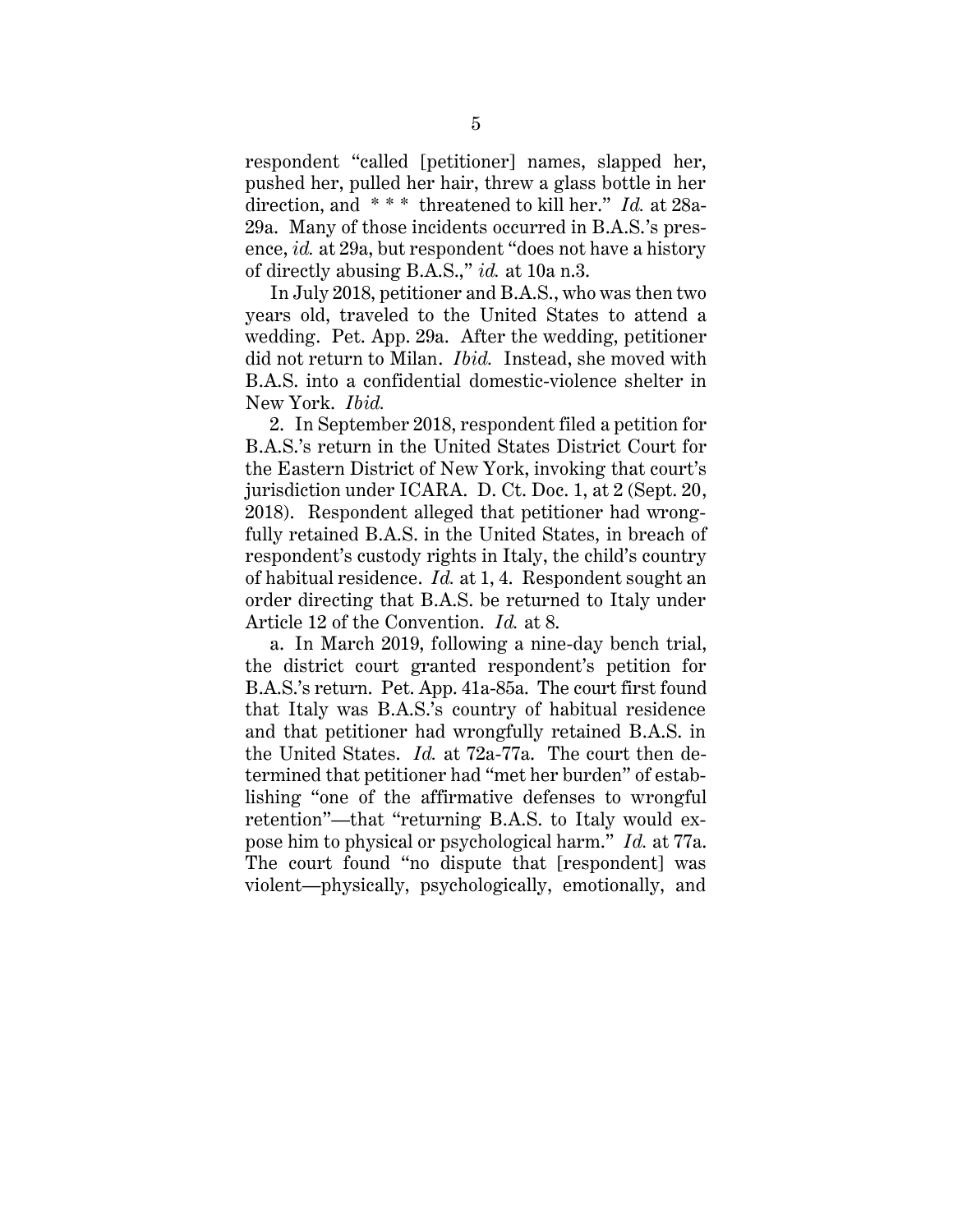verbally—to [petitioner]," and "that B.A.S. was present for much of it." *Id.* at 79a. The court noted the parties' experts' agreement that "exposure to [respondent's] undisputed violence toward" petitioner "posed a significant risk of harm to B.A.S." *Id.* at 66a. The court found the evidence "equally clear" that respondent "has to date not demonstrated a capacity to change his behavior." *Id.* at 80a.

The district court then considered whether there were any "ameliorative measures" that the parties or Italian authorities could undertake to reduce the grave risk that would arise from B.A.S.'s repatriation. Pet. App. 81a (citation omitted). Quoting circuit precedent, the court stated that, "before a court may deny repatriation on the ground that a grave risk of harm exists under Article 13(b), it must examine the full range of options that might make possible the safe return of a child to the home country." *Ibid.* (quoting *Blondin* v. *Dubois*, 238 F.3d 153, 163 n.11 (2d Cir. 2001)). The court thus understood circuit precedent to require consideration of "whether there [we]re any measures that could protect B.A.S. 'while still honoring the important treaty commitment to allow custodial determinations to be made if at all possible—by the court of the child's home country.'" *Ibid.* (quoting *Blondin* v. *Dubois*, 189 F.3d 240, 248 (2d Cir. 1999)).

The district court examined the "ameliorative measures" that had been proposed. Pet. App. 81a. Respondent had agreed to provide petitioner with \$30,000 for expenses until the Italian courts addressed financial support and other issues, to stay away from petitioner until the Italian courts resolved the underlying custody dispute, to pursue dismissal of criminal charges against petitioner related to the abduction of B.A.S., to begin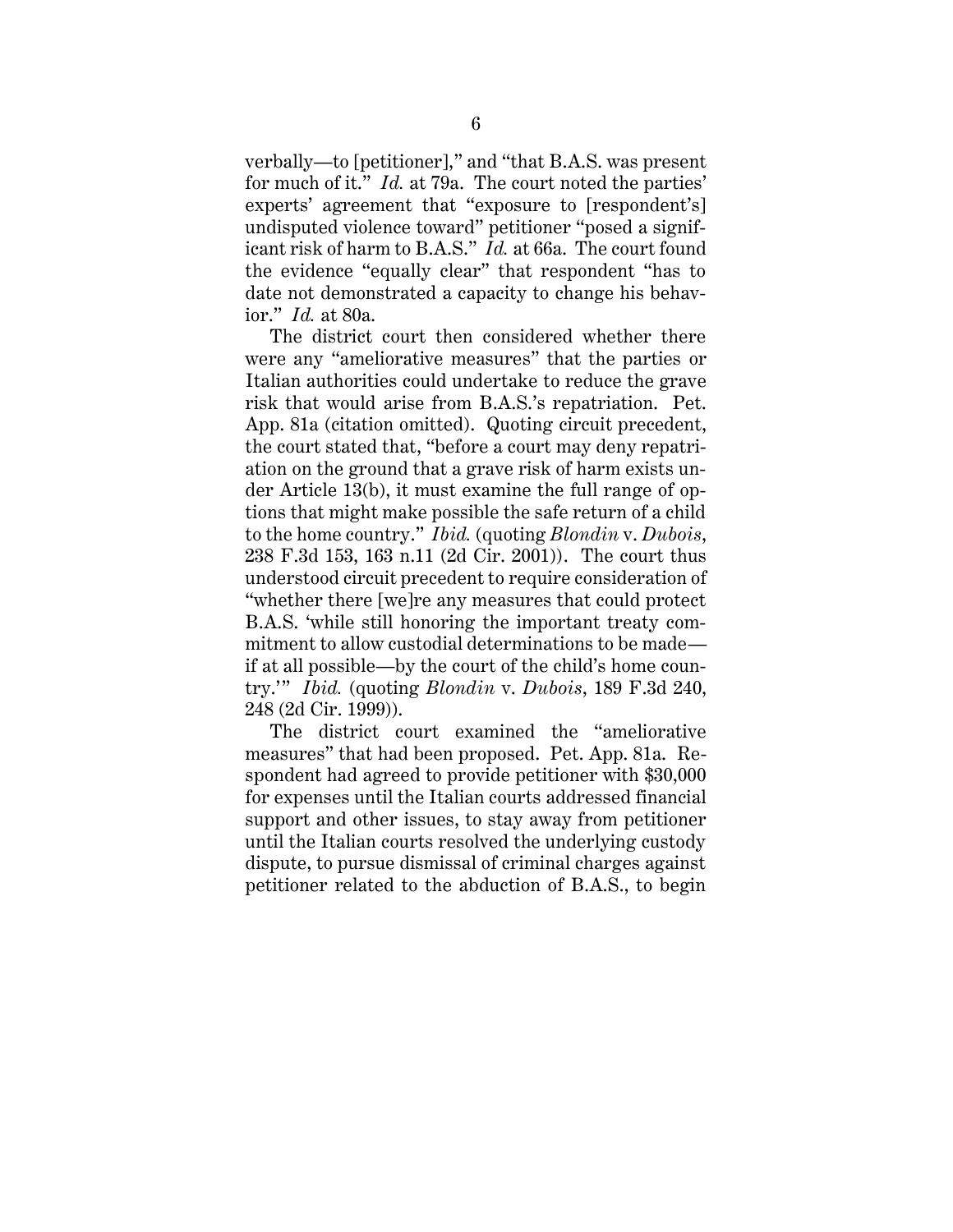cognitive behavioral therapy, and to waive any right to legal fees or expenses related to his suit under the Convention. *Id.* at 82a-84a. The court found that those "proposed undertakings sufficiently ameliorate the grave risk of harm to B.A.S. upon his repatriation to Italy," and the court therefore ordered B.A.S.'s return. *Id.* at 83a.

b. In July 2019, the court of appeals affirmed in part and vacated in part. Pet. App. 26a-40a. The court agreed that Italy was B.A.S.'s habitual residence, but held that the district court had "erred in granting [the] petition because the most important protective measures it imposed are unenforceable and not otherwise accompanied by sufficient guarantees of performance." *Id.* at 27a-28a. The court of appeals pointed in particular to "several conditions that, under the circumstances, are essential to mitigating the grave risk of harm B.A.S. faces namely, promises by [respondent] to stay away from [petitioner] after she and B.A.S. return to Italy and to visit B.A.S. only with [petitioner's] consent." *Id.* at 35a.

Having deemed "insufficient" the undertakings that the district court had approved, the court of appeals "remand[ed] for further proceedings concerning the availability of alternative measures." Pet. App. 35a. The court of appeals identified several options that the district court could consider on remand, including "requir[ing] one or both of the parties" to "apply" for an order of protection or supervised visitation from the Italian courts, "revis[ing] certain of the undertakings" to make "them directly enforceable," and requesting the aid of the Department of State, " 'which can communicate directly with' the government of Italy to ascertain whether it is willing and able to enforce certain protective measures." *Id.* at 38a-39a (citation omitted).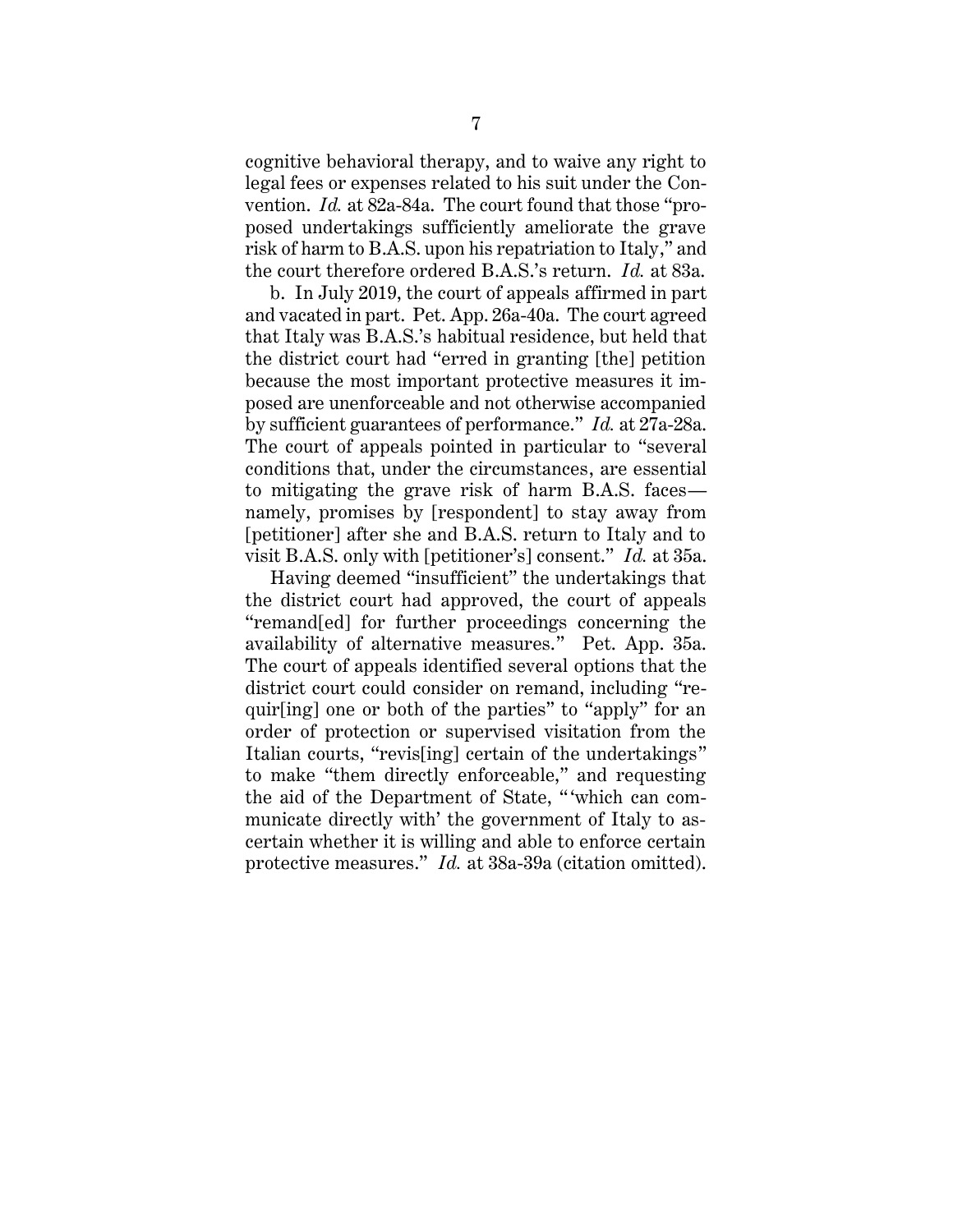3. On remand, the district court, over the course of nine months, conducted "an extensive examination of the measures available to ensure B.A.S.'s safe return to Italy." Pet. App. 12a. With the assistance of the State Department, the court contacted one of the U.S. members of the International Hague Network of Judges. *Ibid.*; see p. 26, *infra* (discussing the Hague Network). That judge assisted the court in contacting Italian authorities regarding the possible return of B.A.S. and enforcement by Italian courts of an order containing various ameliorative measures. Pet. App. 12a; see D. Ct. Doc. 73, at 3 (Aug. 2, 2019). "The district court then instructed the parties to petition the Italian courts for such an order" and "[t]he parties complied." Pet. App. 4a; see D. Ct. Doc. 89, at 2 (Nov. 15, 2019).

In December 2019, the Italian court overseeing the parties' underlying custody dispute issued an "order imposing various measures to facilitate B.A.S.'s Italian repatriation." Pet. App. 17a. "The order included, among other directives, a protective order against [respondent] and an order directing Italian social services to oversee his parenting classes and behavioral and psychoeducational therapy." *Ibid.* Aside from those particular measures corresponding to the district court's instructions to the parties, the Italian court further required that visits between respondent and B.A.S. be supervised and that B.A.S. be placed under the supervision of a social service agency in Milan, rather than petitioner (although B.A.S. would reside with petitioner), while petitioner's parenting was also assessed. C.A. App. 564-566. "Separately," in January 2020, "an Italian criminal court dismissed charges that [respondent] initiated against [petitioner] in connection with B.A.S.'s removal from Italy." Pet. App. 17a.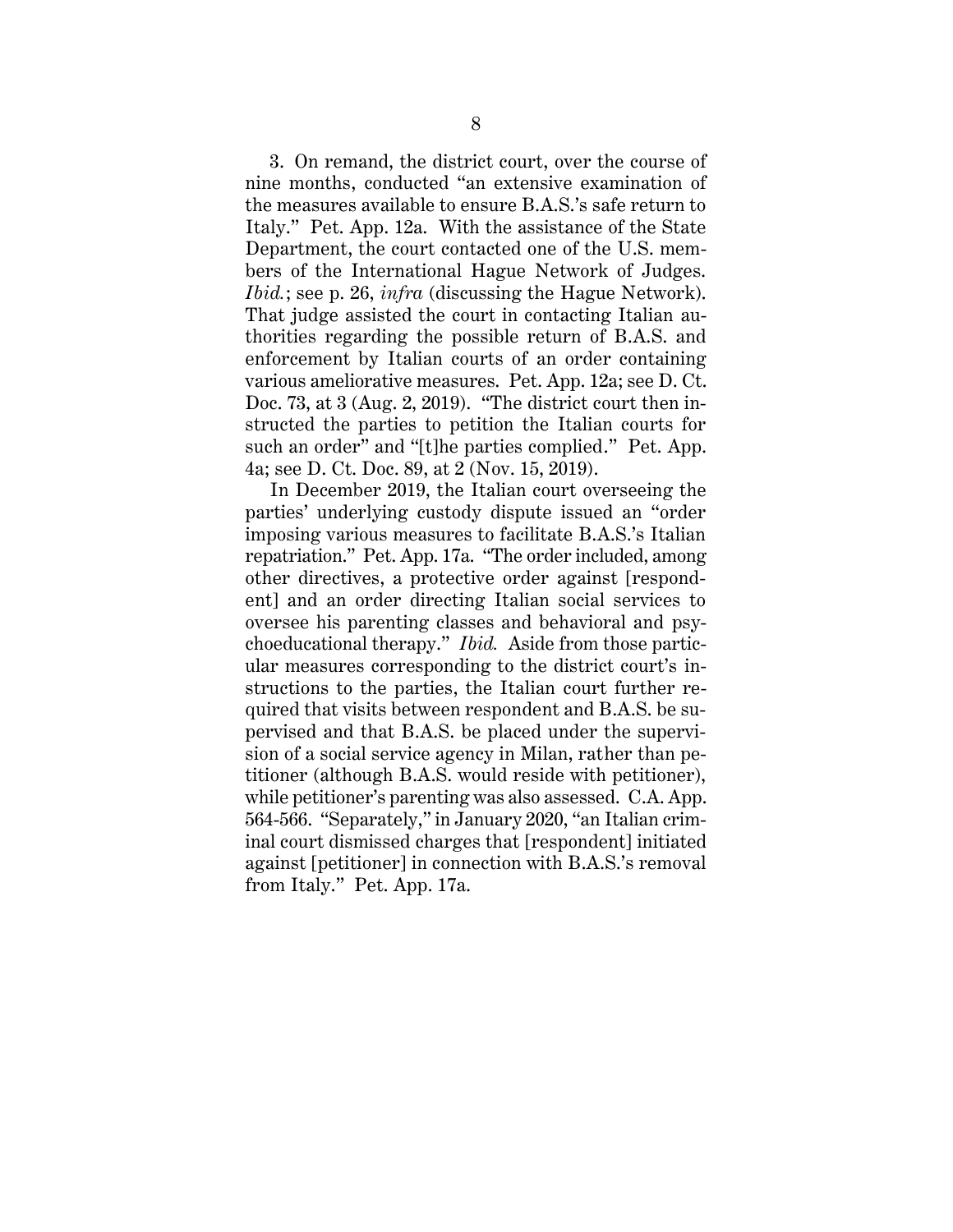In May 2020, the district court again granted respondent's petition for B.A.S.'s return. Pet. App. 11a-25a. The court found the "order of protection put in place by the Italian court"—which "lasts one year beginning when [petitioner] and B.A.S. return to Italy" and "prohibits [respondent] from going near [petitioner] or B.A.S.," *id.* at 19a & n.9—"sufficient to ameliorate the grave risk of harm resulting from [the parties'] violent relationship," *id.* at 20a. The court rejected petitioner's contention that respondent could not be trusted to comply with any court order, *id.* at 20a-21a, and expressed confidence in the Italian legal system's ability to "resolve the parties' multiple disputes, address the family's history[,] and ensure B.A.S.'s safety and well-being," *id.* at 13a. The court further concluded that a \$150,000 payment by respondent to petitioner for "a year of expenses" would ensure her "financial independence from [respondent]" "pending the Italian custody proceeding." *Id.* at 22a-23a. In light of those "ameliorative measures," the court ordered B.A.S.'s return to Italy. *Id.* at 25a.

4. In October 2020, the court of appeals affirmed. Pet. App. 1a-10a. The court concluded that the \$150,000 payment, to be made prior to B.A.S.'s return, was enforceable by the district court, and that the Italian court order was supported by sufficient guarantees of performance. *Id.* at 8a. The court of appeals therefore upheld the district court's determination that "there existed sufficiently guaranteed ameliorative measures that would remedy the grave risk of harm to B.A.S. upon his return to Italy." *Id.* at 9a.

5. The court of appeals denied rehearing en banc. Pet. App. 86a. Petitioner subsequently filed a motion under Federal Rule of Civil Procedure 60(b), arguing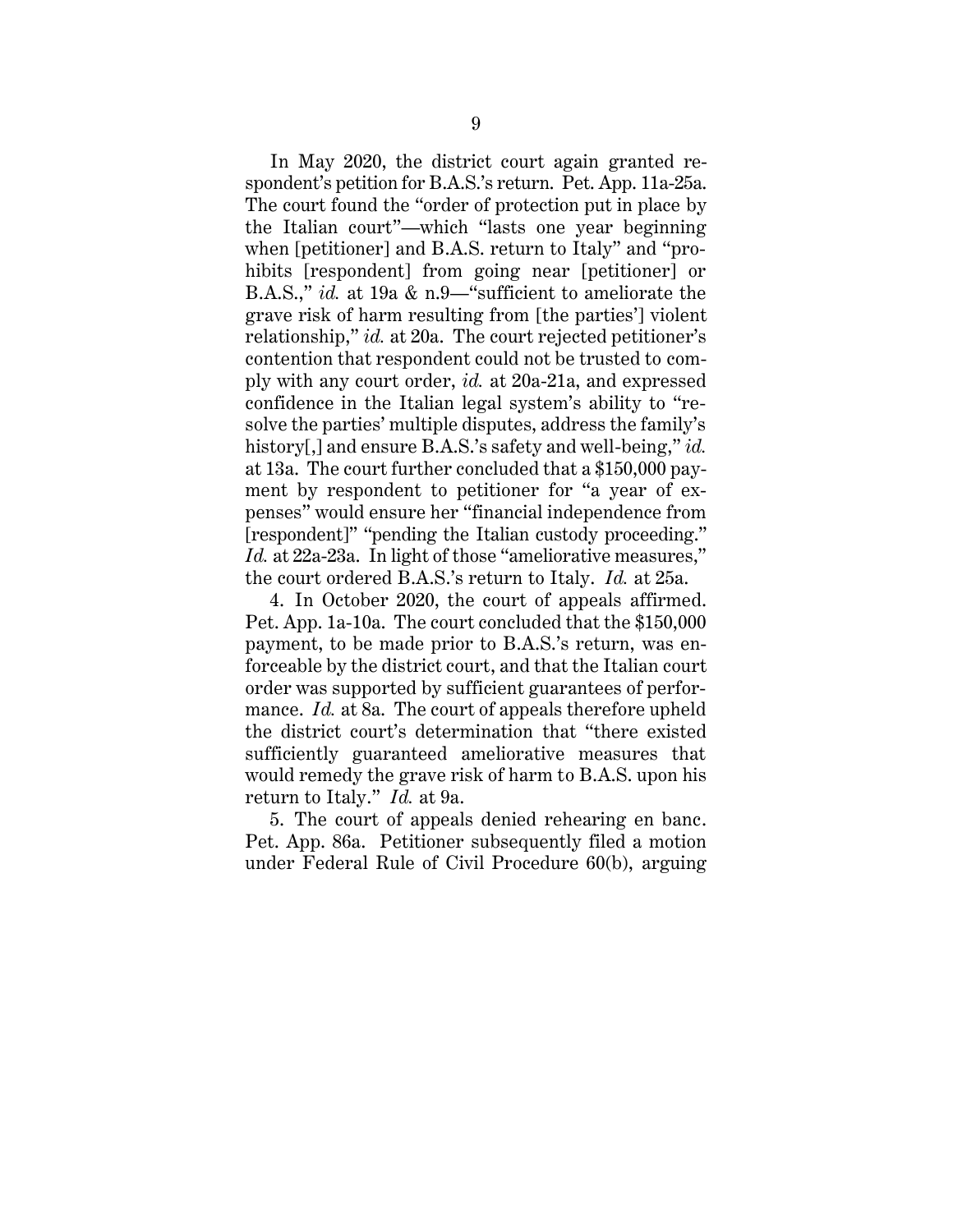that newly discovered evidence "cast doubt on [respondent's] willingness to abide by Italian court orders." 2021 WL 4824129, at \*2. The district court denied the motion, D. Ct. Doc. 130 (Mar. 29, 2021), and the court of appeals affirmed, 2021 WL 4824129 (Oct. 18, 2021). The court of appeals has stayed the order of return pending this Court's review. 21-876 C.A. Doc. 73 (Apr. 21, 2021).

#### **SUMMARY OF ARGUMENT**

<span id="page-16-0"></span>Neither the Hague Convention on the Civil Aspects of International Child Abduction nor its implementing legislation requires a court to consider possible ameliorative measures upon finding under Article 13(b) that there is a grave risk that returning a child to his country of habitual residence would expose the child to physical or psychological harm or otherwise place the child in an intolerable situation. Rather, the Convention and ICARA leave consideration of possible ameliorative measures to a court's discretion.

A. The court of appeals erred in construing the Convention to require a court to consider possible ameliorative measures in every case involving a finding of grave risk. Nothing in the Convention or its implementing legislation supports such a categorical requirement. Rather, Article 13(b) of the Convention provides simply that a court "is not bound to order the return of the child" upon a finding of grave risk, without referring to ameliorative measures, let alone mandating their consideration. Art. 13. Nor does ICARA impose any such mandate.

The court of appeals' categorical rule is also at odds with the State Department's longstanding view of the Convention. The Department has long taken the position that consideration of ameliorative measures may be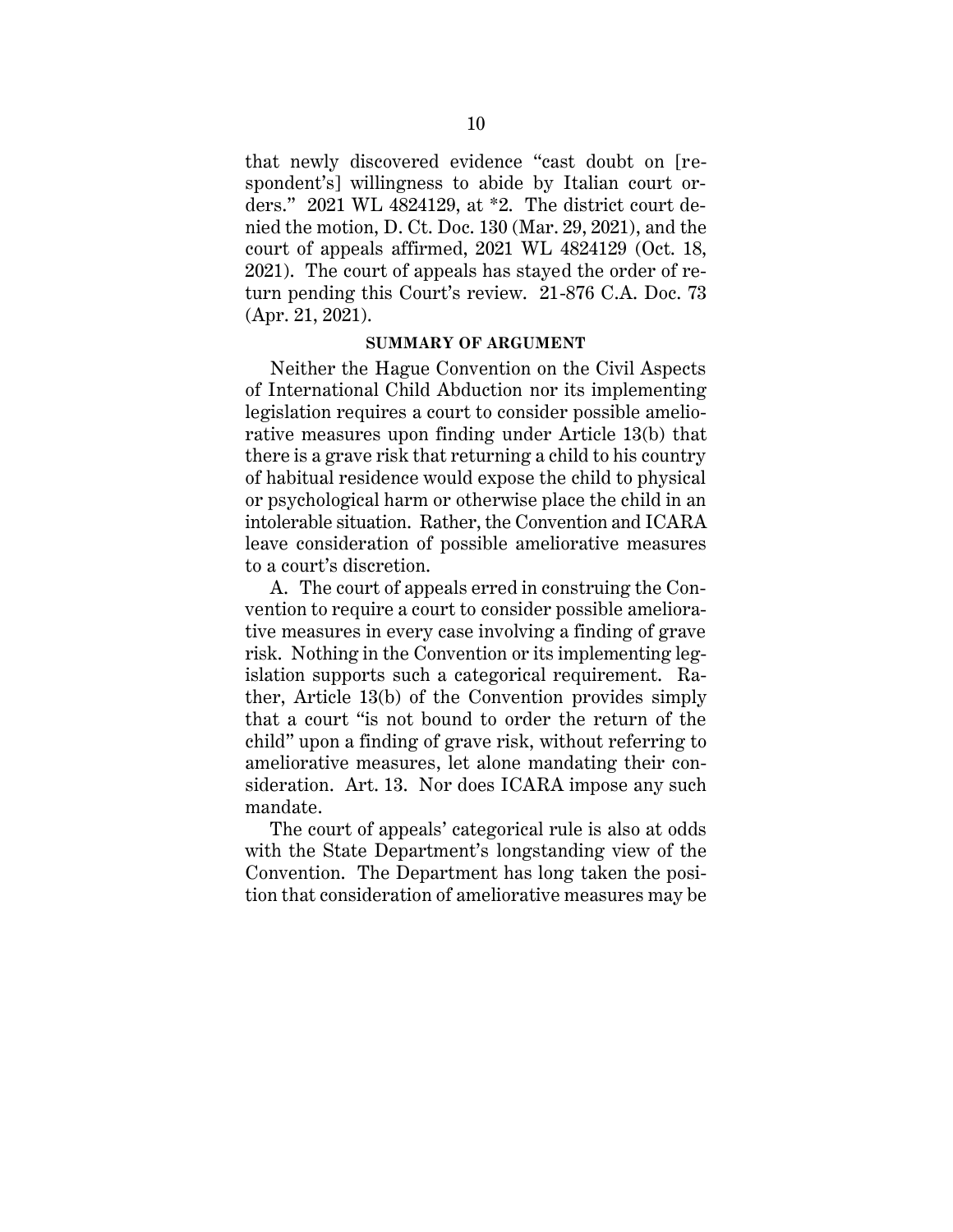appropriate in individual cases but is not required across the board. Indeed, the Department has stated that ameliorative measures are not necessary to the Convention's general operation and has emphasized that such measures should be limited in scope to avoid intruding on custody matters reserved to the country of habitual residence. The Department's views find support in reports published by the Hague Conference on Private International Law.

B. Rather than requiring courts to consider ameliorative measures in every case involving a finding of grave risk, the Convention and ICARA leave the consideration of such measures to a court's discretion. A court's exercise of that discretion should be guided by principles drawn from the Convention. Those principles include not only that wrongfully removed or retained children are generally to be returned to their country of habitual residence, but also that children should be protected against grave risk, that return petitions should be adjudicated expeditiously, and that such adjudications should not venture into the merits of the underlying custody dispute. See, *e.g.*, Convention arts. 11, 13, 19.

Those principles place limits on a court's ordering of ameliorative measures. Because the Convention requires courts to "act expeditiously in proceedings for the return of children," art. 11, courts should not permit the consideration of ameliorative measures to unduly prolong the proceedings. And because the Convention prohibits courts from resolving any underlying custody dispute in adjudicating a return petition, arts. 16, 19, ameliorative measures should be limited in time and scope to facilitating the child's prompt return. Thus, the duration of such ameliorative measures should not extend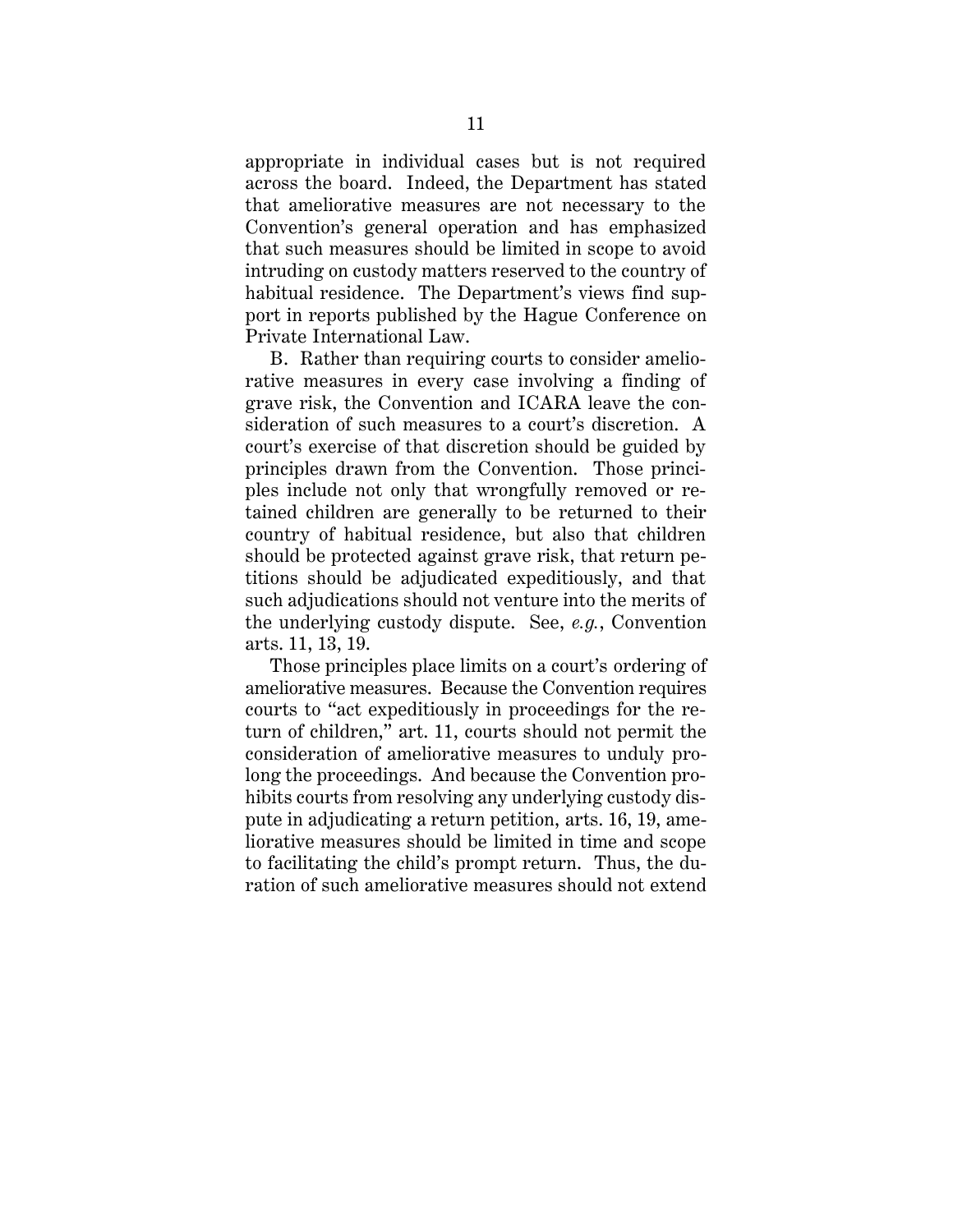beyond the point at which the court of the country of habitual residence can exercise full control over the underlying custody dispute after the child's return by, for instance, ordering further protective measures. Nor should the scope of ameliorative measures encroach on substantive issues relating to custody properly left to the court of the country of habitual residence.

C. Having found that returning B.A.S. to Italy would expose him to a grave risk of harm, the lower courts proceeded on the view that they were rigidly required to exhaust all possible measures to try to find a path to return. That view was mistaken. Upon a finding of grave risk, courts have the discretion, as explained above, to decide whether to order or deny return, without invariably considering ameliorative measures in making that decision. The judgment below should be vacated and the case remanded to allow the lower courts to exercise that discretion in the first instance in light of all relevant circumstances, including the order issued by the Italian court.

#### **ARGUMENT**

## <span id="page-18-1"></span><span id="page-18-0"></span>**NEITHER THE CONVENTION NOR ICARA REQUIRES CONSIDERATION OF AMELIORATIVE MEASURES UPON A FINDING THAT RETURN POSES A GRAVE RISK OF HARM**

Under Article 13(b) of the Convention, a court "is not bound to order" a child's return to his country of habitual residence if there is a "grave risk" that the return would "expose the child to physical or psychological harm or otherwise place the child in an intolerable situation." Art. 13(b). The question in this case is whether, upon finding such a grave risk, a court must invariably consider measures that might ameliorate that risk before deciding whether the child should be returned.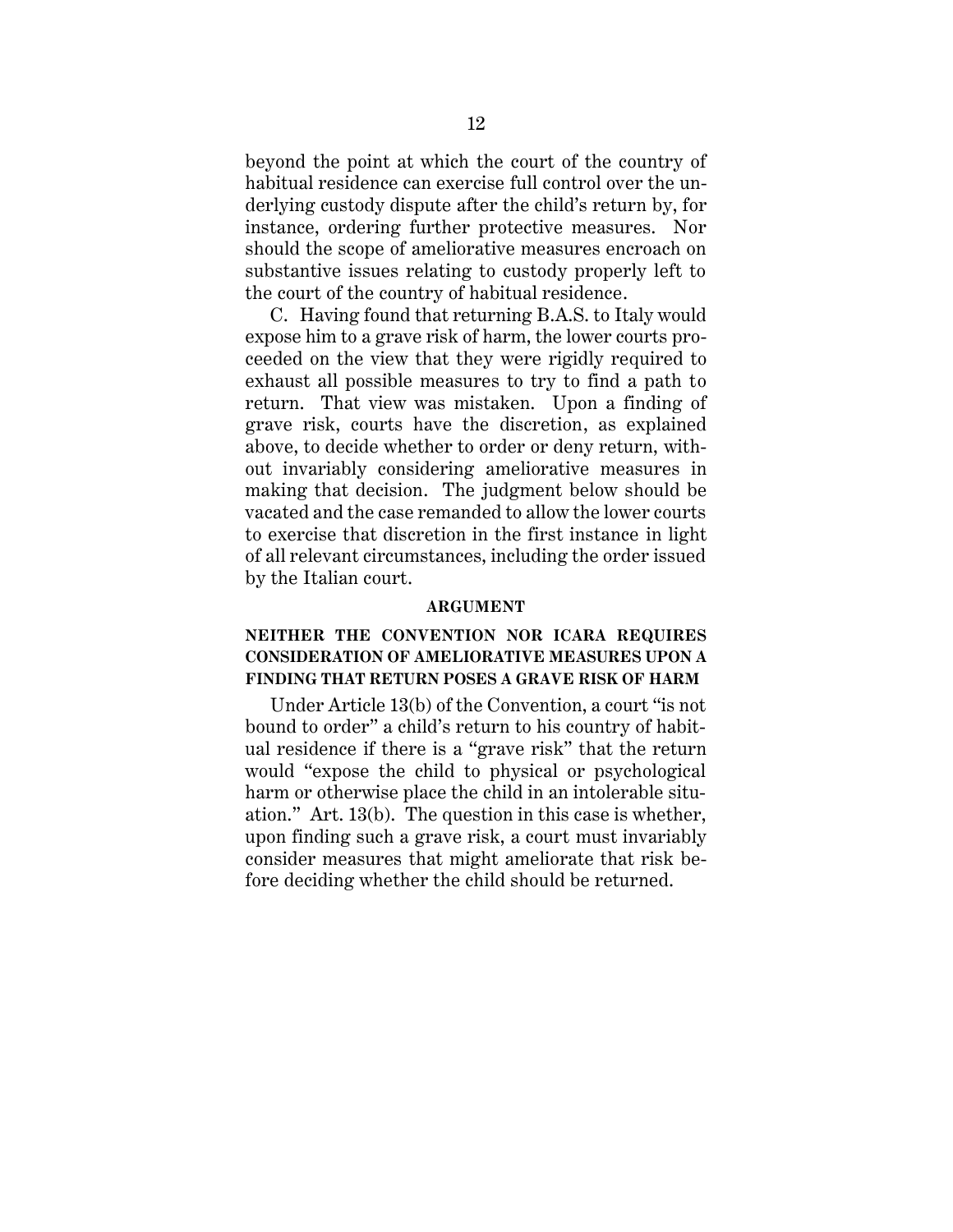The answer is no. Neither the Convention nor its implementing legislation requires consideration of ameliorative measures in cases involving a finding of grave risk. Rather, the Convention and ICARA leave to a court's discretion whether to consider ameliorative measures, and the scope of such an inquiry, based on the circumstances of each case. That discretion should be guided by principles drawn from the Convention, not by an inflexible rule that lacks textual support, conflicts with the State Department's longstanding views, and could distort courts' ability to decide cases in conformity with the Convention's manifold purposes.

## <span id="page-19-0"></span>**A. The Court Of Appeals Erred In Requiring Courts To Consider Ameliorative Measures In Every Case Involving A Finding Of Grave Risk**

The district court followed Second Circuit precedent holding that a court "must examine the full range of options that might make possible the [child's] safe return" before deciding whether the child should be returned. Pet. App. 81a (quoting *Blondin* v. *Dubois*, 238 F.3d 153, 163 n.11 (2d Cir. 2001) (*Blondin II*)); see *id.* at 7a (defending that "rule" on the ground that it " 'honors the important treaty commitment to allow custodial determinations to be made—if at all possible—by the court of the child's home country'") (brackets and citation omitted). No such requirement, however, appears in the Convention or ICARA. Nor has the State Department understood the Convention to impose such a rigid requirement. The court of appeals therefore erred in requiring courts to consider a full range of possible ameliorative measures in every case involving a finding of grave risk.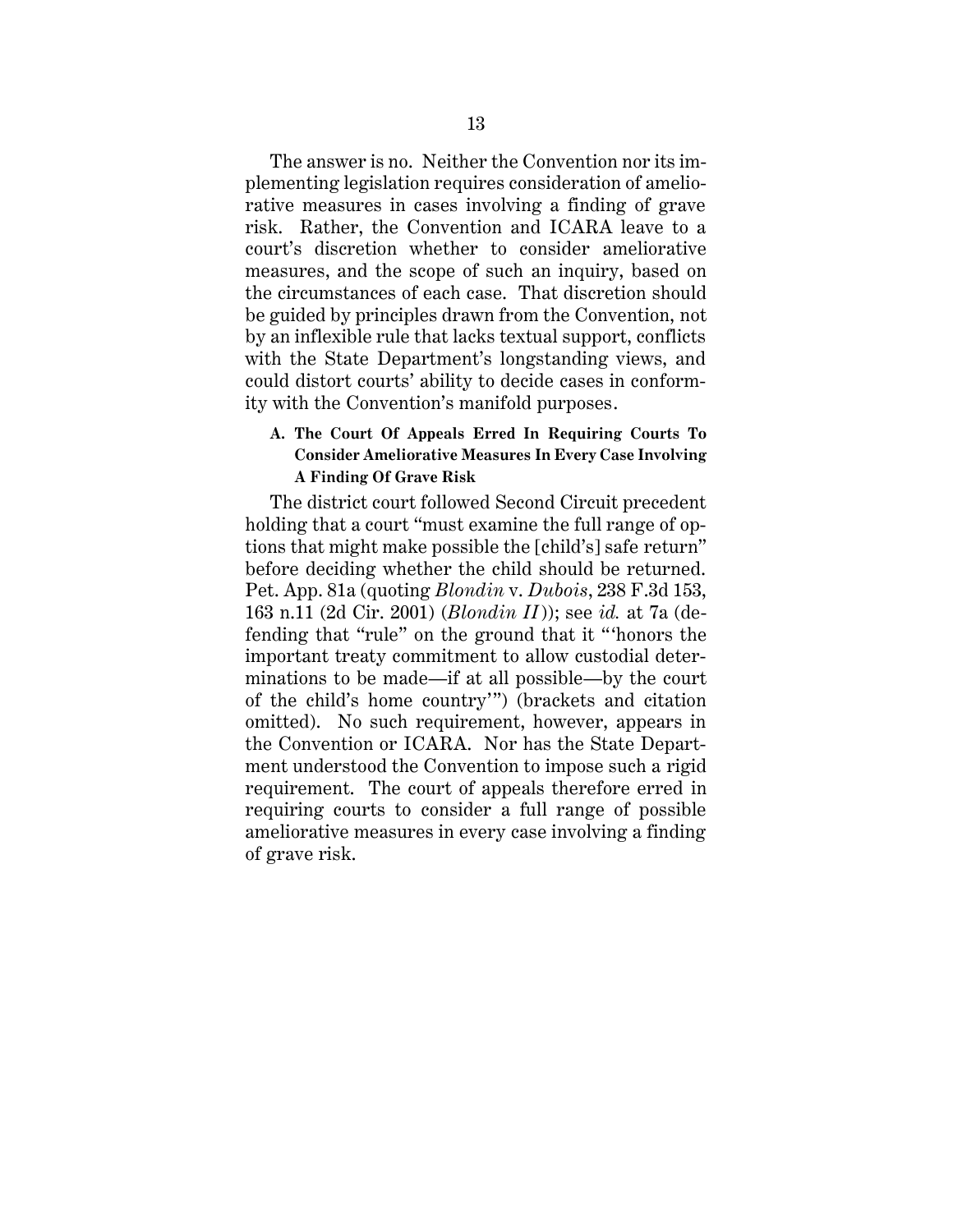## *1. The text of the Convention and ICARA does not require courts to consider ameliorative measures*

<span id="page-20-0"></span>a. "The interpretation of a treaty, like the interpretation of a statute, begins with its text." *Abbott* v. *Abbott*, 560 U.S. 1, 10 (2010) (citation omitted). When "a child has been wrongfully removed or retained," the Convention generally requires a court to "order the return of the child" to his country of habitual residence. Art. 12. Article 13(b) of the Convention, however, provides that a court "is not bound to order the return of the child" if the party opposing return "establishes that \* \* \* [t]here is a grave risk that his or her return would expose the child to physical or psychological harm or otherwise place the child in an intolerable situation." Art. 13(b). The Convention does not specifically mention consideration of ameliorative measures if the court finds a grave risk. Rather, by providing that a court "is not bound" to order return upon such a finding, Article 13(b) simply lifts the Convention's return requirement, leaving a court with discretion to determine whether to grant or deny return. Art. 13.

The text of the very next sentence of Article 13 reinforces that conclusion. It states that "[t]he judicial or administrative authority *may also refuse* to order the return of the child if it finds that the child objects to being returned and has attained an age and degree of maturity at which it is appropriate to take account of [the child's] views." Convention art. 13 (emphasis added). The word "also" indicates that a finding of grave risk is likewise a ground on which a court "may \* \* \* refuse" to order the child's return. *Ibid.*; see *Mount Lemmon Fire Dist.* v. *Guido*, 139 S. Ct. 22, 25 (2018) (explaining that "'also'" means "'in addition; besides' and 'likewise; too'") (citation omitted). And by providing that a court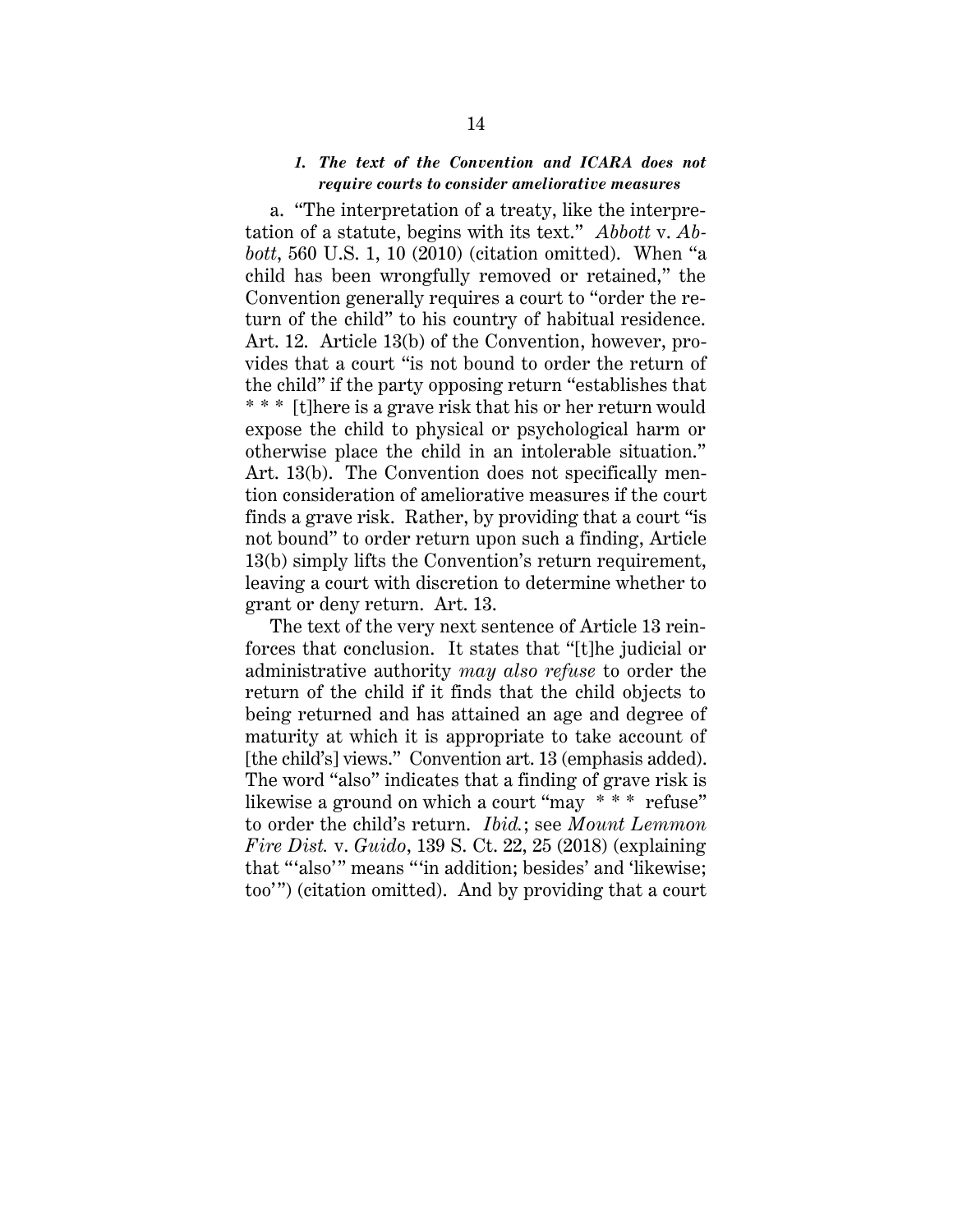may refuse to order the child's return upon a finding of grave risk, Article 13(b) simply means that return is no longer mandatory, leaving a court free to exercise its judgment to grant or deny return based on the circumstances of the particular case.

Notably, although the last sentence of Article 13 provides some guidance regarding the Article 13 inquiry, it does not specify that courts must take possible ameliorative measures into account. Rather, it states only that, "[i]n considering the circumstances referred to in this article, the judicial and administrative authorities shall take into account the information relating to the social background of the child provided by the Central Authority or other competent authority of the child's habitual residence." Convention art. 13. Thus, while courts are obliged to consider information such as "home studies and other social background reports" if the relevant authorities choose to provide them, 51 Fed. Reg. at 10,513, in order to facilitate "a balanced record upon which to determine whether the child is to be returned," *id.* at 10,510, the Convention does not provide that courts invariably must "'develop a thorough record' on potential ameliorative measures" and take into account " 'the [full] range of [such] remedies," as the court of appeals required. Pet. App. 35a-36a (quoting *Blondin* v. *Dubois*, 189 F.3d 240, 249 (2d Cir. 1999)) (first set of brackets in original).

To be sure, Article 13(b) permits a court, in the exercise of its discretion, to order the return of a child despite a grave-risk finding where the court determines that remedy is appropriate. In deciding whether to order return, the court may take into account existing or potential ameliorative measures that might reduce the grave risk of harm. See pp. 24-31, *infra*. But there is no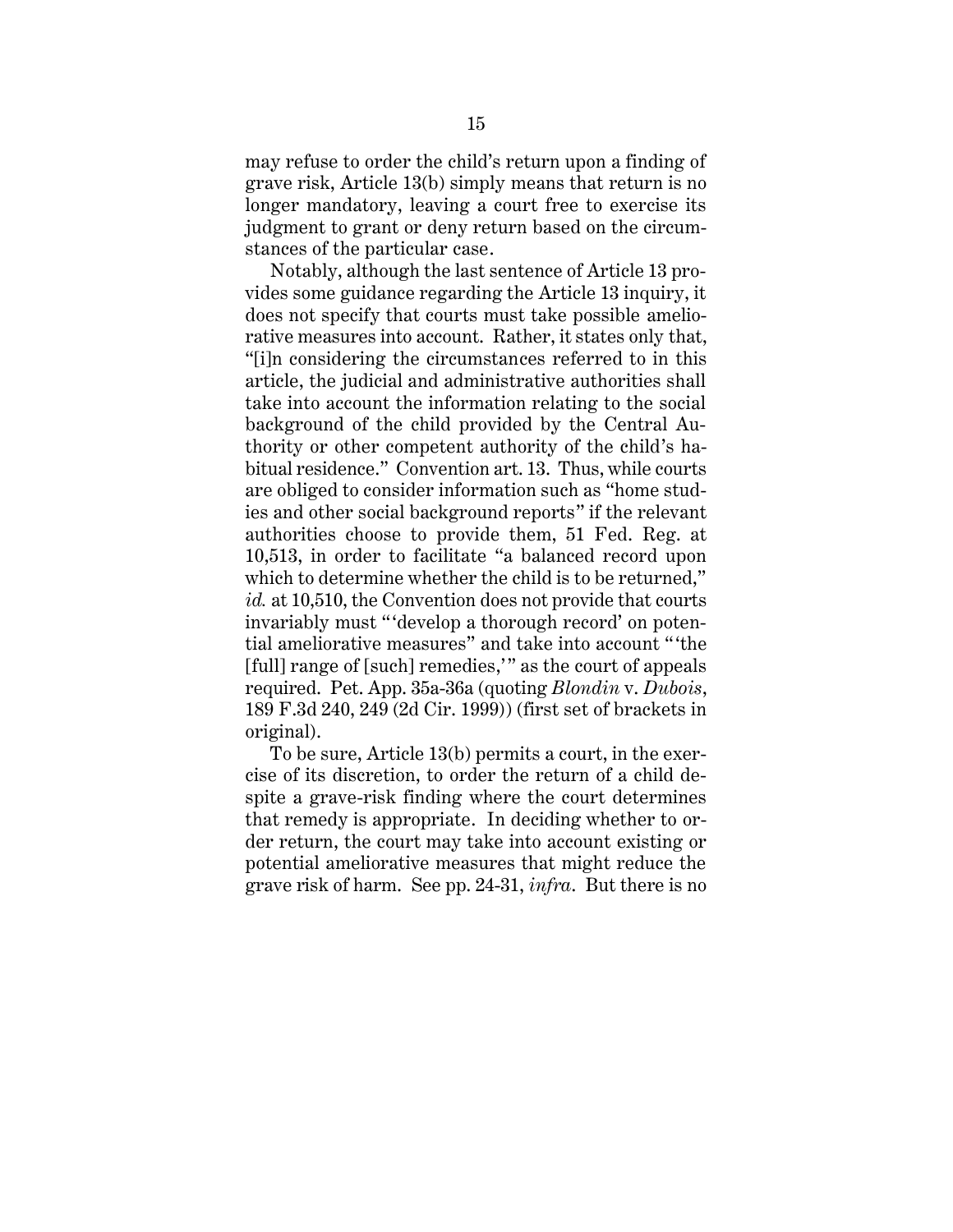requirement that a court must always consider such measures, much less itself investigate the full range of possible measures. "[T]he Convention does not pursue" its goal of deterring international child abduction through its return remedy "at any cost," and the court of appeals' categorical rule effectively "rewrite[s] the treaty" as if it did. *Lozano* v. *Alvarez*, 572 U.S. 1, 16-17 (2014); see *Monasky* v. *Taglieri*, 140 S. Ct. 719, 728 (2020) (rejecting atextual imposition of "categorical requirements for establishing a child's habitual residence").

b. Nor do the statutory provisions that Congress enacted to implement the Convention mandate consideration of ameliorative measures upon a finding of grave risk. Consistent with the Convention, ICARA outlines the procedures by which a party can seek the return of a child and a party can oppose that request. 22 U.S.C. 9003. A party seeking return must prove by a preponderance of the evidence that the child was wrongfully removed or retained within the meaning of the Convention. 22 U.S.C.  $9003(e)(1)(A)$ . An opposing party may raise one of the Convention's specified exceptions in an attempt to prevent the return, and such a party must prove the grave-risk exception by clear and convincing evidence. 22 U.S.C. 9003(e)(2)(A).

ICARA, like the Convention, does not mention consideration of ameliorative measures or otherwise impose specific requirements for a court to follow in deciding whether to deny or grant return after finding that the respondent has established a grave risk under Article 13(b). Rather, ICARA, again like the Convention, leaves such matters to the court's discretion, guided by the Convention's terms and purposes, which include facilitating the return of wrongfully removed or retained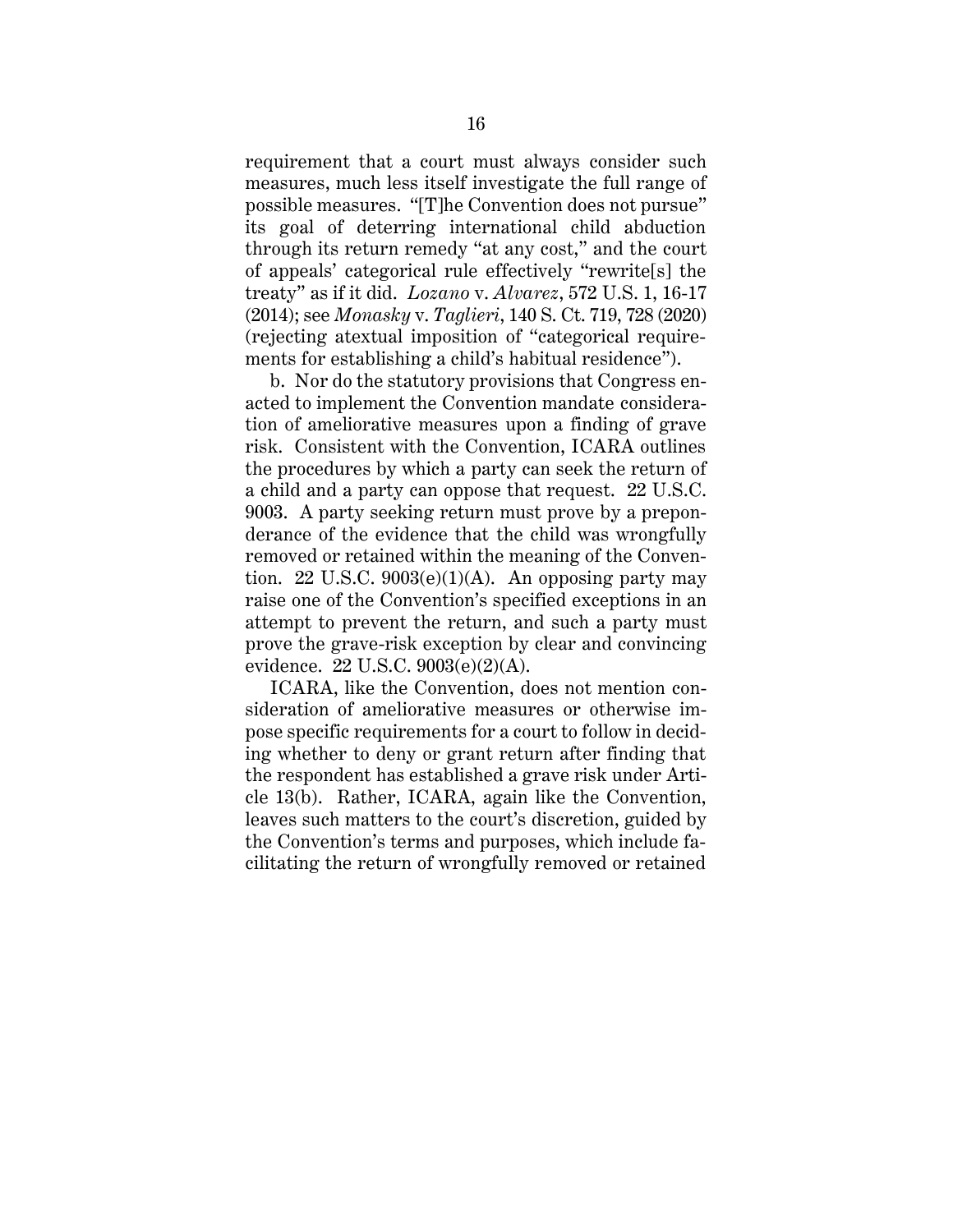children, protecting children against grave risk, providing for custody to be resolved by the authorities in the child's country of habitual residence, and proceeding expeditiously.

## <span id="page-23-0"></span>*2. A discretionary approach to ameliorative measures accords with the longstanding view of the State Department, which finds support in international understandings of the Convention*

a. Recognizing courts' discretion regarding ameliorative measures is also consistent with the State Department's interpretation of the Convention. See, *e.g.*, *Abbott*, 560 U.S. at 15 (Executive Branch's interpretation of the Convention is entitled to "great weight") (citation omitted). The Department has long held the view that consideration of ameliorative measures can be appropriate under the Convention, but it has never treated such consideration as a requirement under Article 13(b) across the board.

The State Department's authoritative legal analysis of the Convention, issued soon after the Convention's adoption, contemplates that denial of a return under Article 13(b) may be proper even absent consideration of ameliorative measures. See 51 Fed. Reg. at 10,510. The Department explained that "a court in its discretion need not order a child returned" where the requisite grave risk exists or return would "otherwise place the child in an intolerable situation." *Ibid.* "An example of an 'intolerable situation,'" the Department observed, "is one in which a custodial parent sexually abuses the child." *Ibid.* "If the other parent removes or retains the child to safeguard [the child] against further victimization, and the abusive parent then petitions for the child's return under the Convention, the court may deny the petition." *Ibid.* The Department's analysis makes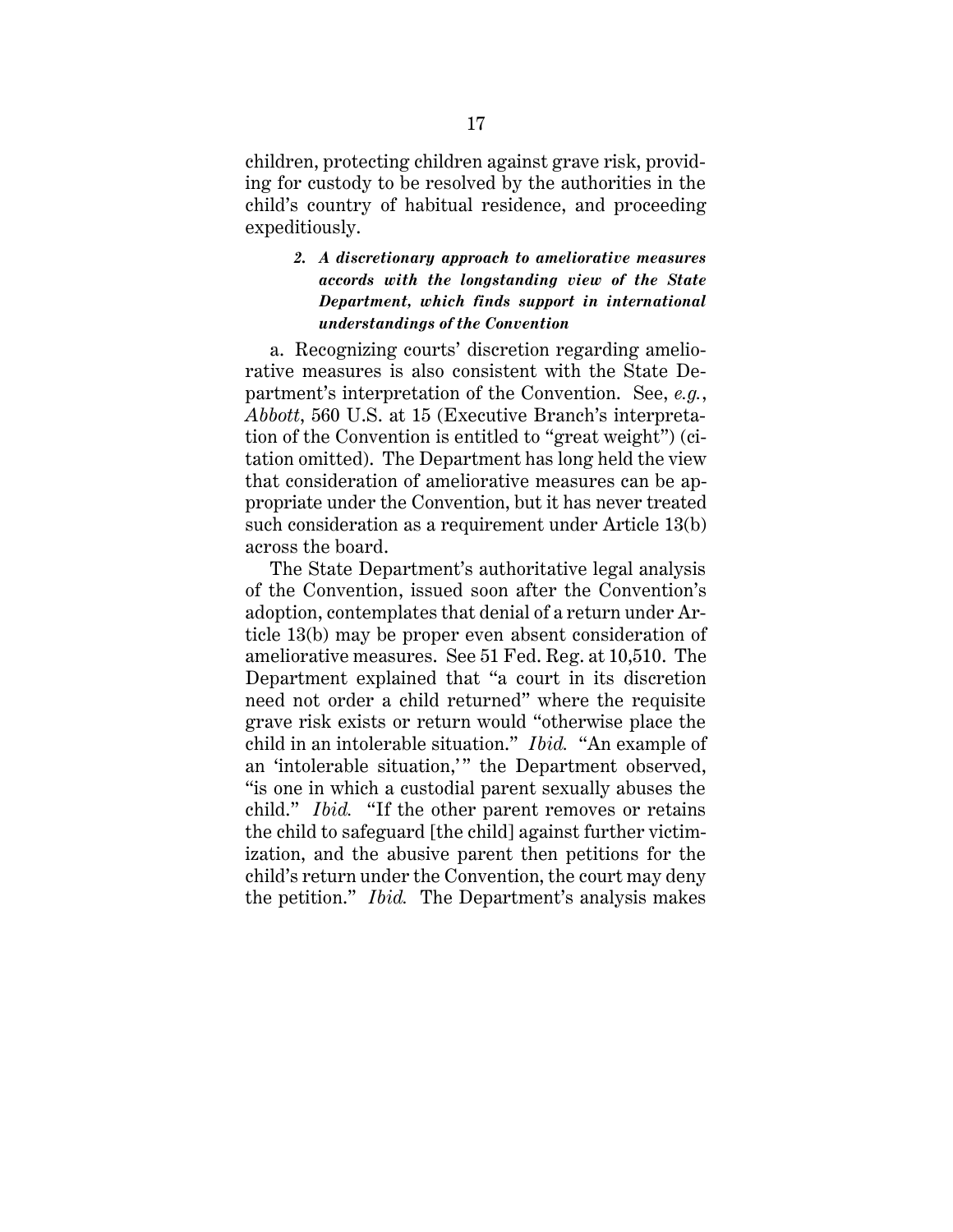no mention of a requirement to first consider possible ameliorative measures in such circumstances.

The State Department's view on ameliorative measures under the Convention as a general matter was further described in a 1995 letter to an official of the United Kingdom. U.S. Cert. Amicus Br. App. 1a-20a (Letter from Catherine W. Brown, Assistant Legal Adviser for Consular Affairs, U.S. Dep't of State, to Michael Nicholls, Lord Chancellor's Dep't, Child Abduction Unit, United Kingdom (Aug. 10, 1995)). The Brown Letter explained that, "[w]hile undertakings are not necessary to operation of the Convention, there are good arguments that their use can be consistent with the Convention." *Id.* at 2a. Thus, the letter explained that undertakings can "facilitate Article 12's objective of ensuring the return of abducted children 'forthwith,' " *ibid.*, and, as relevant here, that they can minimize the use of non-return orders under Article 13(b), *id.* at 2a, 15a-16a.

The Brown Letter also emphasized, however, that "undertakings should be limited in scope and further the Convention's goal of ensuring the prompt return of the child to the jurisdiction of habitual residence," and that "[u]ndertakings that do more than this would appear questionable under the Convention, particularly when they address in great detail issues of custody, visitation, and maintenance." U.S. Cert. Amicus Br. App. 2a (noting that Articles 16 and 19 of the Convention contemplate that "substantive issues relating to custody" are to be resolved in the courts of the child's habitual residence). Thus, the Brown Letter criticized undertakings entered by a British court, to be followed in the United States after a child was returned, that "went well beyond what was necessary to ensure the prompt return of the child" by directing that "the left-behind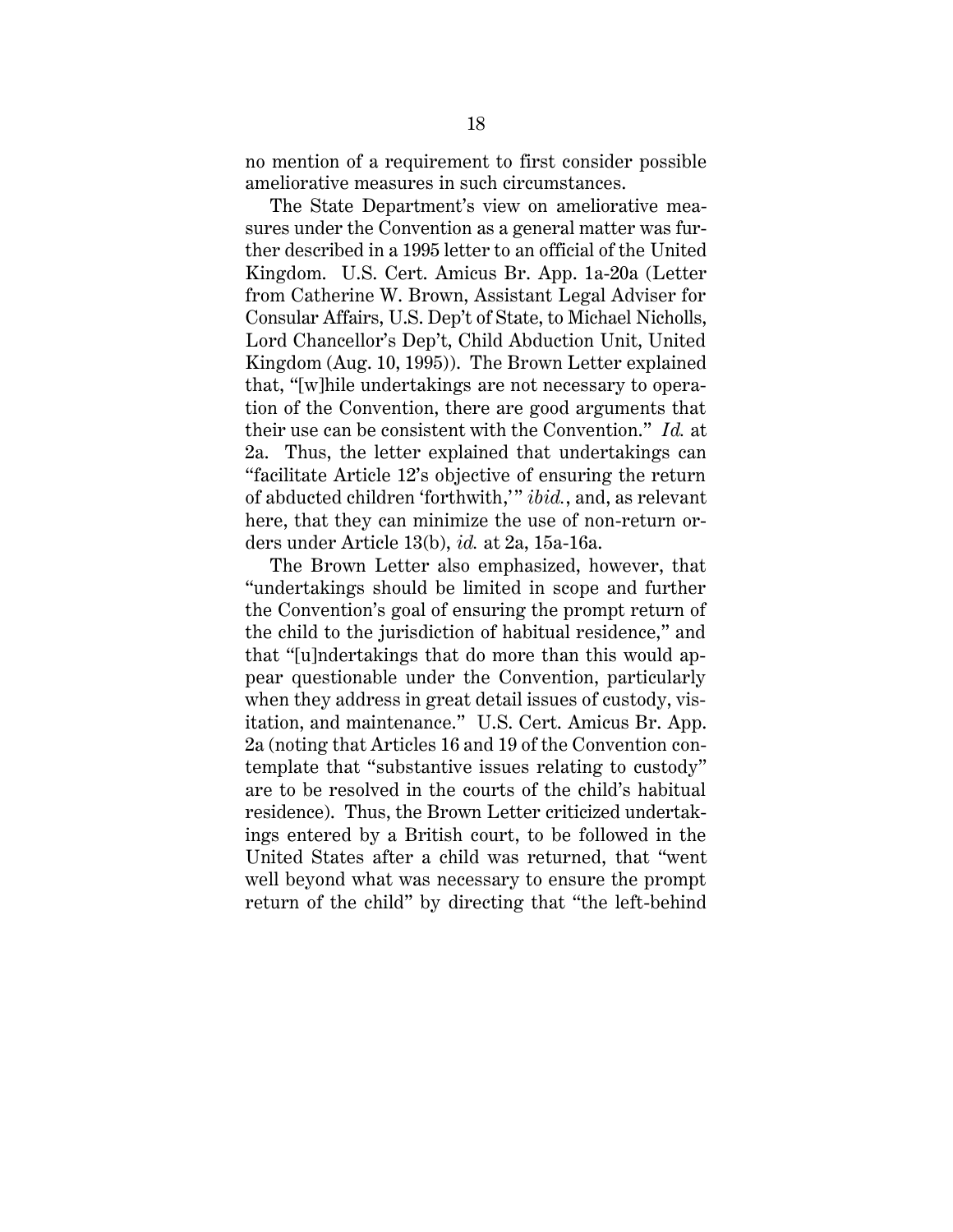father would provide the mother and their three children a motor vehicle," school expenses, weekly maintenance payments of \$200, and medical and dental insurance. *Id.* at 3a-4a. The State Department elaborated that, in its judgment, those undertakings were "too broad," *id.* at 6a, failing to give "appropriate respect" to the Convention's premise that return proceedings should "not attempt to address the underlying [custody] dispute" that should have been reserved to U.S. courts, *id.* at 4a. The analysis attached to the Brown Letter further stated that "[i]f the requested state court is presented with unequivocal evidence that return would cause the child a 'grave risk' of physical or psychological harm, \*\*\* then it would seem less appropriate for the court to enter extensive undertakings than to deny the return request." *Id.* at 16a.

The State Department additionally has addressed reliance on ameliorative measures in annual reports regarding the Convention. In those reports, the State Department stated that it "supports the limited use of undertakings where they: (1) are appropriate in scope; (2) facilitate the Article 12 objective of return of the child 'forthwith;' (3) help to minimize the issuance of non-return orders based on Article 13; and (4) respect the jurisdictional nature of the Convention by not encroaching on substantive issues relating to custody and maintenance properly left to the court of the habitual residence." U.S. Dep't of State, *Report on Compliance with the Hague Convention on the Civil Aspects of International Child Abduction* 17 (Apr. 2007) (*2007 Annual Report*).<sup>1</sup> But the Department also cautioned against

<sup>&</sup>lt;sup>1</sup> The State Department's annual reports from 2009 and 2010 reiterated those criteria. These reports are available at https://travel.state.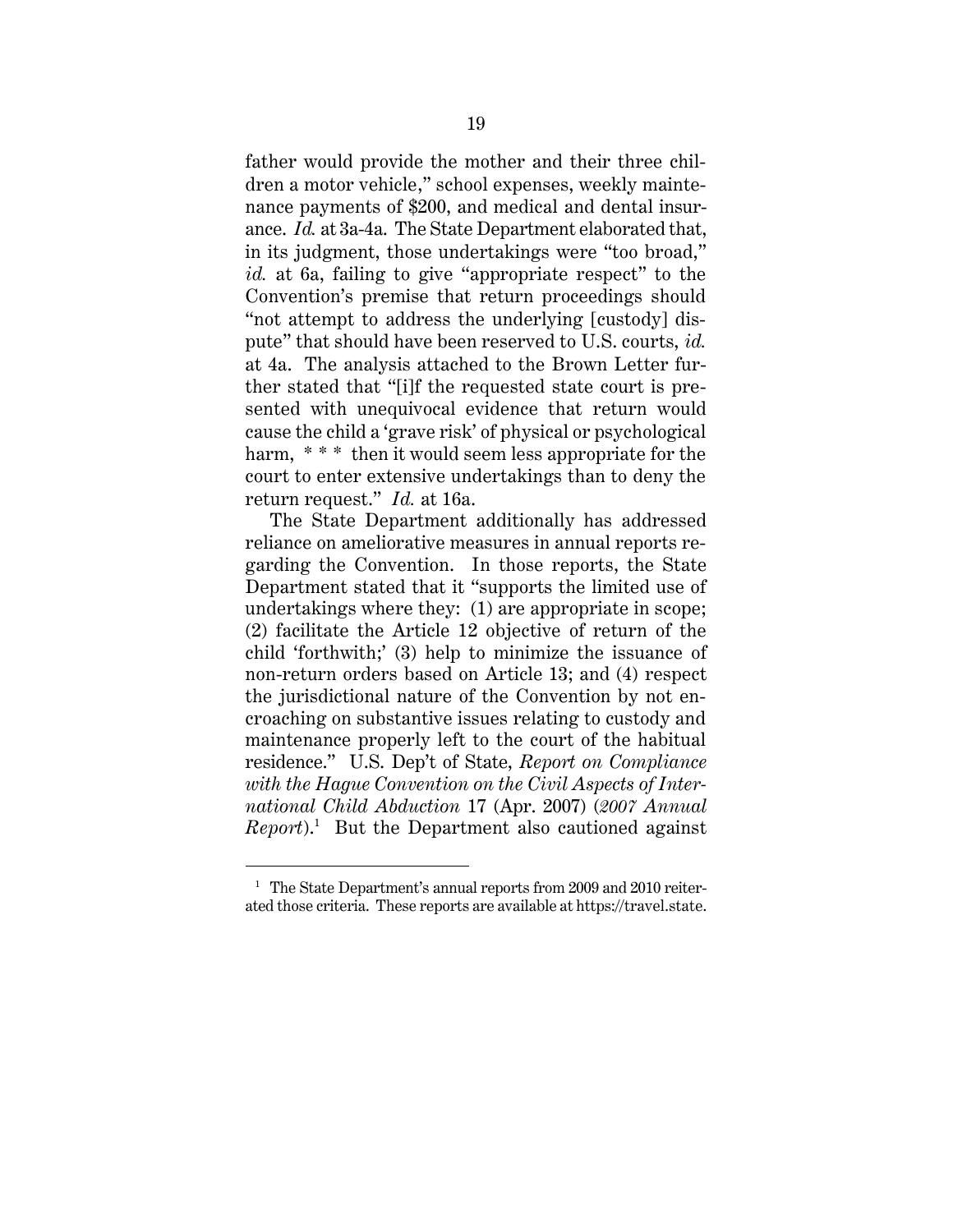"routine[]" incorporation of ameliorative measures into return orders, instead "urg[ing] its Convention partners not to include undertakings in their return orders and to consider instead taking advantage of the Hague Judicial Network to resolve concerns" that U.S. authorities would "not adequately protect the child or returning parent." U.S. Dep't of State, *Report on Compliance with the Hague Convention on the Civil Aspects of International Child Abduction* 36-37 (Apr. 2010) (*2010 Annual Report*).

Likewise, in a 2006 newsletter for judges published by the Hague Permanent Bureau, a State Department official stated that, while consideration of ameliorative measures is "not necessary to the proper operation of the Convention," the State Department supported the "limited use" of ameliorative measures where tailored to support the prompt return of an abducted child. Kathleen Ruckman, *Undertakings As Convention Practice: The United States Perspective*, The Judges' Newsletter (Hague Conf. on Private Int'l Law, London, England) Vol. XI, at 46 (2006) (*Judges' Newsletter*), https://assets.hcch. net/docs/b3f445a5-81a8-4ee8-bc42-720c6f31d031.pdf. The article indicated that courts have discretion whether to consider such measures when adjudicating a return petition, and cautioned against undertakings that are "excessive," "cause significant delays in return of children," or "usurp the function of the court of the habitual residence," noting that such conditions would contravene "Convention purposes." *Id.* at 46-48. 2

gov/content/travel/en/International-Parental-Child-Abduction/forproviders/legal-reports-and-data/reported-cases.html.

<sup>2</sup> That article and some of the State Department's annual reports cast doubt on the propriety of certain ameliorative measures, such as payment of travel fees and a requirement that the left-behind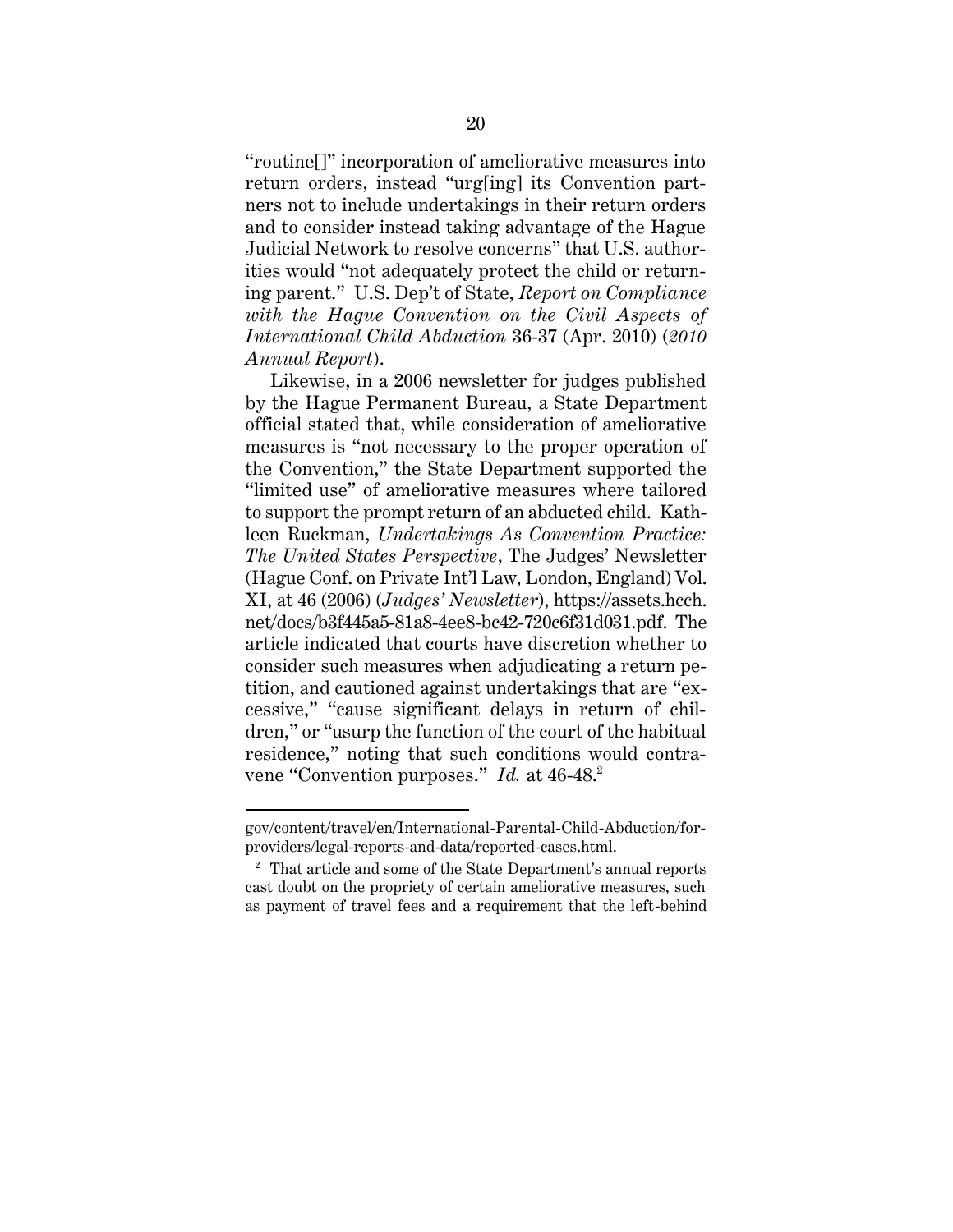b. The State Department's views find support in international understandings of the Convention. A Special Commission on the Practical Operation of the Convention attended by 62 state parties to the Convention reported in 2006 that "[c]ourts in many jurisdictions" use ameliorative measures under a variety of labels, but did not articulate any requirement that consideration of such measures was necessary across the board. Hague Conf. on Private Int'l Law, *Conclusions and Recommendations of the Fifth Meeting of the Special Commission to Review the Operation of the Hague Convention of 25 October 1980*, at 11 (Nov. 2006), https://assets. hcch.net/upload/concl28sc5\_e.pdf. To the contrary, the report cautioned that such measures must be "limited in scope and duration, addressing short-term issues," in order to be "in keeping with the spirit of the" Convention." *Ibid.*

In addition, a guide prepared by the Hague Conference on Private International Law, which was developed specifically to "promote, at the global level, the proper and consistent application of the grave risk exception," contemplates the exercise of discretion under Article 13(b) with respect to ameliorative measures. Hague Conf. on Private Int'l Law, *1980 Child Abduction Convention: Guide to Good Practice: Part VI, Article* 

parent seek dismissal of criminal charges and temporary ex parte custody orders. See, *e.g.*, *Judges' Newsletter* 47; *2010 Annual Report* 37. The Department now believes that courts in their discretion may order such measures in appropriate cases. But although ameliorative measures can be appropriate to address a grave-risk finding, the Department's longstanding view is that consideration of such measures is discretionary and that such measures imposed by the court in the requested state must not intrude upon the custody determination reserved to the country of habitual residence. See *Judges' Newsletter* 46-49; *2010 Annual Report* 36-37.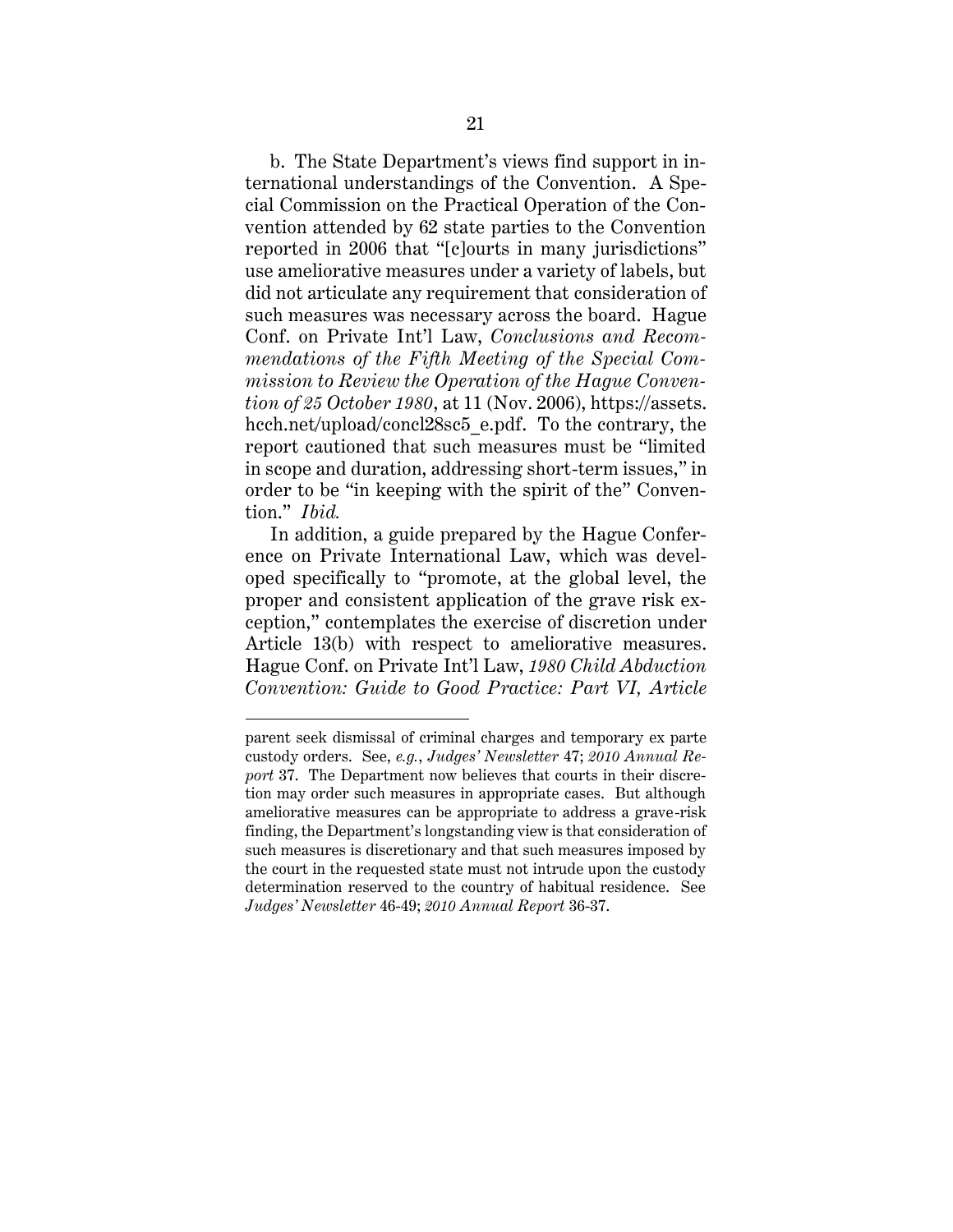*13(1)(b)* ¶ 3 (2020) (*Guide*), https://assets.hcch.net/docs/ 225b44d3-5c6b-4a14-8f5b-57cb370c497f.pdf. The *Guide* states that "[t]he examination of the grave risk exception should then also include, *if considered necessary and appropriate*, consideration of the availability of adequate and effective measures of protection in the State of habitual residence." *Guide* ¶ 36 (emphasis added). Although the *Guide* lists evaluation of ameliorative measures as a necessary step in its section describing the grave-risk exception "in practice," *Guide* ¶¶ 41, 61, the *Guide* states, as just noted, that the Convention contemplates such consideration as courts may deem "necessary and appropriate," *Guide* ¶ 36.

c. Many contracting states that restrict a court's discretion to deny return upon a finding of grave risk ground that restriction in a source of law outside the Convention. European Union member states (other than Denmark) follow a regulation known as Brussels IIa, which provides that "[a] court cannot refuse to return a child" to another member state "on the basis of Article 13b" of the Convention "if it is established that adequate arrangements have been made to secure the protection of the child after his or her return."Council Regulation 2201/2003, art. 11(4), 2003 O.J. (L 338) 6 (EU) (Brussels IIa). That regulation—which applies only when both the country of habitual residence and the returning country are European Union member states—does not suggest that the Convention itself imposes such a restriction. To the contrary, the regulation expressly provides that, "[i]n relations between Member States," the regulation "shall take precedence over" the Convention on "matters governed by" the regulation. *Id.* art. 60(e). And Article 34 of the Convention makes clear that contracting states may enter into "international instrument[s]"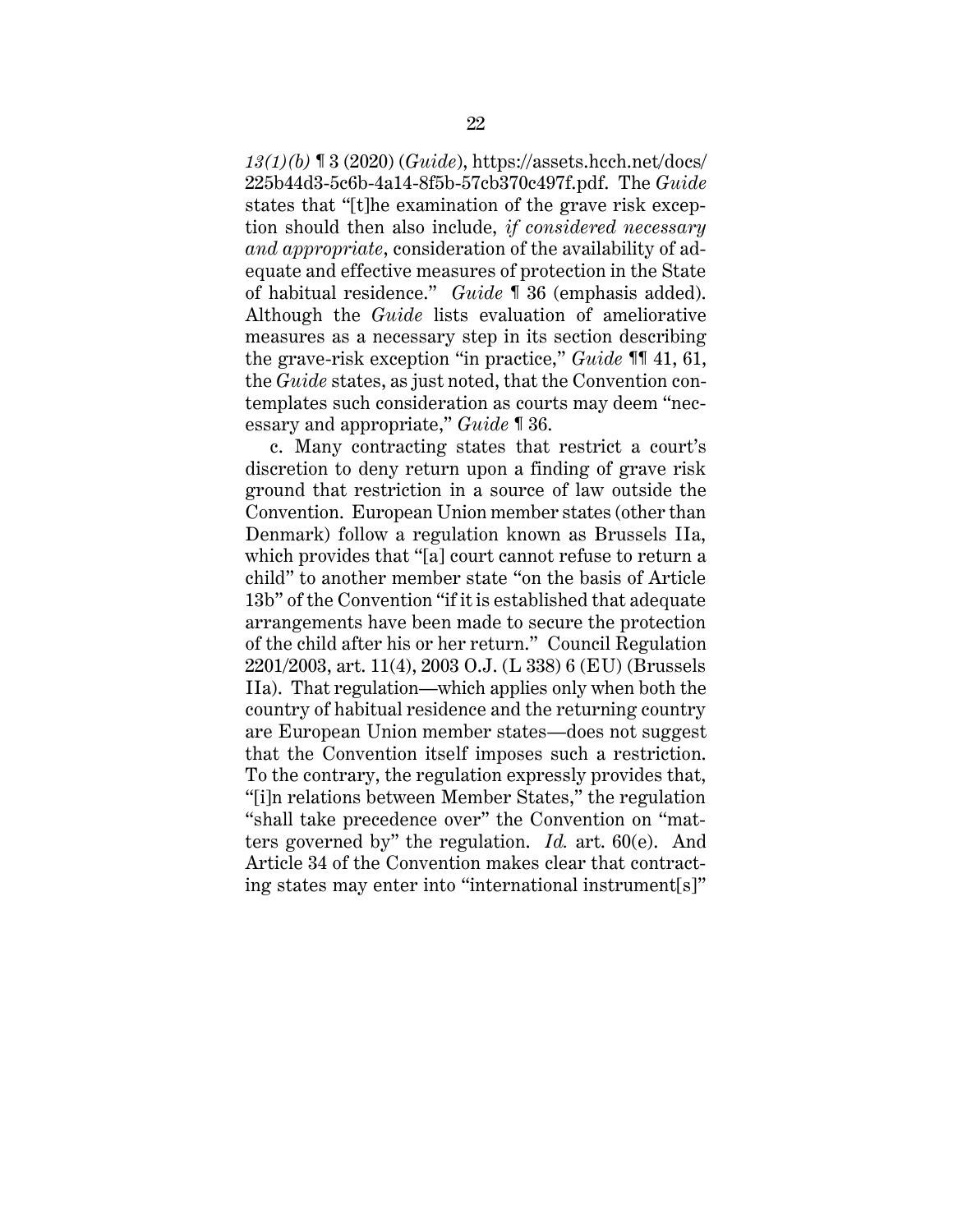like Brussels IIa, which impose greater restrictions on a court's discretion to deny return than the Convention itself. Art. 34; see Convention arts. 18, 29 (likewise making clear that the Convention does not limit a court's power to order return under other laws).

Moreover, Brussels IIa acts in concert with another Hague convention, which is in force in European Union member states, that generally enables measures ordered by one member state to be enforced in another member state after a child's return. See Hague Convention on Jurisdiction, Applicable Law, Recognition, Enforcement and Co-operation in Respect of Parental Responsibility and Measures for the Protection of Children arts. 23, 28, *done* Oct. 19, 1996, 2204 U.N.T.S. 95, 104-105 (entered into force Jan. 1, 2002); *Guide* ¶ 48. Accordingly, the provisions of Brussels IIa are less likely to engender time-consuming inquiries that delay proceedings or lead to unwelcome intrusions into the responsibilities of the state of habitual residence.

d. In his brief in opposition, respondent argued that the United Kingdom Supreme Court has "mandated consideration of protective measures before denying return petitions." Br. in Opp. 25; see *In re E*, [2011] UKSC 27, ¶ 36 (H.L.) (U.K.). But the Convention does not preclude contracting states from implementing Article 13(b) in different ways. As explained above, Article 13(b) simply gives courts discretion to deny return upon a finding of grave risk. See pp. 14-16, *supra*. It does not specify how courts should exercise that discretion. Thus, just as the Convention leaves contracting states free to require a party opposing return to demonstrate grave risk by clear and convincing evidence (as the United States does, see  $22$  U.S.C.  $9003(e)(2)(A)$  or by a mere preponderance (as the United Kingdom does, see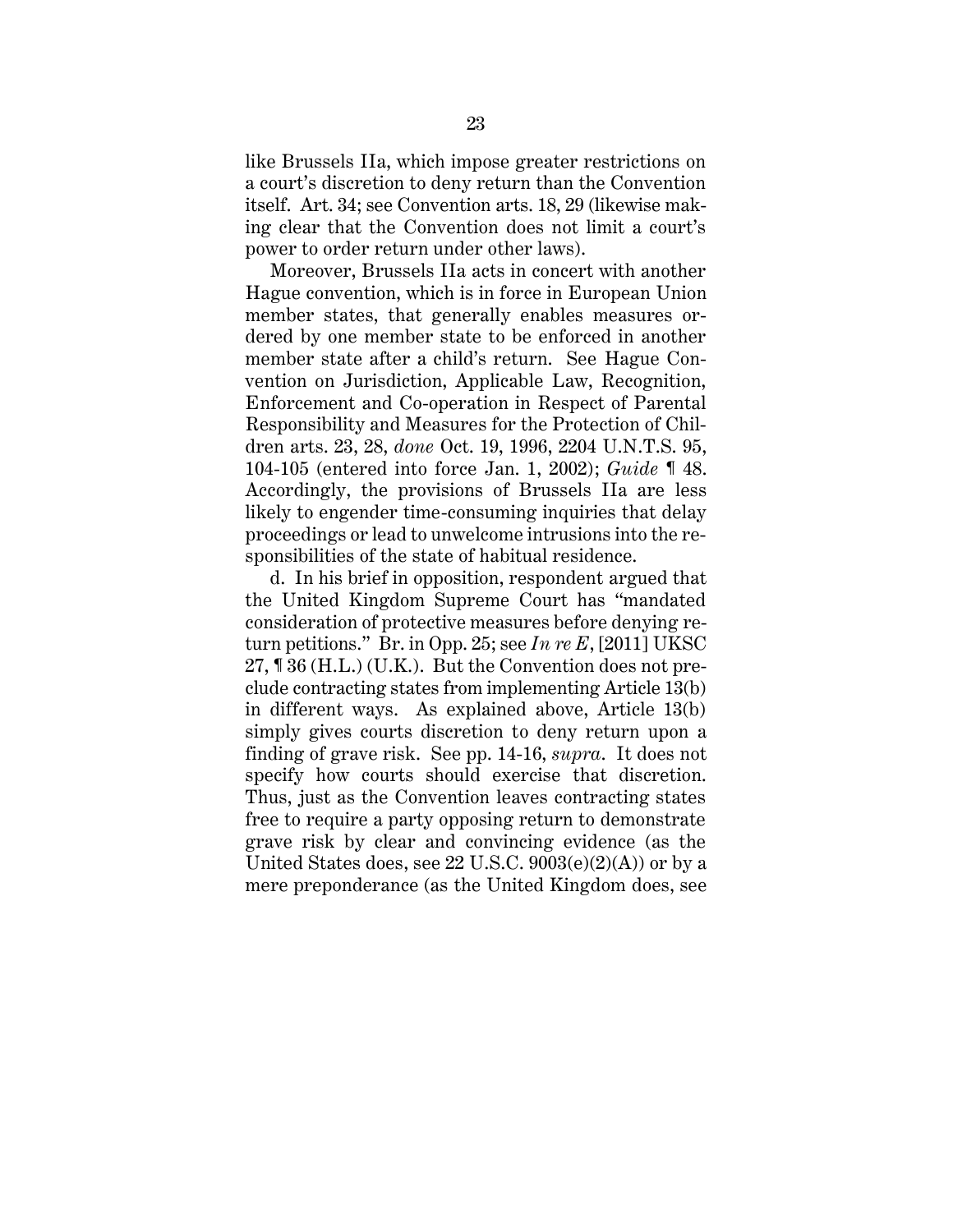*In re E*, [2011] UKSC 27, **1** 39), so too the Convention leaves contracting states free to require, or to not require, consideration of ameliorative measures. See, *e.g.*, *Arthur & Sec'y*, [2017] FamCAFC 111 ¶ 69(1)(c) (Austl.) (implementing Article 13(b) through a regulation providing that "[i]f a court is satisfied that it is desirable to do so, the court may" include in a return order "a condition that the court considers to be appropriate to give effect to the Convention").

In the United States, Congress has not chosen to require consideration of ameliorative measures; ICARA, the implementing legislation that Congress enacted, imposes no such requirement. See pp. 16-17, *supra*. Instead, ICARA, like the Convention itself, leaves the consideration of ameliorative measures to a court's discretion. This Court should respect Congress's enactment and reject the court of appeals' contrary rule, which would impose a mandatory-consideration requirement that appears in neither the Convention nor ICARA.

## <span id="page-30-0"></span>**B. A Court's Discretion To Consider Ameliorative Measures Should Be Guided By The Principles Of The Convention, Not By Inflexible Rules**

While the Convention and ICARA leave to a court's discretion whether to consider ameliorative measures upon a finding of grave risk, that discretion is not without limits. Under Article 13(b), when a court makes such a finding, the relevant question becomes whether there are countervailing factors that would nevertheless render return appropriate. Although that determination is committed to the court's discretion, "[d]iscretion is not whim." *Martin* v. *Franklin Capital Corp.*, 546 U.S. 132, 139 (2005). A "motion to a court's discretion is a motion, not to its inclination, but to its judgment; and its judgment is to be guided by sound legal principles." *Ibid.*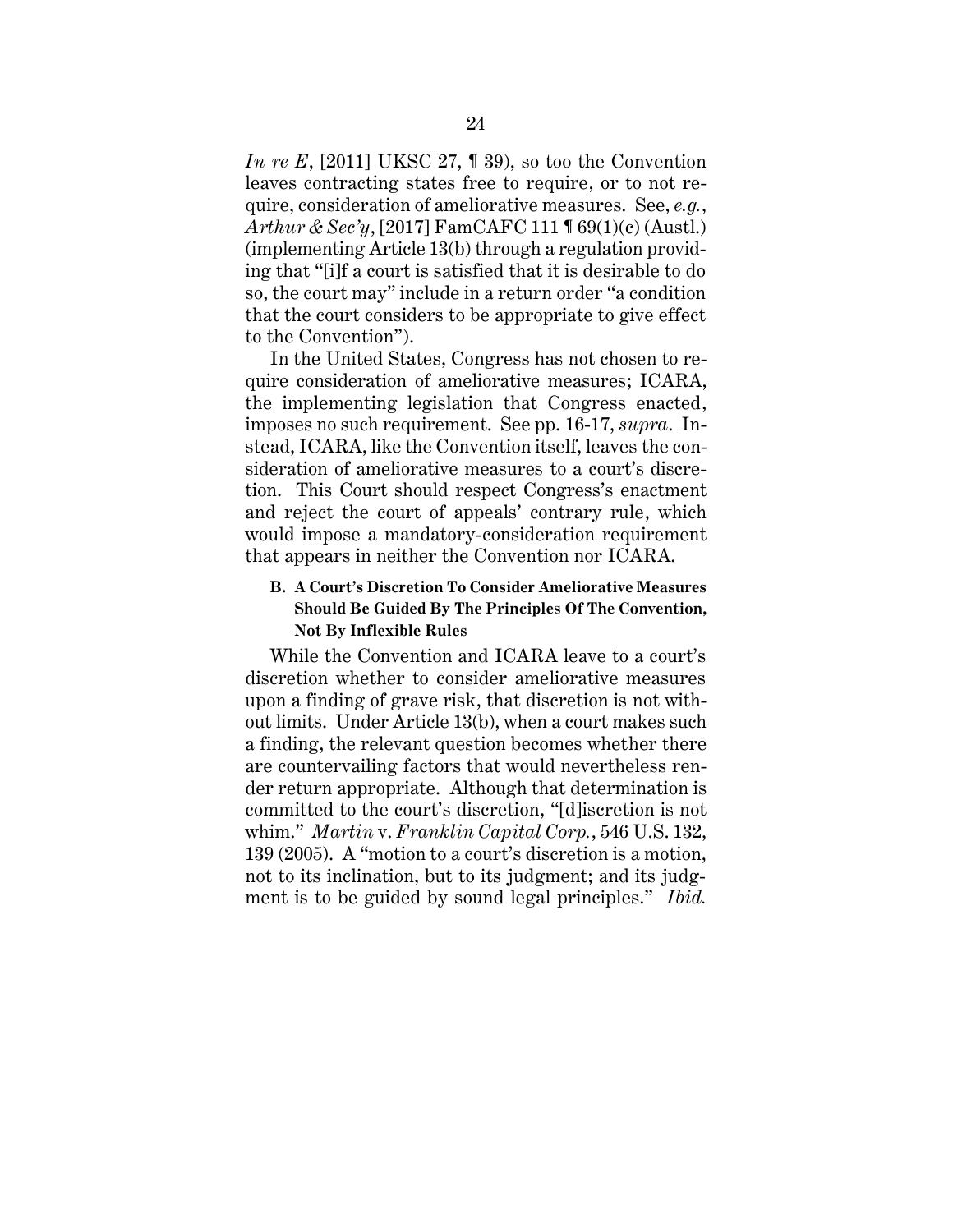(quoting *United States* v. *Burr*, 25 F. Cas. 30, 35 (C.C. Va. 1807) (No. 14,692d) (Marshall, C.J.)) (brackets omitted).

Here, those principles are found in " 'the large objectives'" of the Convention, "which embrace certain 'equitable considerations." Martin, 546 U.S. at 139-140 (citation omitted). Those large objectives include not only that wrongfully removed or retained children are generally to be returned to their country of habitual residence, but also that children should be protected against grave risk, that return petitions should be adjudicated expeditiously, and that such adjudications should not venture into the merits of the underlying custody dispute, which are generally reserved to the child's country of habitual residence. See, *e.g.*, Convention arts. 11, 13, 19. Those principles should guide both the procedural and the substantive aspects of a court's exercise of discretion in conducting the "intensely factbound" inquiry into whether a child's return is appropriate in the face of a grave risk of harm. *Simcox* v. *Simcox*, 511 F.3d 594, 608 (6th Cir. 2007); cf. *Gall* v. *United States*, 552 U.S. 38, 51 (2007) (distinguishing between procedural and substantive aspects of a court's exercise of discretion in sentencing).

1. Consider first the *procedural* aspects of a court's discretion. When the party who opposes the child's return establishes by clear and convincing evidence that there is a grave risk that return would expose the child to physical or psychological harm, 22 U.S.C. 9003(e)(2)(A), the court is "not bound to order the return of the child," Convention art. 13, but instead has the discretion to decide whether to order the child returned, as well as the discretion to decide whether to consider possible ameliorative measures. At that stage, the party opposing the child's return has already carried that party's statutory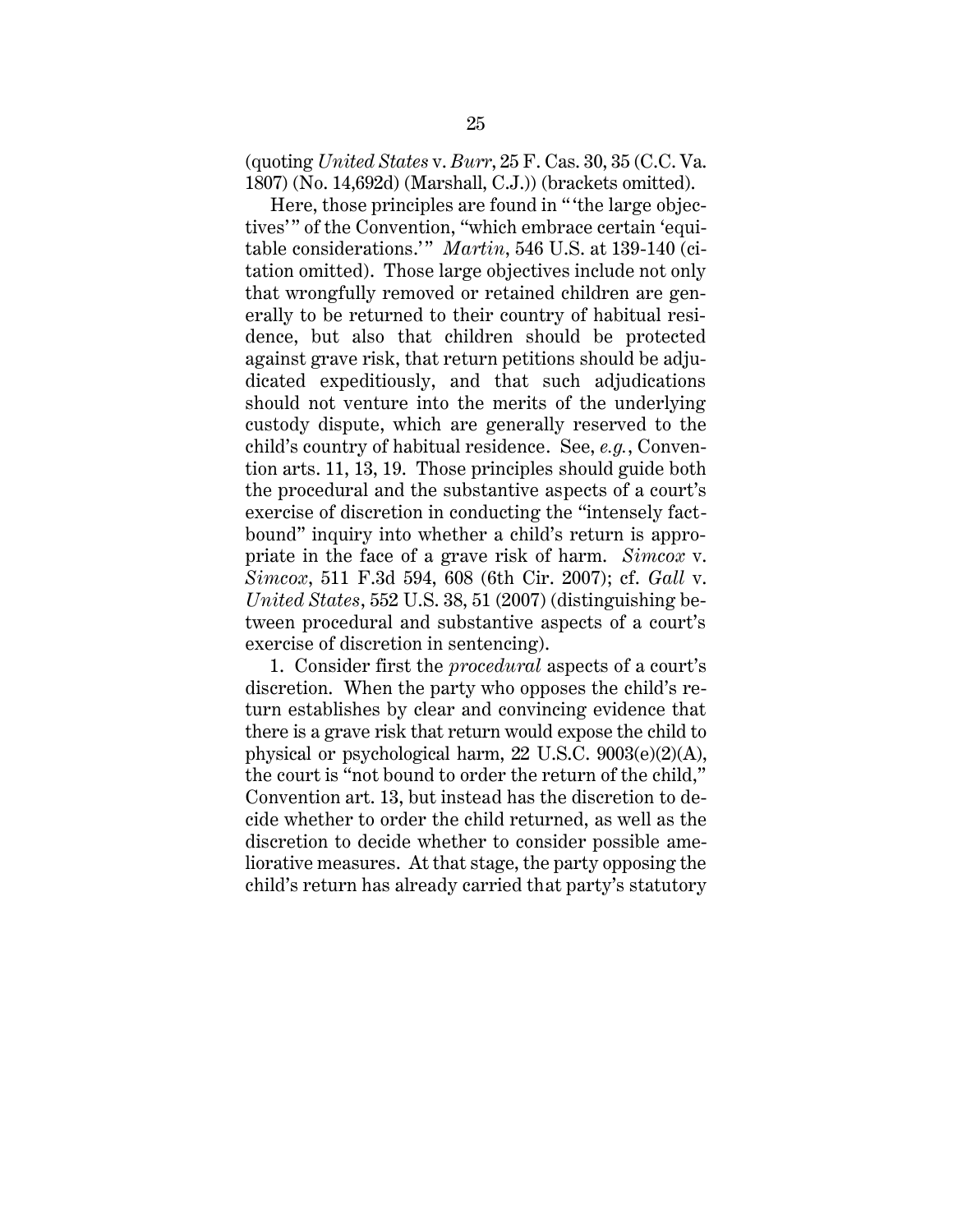burden, and the party seeking return should then generally be expected to demonstrate the efficacy of ameliorative measures, particularly when that party is more likely to have relevant information about whether a particular measure would work. See *Simcox*, 511 F.3d at 606 (stating that "the petitioner proffering the undertaking bears the burden of proof "); *Acosta* v. *Acosta*, 725 F.3d 868, 877 (8th Cir. 2013) (same); cf. Pet. App. 14a (noting that Second Circuit precedent is "not clear" as to which party bears the "burden to establish the 'appropriateness and efficacy of any proposed undertakings'") (citation omitted).

Neither the Convention nor ICARA, however, limits a court to only those ameliorative measures proposed by the parties. In particular cases, a court may find it appropriate to identify certain ameliorative measures and to ask whether the parties have considered them. Or a court may find it appropriate to facilitate certain ameliorative measures by, for instance, engaging in direct communication with foreign judges. Hague Conf. on Private Int'l Law, *Direct Judicial Communications* 7 (2013), https://assets.hcch.net/docs/62d073ca-eda0-494eaf66-2ddd368b7379.pdf. Such communication may "result in considerable time savings and better use of available resources," *ibid.*, as when it provides a court with information about obtaining a protective order in the country of habitual residence. A court may then use that information in instructing the parties to seek such an order, which could "be put in place in advance of the return of the child" and last until the court overseeing the underlying custody dispute in the country of habitual residence "is able to determine what, if any, protective measures are appropriate for the child." *Guide* ¶ 44.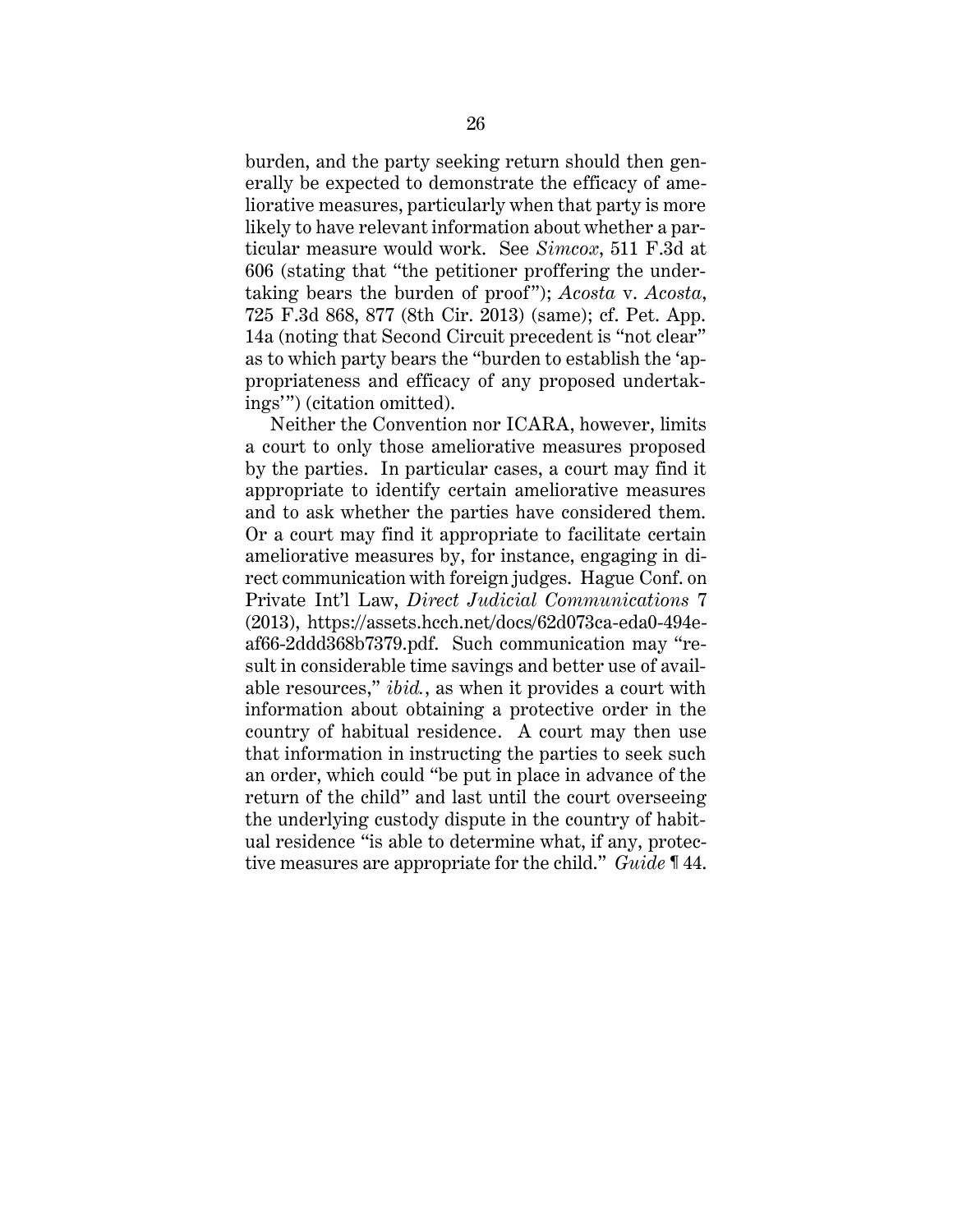Contrary to the court of appeals' inflexible rule, the appropriate level of consideration of ameliorative measures may vary from case to case. In some cases, a particular ameliorative measure may be so obvious or easily achieved that a court identifies and facilitates it sua sponte. See, *e.g.*, Pet. Br. 38 (providing example of giving a child "preventative medications" where the grave risk arises from "an outbreak of a contagious disease" in the country of habitual residence). In other cases, more extensive consideration may be appropriate to determine whether a particular measure is "available and readily accessible," *Guide* ¶ 44, or has been (or could promptly be) ordered by a court in the country of habitual residence. And in still other cases, a court may find it appropriate to dispense with any consideration of ameliorative measures altogether. For example, there may be cases in which a child faces a risk so "unequivocal" that "it would seem less appropriate for the court to enter extensive undertakings than to deny the return request." U.S. Cert. Amicus Br. App. 16a; see, *e.g.*, *Simcox*, 511 F.3d at 608 (providing example of a "serially abusive petitioner"). There may be cases in which a child faces a harm so "'intolerable'" that a court may simply "deny the petition." 51 Fed. Reg. at 10,510; see, *e.g.*, *ibid.* (providing example of a "custodial parent" who "sexually abuses the child"); *Simcox*, 511 F.3d at 608 (providing example of "death threats"). Or there may be cases in which potential ameliorative measures may have so "little chance of working" that considering them would be unnecessary and would only cause delay. *Walsh* v. *Walsh*, 221 F.3d 204, 221 (1st Cir. 2000); see, *e.g.*, *ibid.* (providing example of a left-behind parent with a "history of violating orders issued by any court".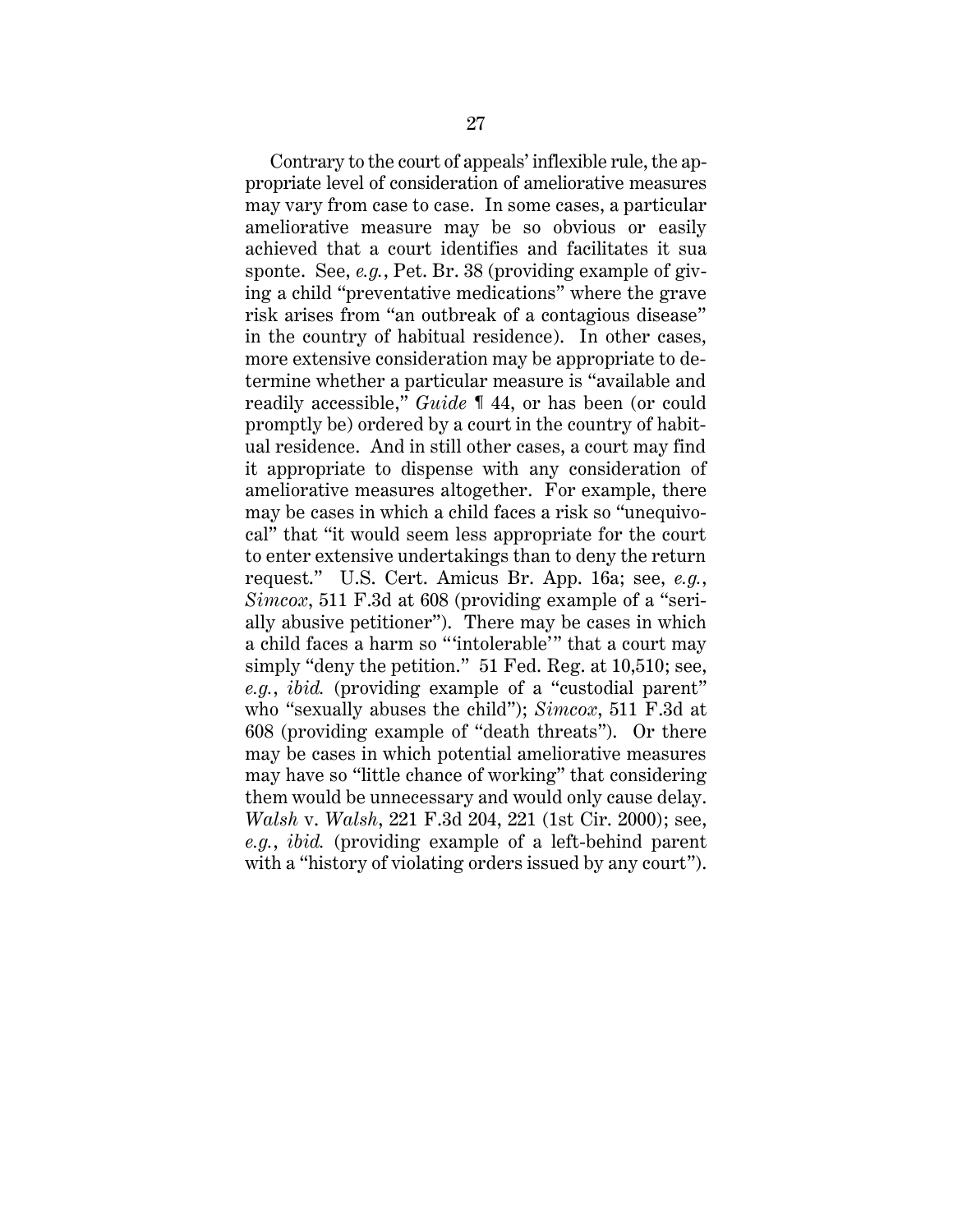In all events, courts should not allow the consideration of ameliorative measures to unduly prolong the proceedings. The Convention requires courts to "act expeditiously in proceedings for the return of children." Art. 11. And it contains provisions to simplify proceedings consistent with that mandate. See Convention art. 30 (making documents submitted "in accordance with" the Convention "admissible in the courts" of contracting states, thereby avoiding potentially lengthy authentication processes); Convention art. 22 (precluding a security or bond requirement); Convention art. 23 (limiting formality requirements). The need for expedition exists regardless of the outcome of the proceedings, because even when return is ultimately denied, "[e]xpedition will help minimize the extent to which uncertainty adds to the challenges confronting both parents and child." *Chafin* v. *Chafin*, 568 U.S. 165, 180 (2013).

Since ratifying the Convention, Congress has underscored the importance of resolving return-petition proceedings quickly. In the Sean and David Goldman International Child Abduction Prevention and Return Act of 2014, Congress made clear that "the United States should set a strong example for other Convention countries in the \* \* \* prompt resolution of cases involving children abducted abroad and brought to the United States." Pub. L. No. 113-150, § 2(b), 128 Stat. 1809 (expressing the sense of Congress). Congress also created various mechanisms to address other countries' failure to resolve petitions to return U.S. children within 12 months. See 22 U.S.C. 9121(b)(1), 9122(d) and (e); see also  $\S 2(a)(1)$ , 128 Stat. 1807 (noting that the legislation was precipitated by a child's "abduct[ion] from the United States in 2004 and separat[ion] from his father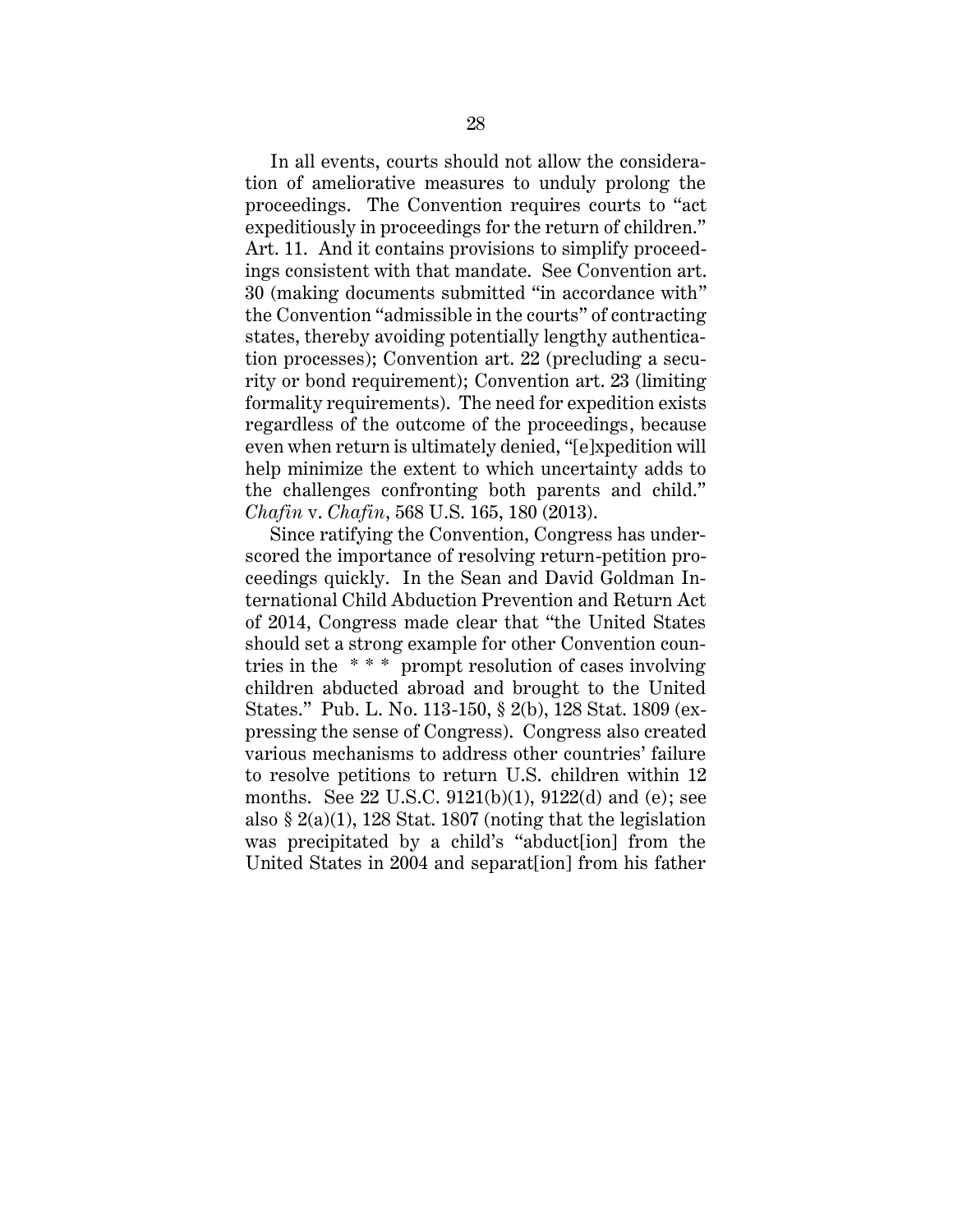\* \* \* who spent nearly 6 years battling for the return of his son").

Thus, although courts have discretion to consider ameliorative measures, they should avoid exercising that discretion in a way that undermines the expeditious handling of proceedings. If, as the court of appeals held, courts invariably "must examine the full range of options that might make possible the safe return of a child," Pet. App. 7a (quoting *Blondin II*, 238 F.3d at 163 n.11), Article 13(b) cases could routinely take an undue amount of time to resolve. In this case, for example, after the court of appeals found the initial protective measures inadequate, the district court took over nine months to conduct the type of inquiry the court of appeals directed, pursuing an "extensive examination" that included "multiple conferences and \* \* \* status reports and briefs on the status of the case in Italy." *Id.* at 12a.

2. Consider next the *substance* of a court's exercise of discretion upon a finding of grave harm. Although a court "retain[s] the discretion to order the child returned," 51 Fed. Reg. at 10,509, the exercise of that discretion cannot be arbitrary; it calls for the application of sound judgment. Cf. *Monasky*, 140 S. Ct. at 727 (explaining that because determining a child's habitual residence under the Convention is "a fact-driven inquiry, courts must be 'sensitive to the unique circumstances of the case and informed by common sense'") (citation omitted). A court should focus on the question whether, given the totality of the circumstances before it, and in light of all the Convention's purposes, return is nonetheless appropriate. In answering that question, the court may, in its discretion, consider possible ameliorative measures, as described above.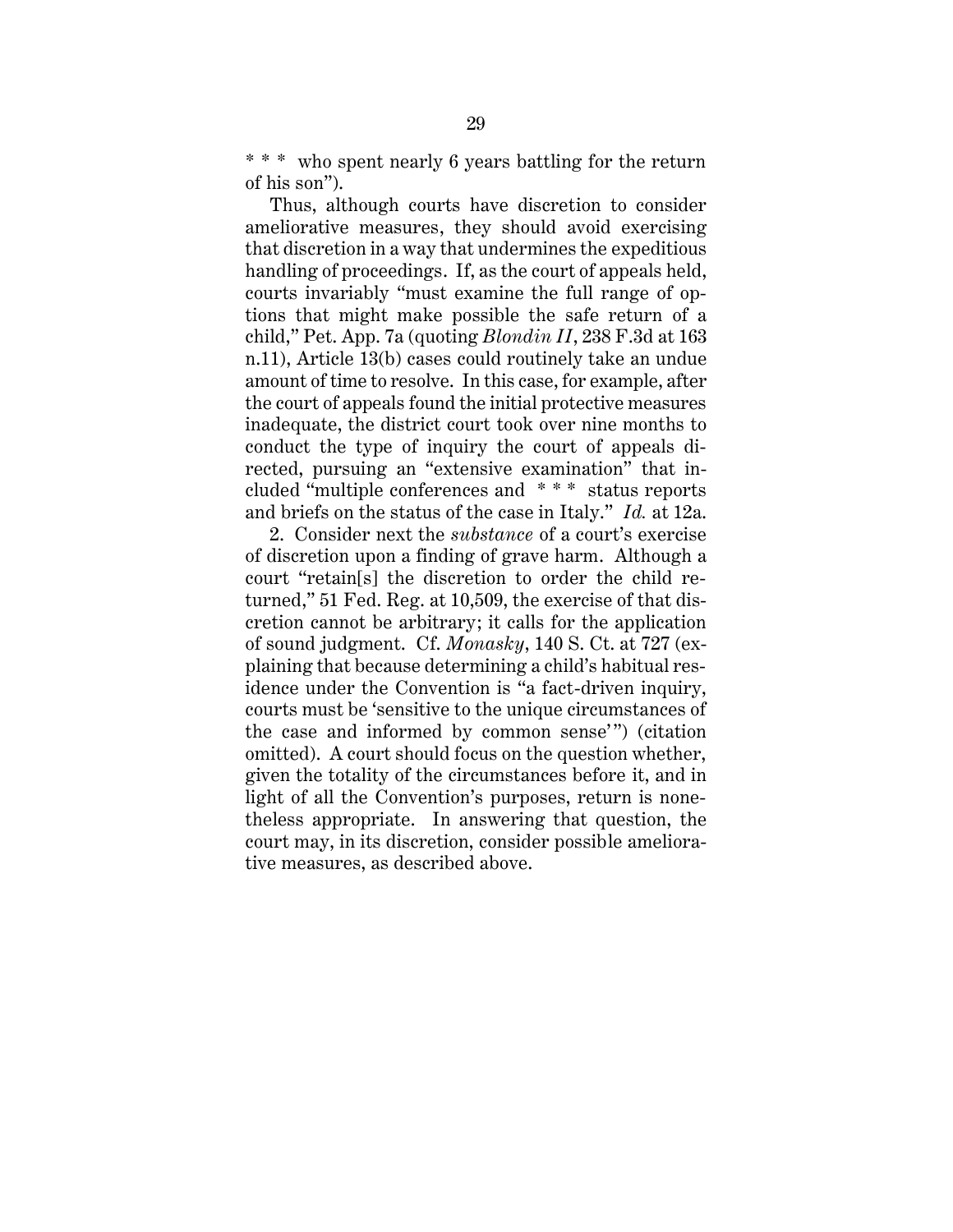In determining the content and scope of ameliorative measures, a court should ensure not only that they are effective in ameliorating the grave risk to the child, but also that they do not usurp the role of the court that will oversee the underlying custody determination. See *Judges' Newsletter* 46 (explaining that "excessive undertakings may quickly cross the line and work against Convention purposes"); *2010 Annual Report* 37 (warning against "undertakings in which the foreign court effectively usurps the role of the court of the country of habitual residence by \*\*\* setting custodial conditions"). "It is the Convention's core premise that 'the interests of children . . . in matters relating to their custody' are best served when custody decisions are made in the child's country of 'habitual residence.'" *Monasky*, 140 S. Ct. at 723 (quoting Convention Pmbl.). The Convention and ICARA thus prohibit courts from resolving any underlying custody dispute in adjudicating a return petition. See Convention arts. 16, 19; 22 U.S.C. 9001(b)(4) (empowering courts "to determine only rights under the Convention and not the merits of any underlying child custody claims").

To avoid crossing into the underlying custody dispute, a court should ensure that any ameliorative measures that it imposes, or that it regards as necessary for the court in the country of habitual residence to adopt, are limited in time and scope. With respect to time, such measures may be obtained in advance of the child's return, but they should not extend in duration beyond when the country of habitual residence can exercise full control over the custody dispute and order any protective measures it concludes are necessary. *Guide* ¶ 44. And with respect to scope, ameliorative measures should not "encroach[] on substantive issues relating to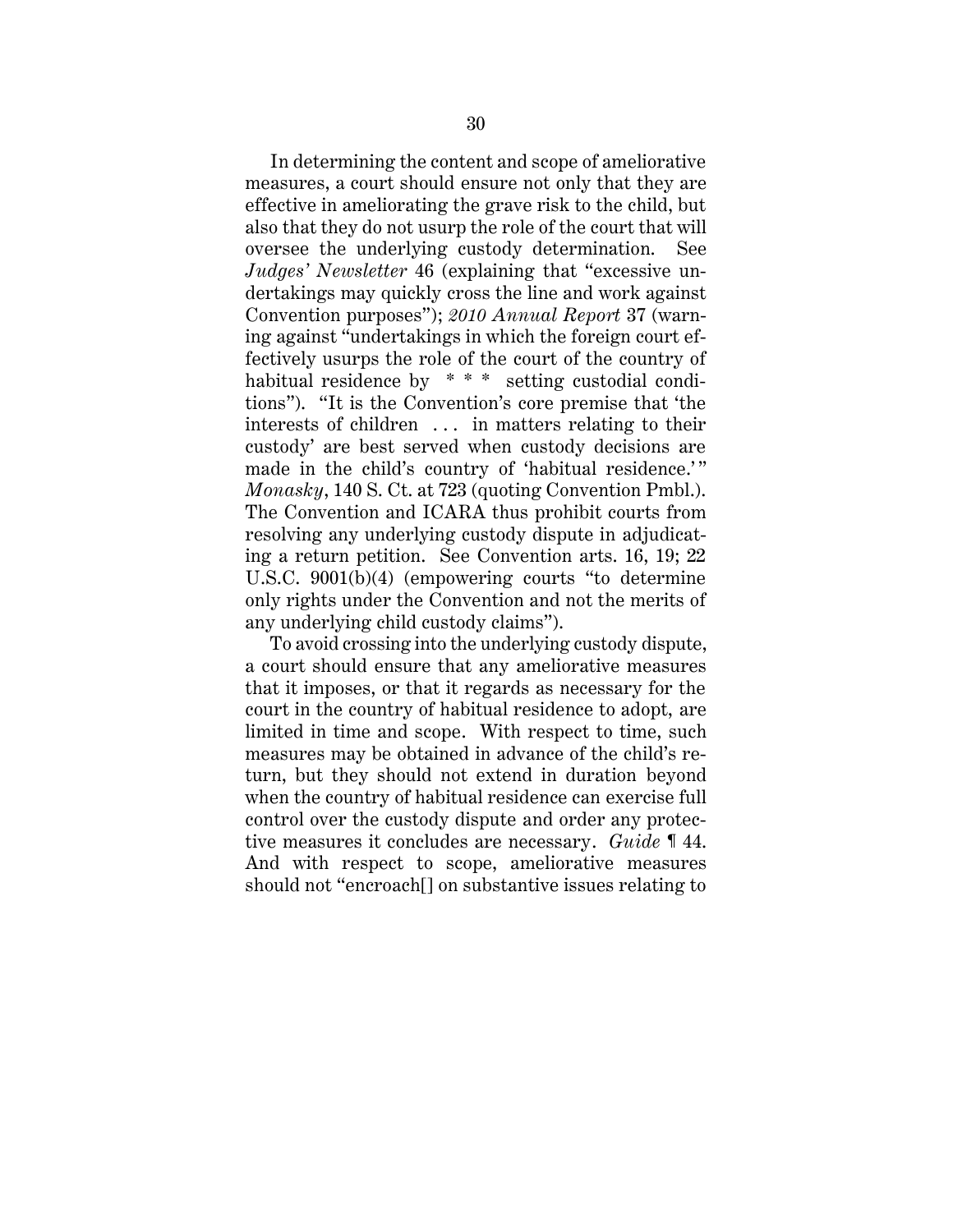custody \* \* \* properly left to the court of the habitual residence." *2007 Annual Report* 17.

Whether particular measures ordered or contemplated by the U.S. court are appropriately limited in time and scope will depend on the circumstances of each case.<sup>3</sup> In this respect, too, the court of appeals' inflexible rule would threaten the sound exercise of judicial discretion. By directing courts to evaluate all possible ameliorative measures after every grave-risk finding without any time- or scope-based limit, the rule would risk embroiling courts in issues more properly left to other countries' custody proceedings.

3. In short, in deciding whether to order a child's return upon a finding of grave risk, a court should exercise sound judgment. In its discretion, the court may consider the possibility of ameliorative measures. Such measures are most appropriate where they ameliorate the grave risk to the child, are capable of being secured expeditiously, and are limited in time and scope to protect the child until the country of habitual residence has a full opportunity to exercise responsibility over custodial and related protective matters. Where such measures do not serve the objectives of the Convention, however, it may be "less appropriate for the court to enter extensive undertakings than to deny the return request." U.S. Cert. Amicus Br. App. 16a.

<sup>3</sup> To the extent petitioner suggests (Br. 36-42) that the domesticviolence context warrants a presumption that ameliorative measures will be ineffective or inappropriate, that suggestion is incorrect. As in any case involving grave risk under Article 13(b), matters involving domestic violence can require an "intensely fact-bound" inquiry, *Simcox*, 511 F.3d at 608, in which courts should exercise their discretion in light of the Convention's purposes.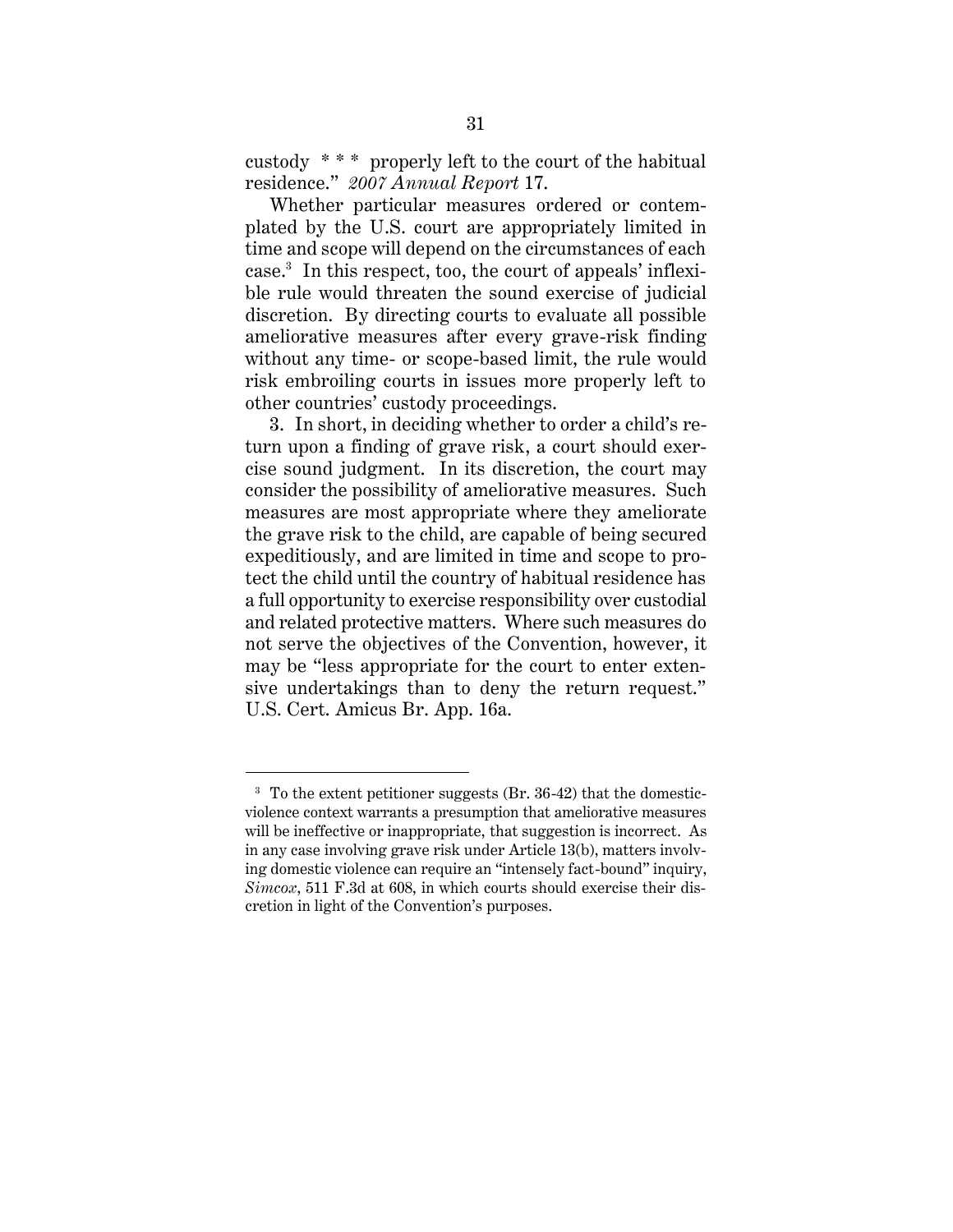# **C. The Case Should Be Remanded To Allow The Lower Courts To Properly Exercise Their Discretion In The First Instance**

The courts below proceeded on the view that the Convention requires "custodial determinations to be made—if at all possible—by the court of the child's home country," and that a U.S. court therefore "must examine the full range of options that might make possible the [child's] safe return" "before [it] may deny repatriation on the ground that a grave risk of harm exists under Article 13(b)." Pet. App. 81a (citations omitted); see *id.* at 7a, 14a, 35a-36a.

That view was mistaken. When there is a finding of grave risk, the Convention does not rigidly require courts to exhaust all possible measures to try to find a path to return. Rather, upon such a finding, courts have the discretion, as explained above, to decide whether to order or deny return, without invariably considering ameliorative measures in making that decision. See pp. 24-31, *supra*.

The lower courts did not engage in that discretionary inquiry, and it is not clear what sort of inquiry the district court would have pursued in the absence of the court of appeals' mandatory-consideration rule. In these circumstances, it would be appropriate for the Court to vacate the judgment below and remand the case so as to allow the lower courts to conduct that inquiry under the correct legal standard. Of course, circumstances have changed since the district court first found that returning B.A.S. to Italy would expose him to a grave risk of harm. Pet. App. 80a. Since that initial finding, the Italian court overseeing the parties' underlying custody dispute has issued a protective order that would last for one year after B.A.S.'s return and adopted other measures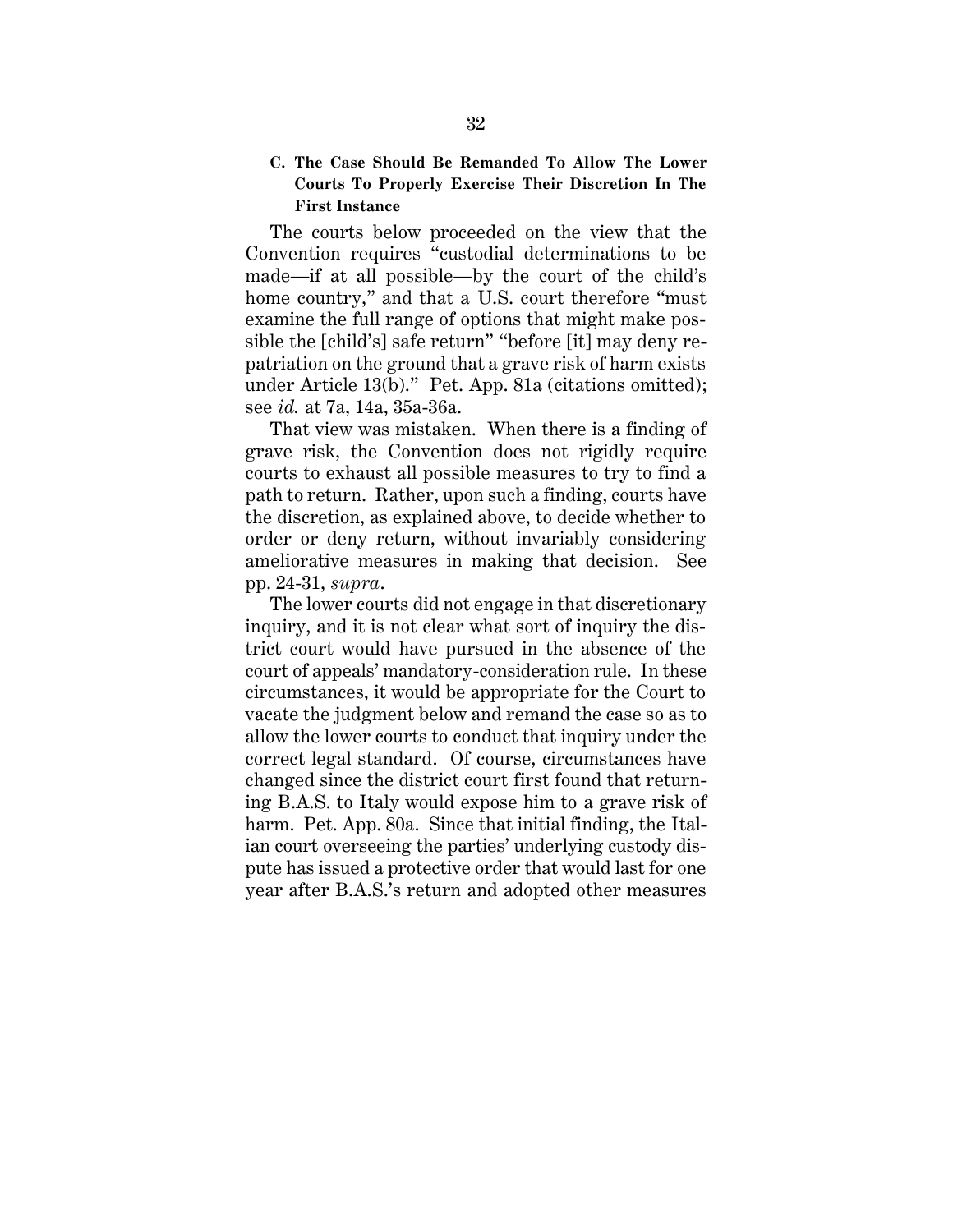addressing the parties' circumstances. See p. 8, *supra*. On remand, the lower courts would have the opportunity to consider those measures—and any other relevant circumstances—in exercising the discretion that the Convention and ICARA leave to them.

It is true that a remand would further prolong the proceedings in this case. And in a prior decision concerning the Convention, this Court departed from its "[o]rdinar[y]" course of giving "the lower courts an opportunity to apply" the correct legal standard "in the first instance," noting that "[a] remand would consume time when swift resolution is the Convention's objective." *Monasky*, 140 S. Ct. at 731. In *Monasky*, the issue on which this Court declined to disturb the decision below was whether Italy was the child's country of habitual residence. See *ibid.* That is a non-discretionary determination—*i.e.*, a mixed question of law and fact and the Court found "[n]othing in the record" to suggest that the district court "would appraise the facts differently on remand." *Ibid.*; see *id.* at 730. Here, in contrast, whether to deny or to grant B.A.S.'s return is a matter of discretionary judgment vested in the first instance in the district court, and this Court typically does not assume that a court would exercise its discretion in the same way after this Court has clarified the applicable principles.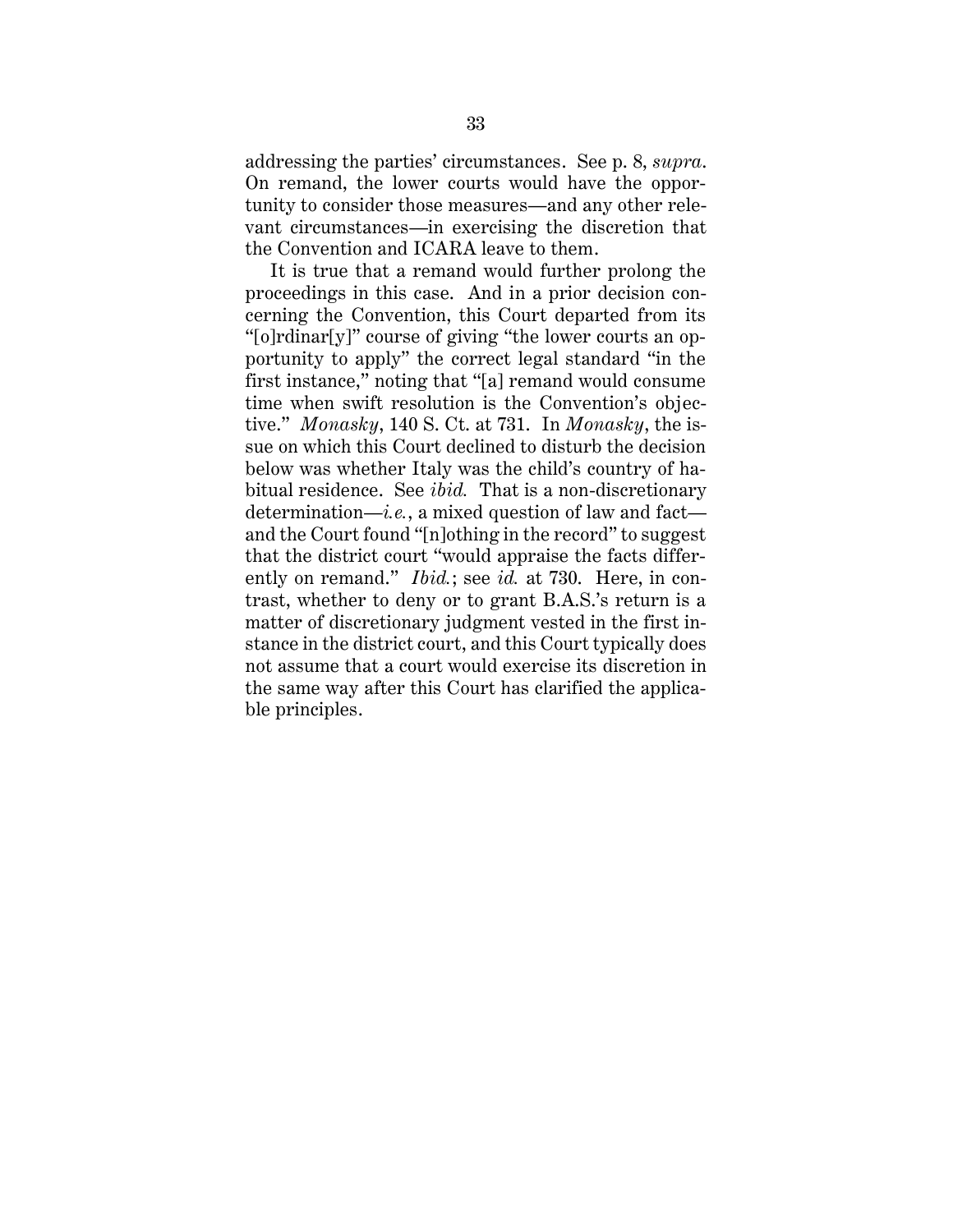### **CONCLUSION**

The judgment of the court of appeals should be vacated and the case remanded for further proceedings.

Respectfully submitted.

ELIZABETH B. PRELOGAR *Solicitor General* EDWIN S. KNEEDLER *Deputy Solicitor General* FREDERICK LIU MELISSA N. PATTERSON *Assistants to the Solicitor General* SHARON SWINGLE LAURA E. MYRON *Attorneys*

RICHARD C. VISEK *Acting Legal Adviser Department of State*

JANUARY 2022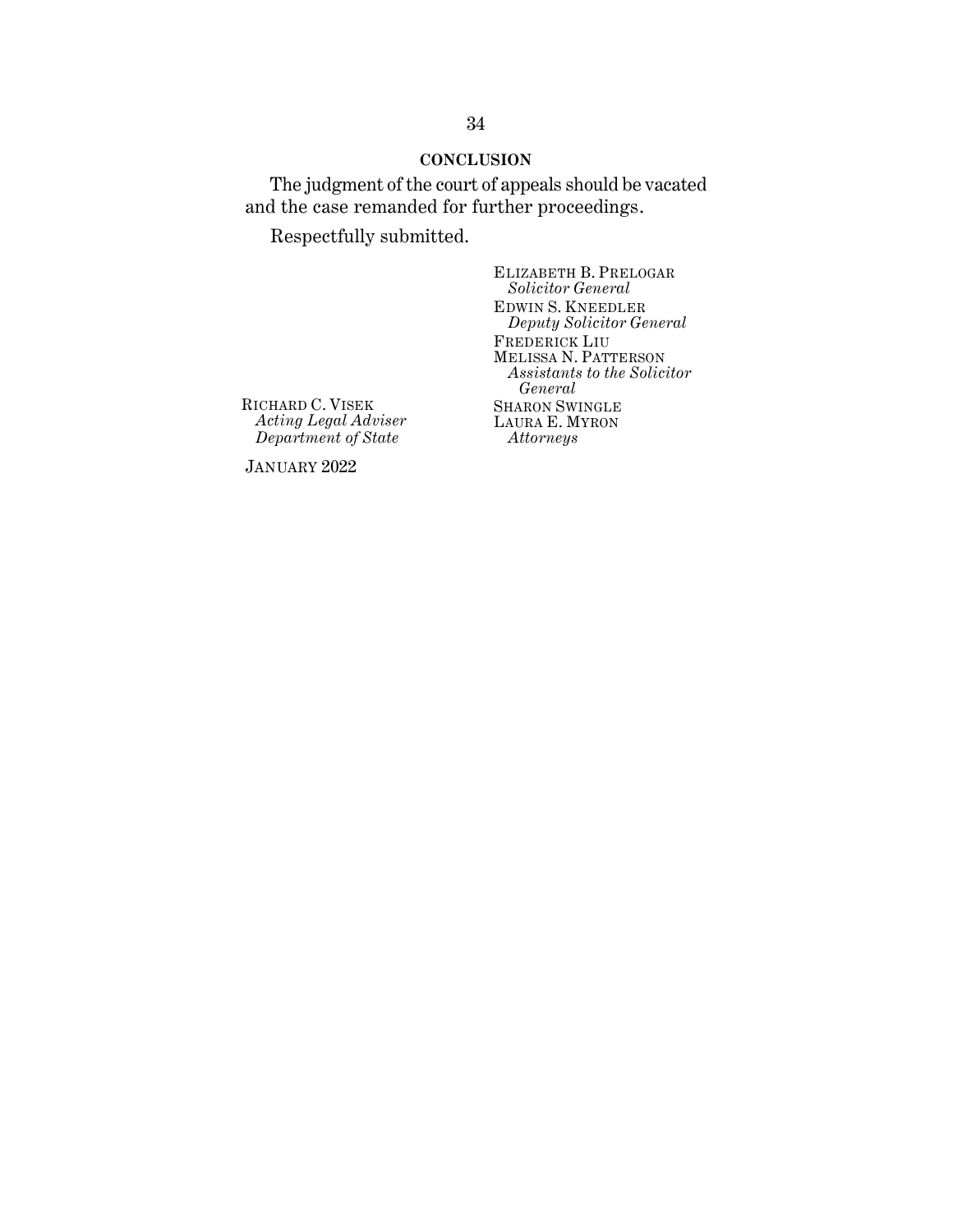# **APPENDIX A**

# CONVENTION<sup>1</sup> ON THE CIVIL ASPECTS OF INTERNATIONAL CHILD ABDUCTION

1 Came into force on 1 December 1983, i.e., the first day of the third month following the date of deposit with the Government of the Netherlands of the third instrument of ratification, acceptance, approval or accession, in accordance with article 43:

| State                                                                                                                                                                  | Date of deposit of the in-<br>strument of ratification<br>or approval (AA) |
|------------------------------------------------------------------------------------------------------------------------------------------------------------------------|----------------------------------------------------------------------------|
|                                                                                                                                                                        |                                                                            |
| (With a declaration under arti-<br>cle 40 that the Convention shall<br>be extended to the Provinces of<br>Ontario, New Brunswick, Brit-<br>ish Columbia and Manitoba.) |                                                                            |
|                                                                                                                                                                        |                                                                            |
| (With a declaration under arti-<br>cle 39 that the Convention shall<br>be applicable to all the territo-<br>ries of the French Republic.)                              |                                                                            |
|                                                                                                                                                                        |                                                                            |

Subsequently, the Convention came into force for the following State on the first day of the third month after the date of deposit with the Government of the Netherlands of its instrument of ratification, in accordance with article 43(1):

|                             | Date of deposit of the in-<br>strument of ratification |
|-----------------------------|--------------------------------------------------------|
| State                       |                                                        |
|                             |                                                        |
| (With effect from 1 January |                                                        |
| 1984.)                      |                                                        |

(1a)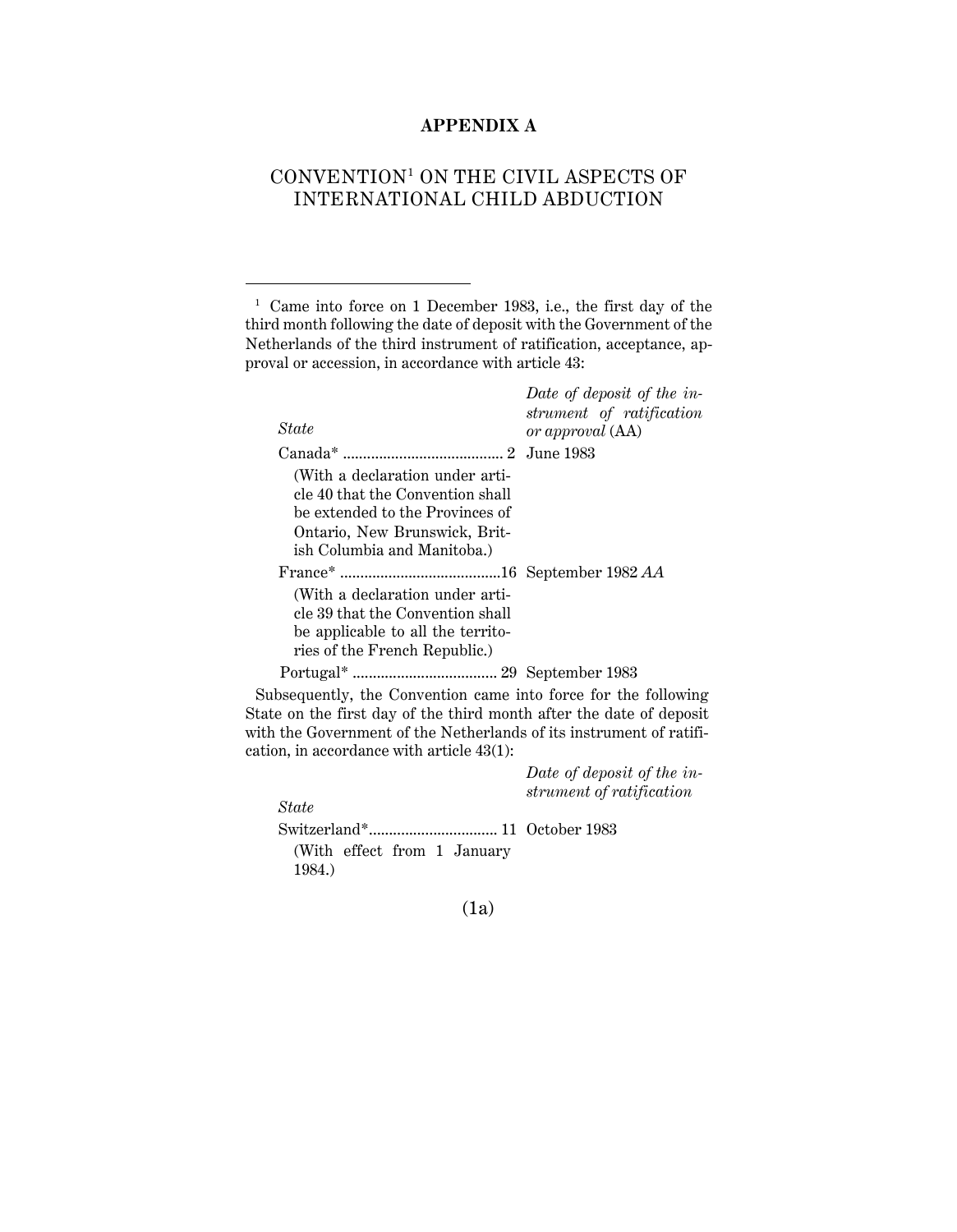The States signatory to the present Convention,

Firmly convinced that the interests of children are of paramount importance in matters relating to their custody,

Desiring to protect children internationally from the harmful effects of their wrongful removal or retention and to establish procedures to ensure their prompt return to the State of their habitual residence, as well as to secure protection for rights of access,

Have resolved to conclude a Convention to this effect, and have agreed upon the following provisions:

CHAPTER I. SCOPE OF THE CONVENTION

*Article 1.* The objects of the present Convention are:

- *a* To secure the prompt return of children wrongfully removed to or retained in any Contracting State; and
- *b* To ensure that rights of custody and of access under the law of one Contracting State are effectively respected in the other Contracting States.

*Article 2.* Contracting States shall take all appropriate measures to secure within their territories the implementation of the objects of the Convention. For this purpose they shall use the most expeditious procedures available.

<sup>\*</sup> See p. 110 and 111 of this volume for the designations of central authorities and the texts of the declarations and reservations made upon ratification or approval.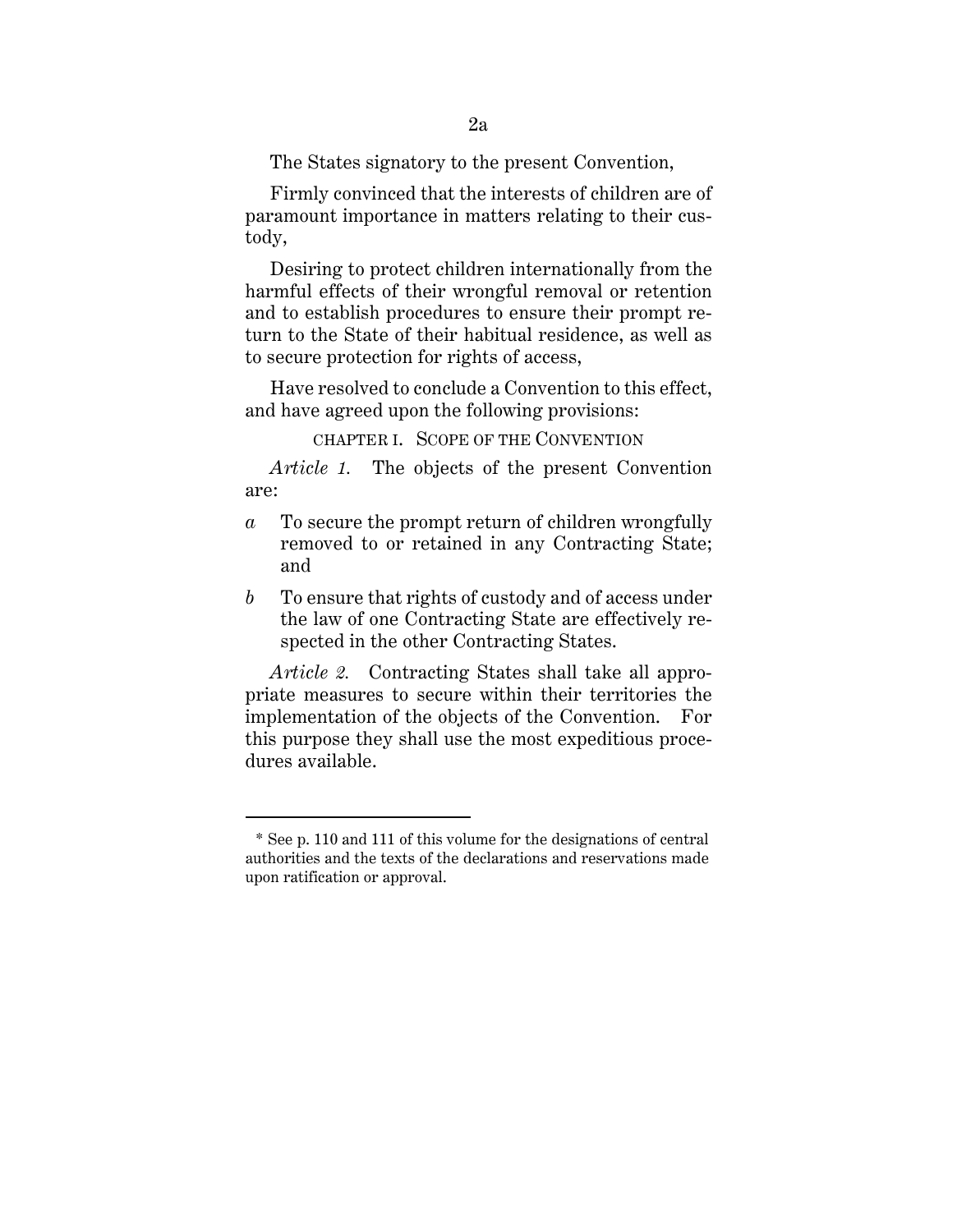*Article 3.* The removal or the retention of a child is to be considered wrongful where:

- *a* It is in breach of rights of custody attributed to a person, an institution or any other body, either jointly or alone, under the law of the State in which the child was habitually resident immediately before the removal or retention; and
- *b* At the time of removal or retention those rights were actually exercised, either jointly or alone, or would have been so exercised but for the removal or retention.

The rights of custody mentioned in sub-paragraph *a* above may arise in particular by operation of law or by reason of a judicial or administrative decision, or by reason of an agreement having legal effect under the law of that State.

*Article 4.* The Convention shall apply to any child who was habitually resident in a Contracting State immediately before any breach of custody or access rights. The Convention shall cease to apply when the child attains the age of 16 years.

*Article 5.* For the purposes of this Convention:

- *a* "Rights of custody" shall include rights relating to the care of the person of the child and, in particular, the right to determine the child's place of residence;
- *b* "Rights of access" shall include the right to take a child for a limited period of time to a place other than the child's habitual residence.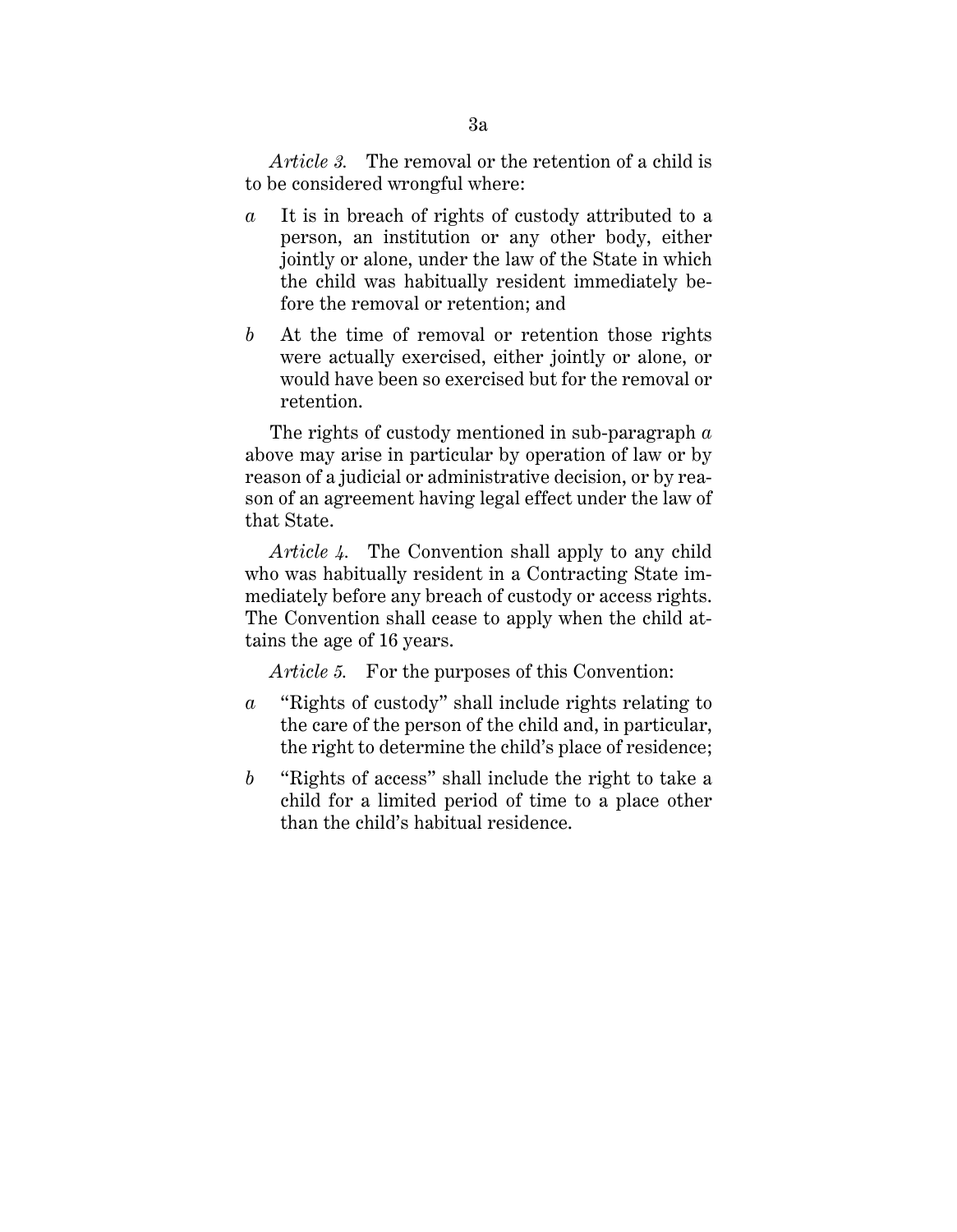#### CHAPTER II. CENTRAL AUTHORITIES

*Article 6*.A Contracting State shall designate a Central Authority to discharge the duties which are imposed by the Convention upon such authorities.

Federal States, States with more than one system of law or States having autonomous territorial organizations shall be free to appoint more than one Central Authority and to specify the territorial extent of their powers. Where a State has appointed more than one Central Authority, it shall designate the Central Authority to which applications may be addressed for transmission to the appropriate Central Authority within that State.

*Article 7*. Central Authorities shall co-operate with each other and promote co-operation amongst the competent authorities in their respective States to secure the prompt return of children and to achieve the other objects of this Convention.

In particular, either directly or through any intermediary, they shall take all appropriate measures:

- *a* To discover the whereabouts of a child who has been wrongfully removed or retained;
- *b* To prevent further harm to the child or prejudice to interested parties by taking or causing to be taken provisional measures;
- *c* To secure the voluntary return of the child or to bring about an amicable resolution of the issues;
- *d* To exchange, where desirable, information relating to the social background of the child;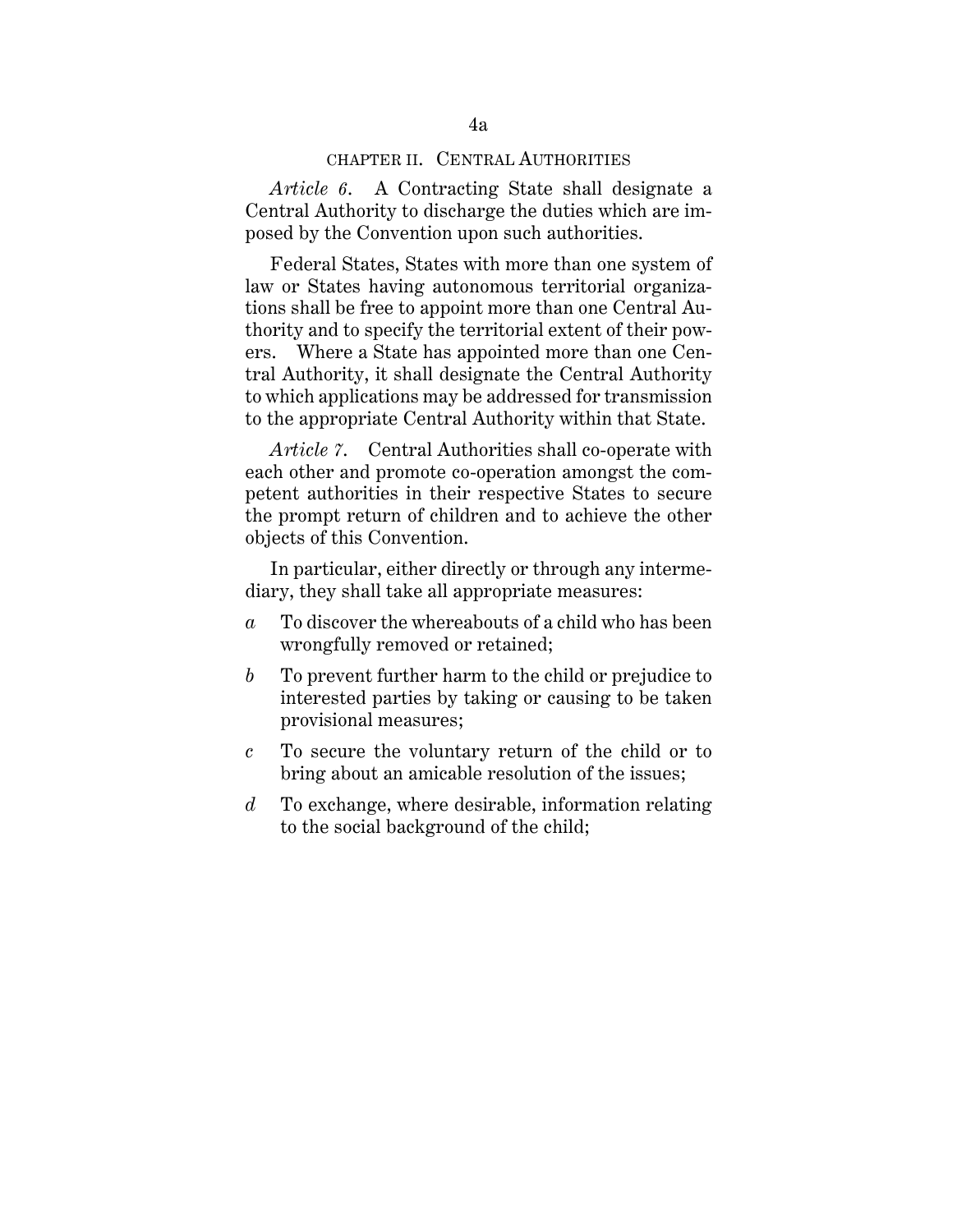- *e* To provide information of a general character as to the law of their State in connection with the application of the Convention;
- *f* To initiate or facilitate the institution of judicial or administrative proceedings with a view to obtaining the return of the child and, in a proper case, to make arrangements for organizing or securing the effective exercise of rights of access;
- *g* Where the circumstances so require, to provide or facilitate the provision of legal aid and advice, including the participation of legal counsel and advisers;
- *h* To provide such administrative arrangements as may be necessary and appropriate to secure the safe return of the child;
- *i* To keep each other informed with respect to the operation of this Convention and, as far as possible, to eliminate any obstacles to its application.

CHAPTER III. RETURN OF CHILDREN

*Article 8*.Any person, institution or other body claiming that a child has been removed or retained in breach of custody rights may apply either to the Central Authority of the child's habitual residence or to the Central Authority of any other Contracting State for assistance in securing the return of the child.

The application shall contain:

- *a* Information concerning the identity of the applicant, of the child and of the person alleged to have removed or retained the child;
- *b* Where available, the date of birth of the child;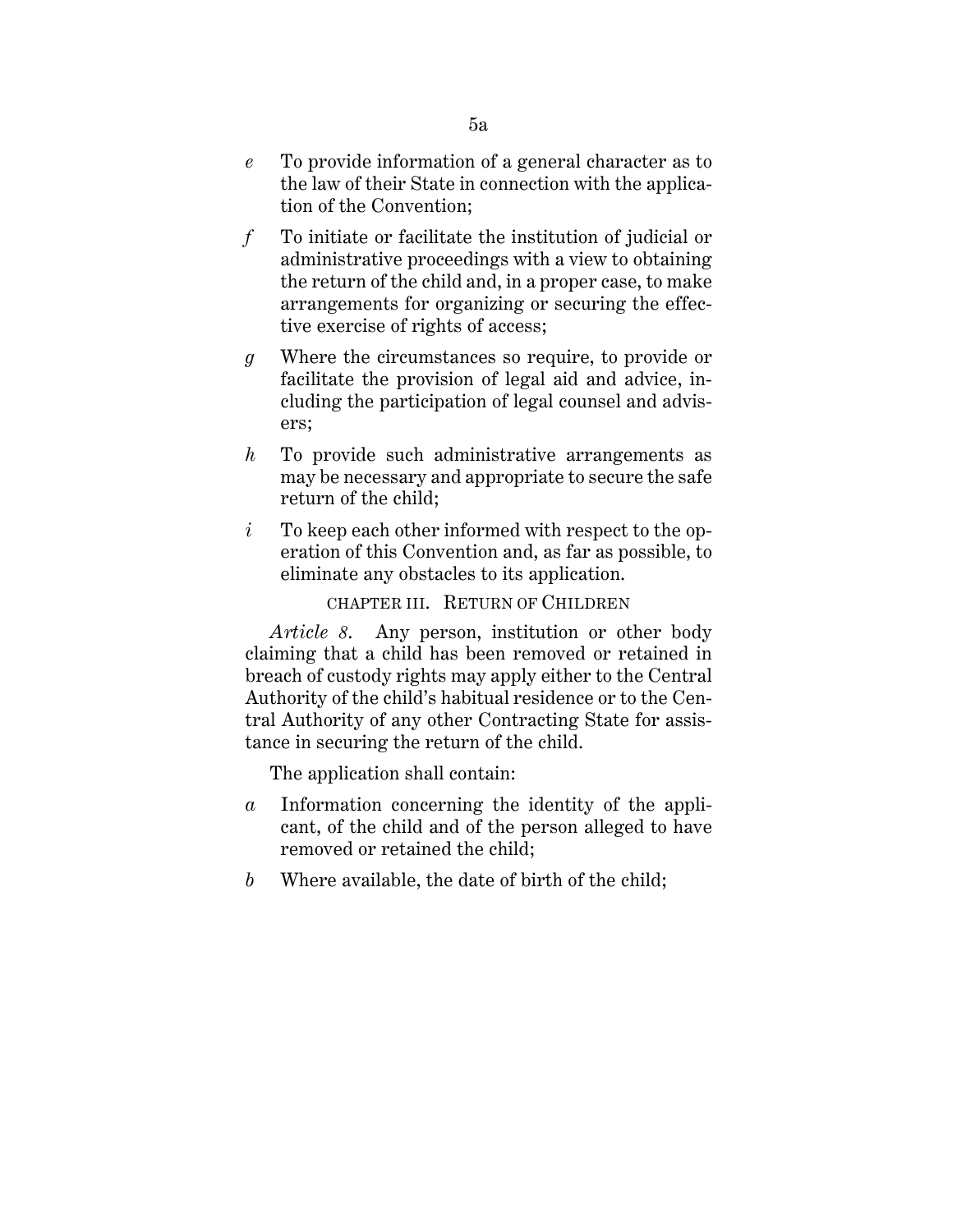- *c* The grounds on which the applicant's claim for return of the child is based;
- *d* All available information relating to the whereabouts of the child and the identity of the person with whom the child is presumed to be.

The application may be accompanied or supplemented by

- *e* An authenticated copy of any relevant decision or agreement;
- *f* A certificate or an affidavit emanating from a Central Authority, or other competent authority of the State of the child's habitual residence, or from a qualified person, concerning the relevant law of that State;
- *g* Any other relevant document.

*Article 9.* If the Central Authority which receives an application referred to in article 8 has reason to believe that the child is in another Contracting State, it shall directly and without delay transmit the application to the Central Authority of that Contracting State and inform the requesting Central Authority, or the applicant, as the case may be.

*Article 10.* The Central Authority of the State where the child is shall take or cause to be taken all appropriate measures in order to obtain the voluntary return of the child.

*Article 11.* The judicial or administrative authorities of Contracting States shall act expeditiously in proceedings for the return of children.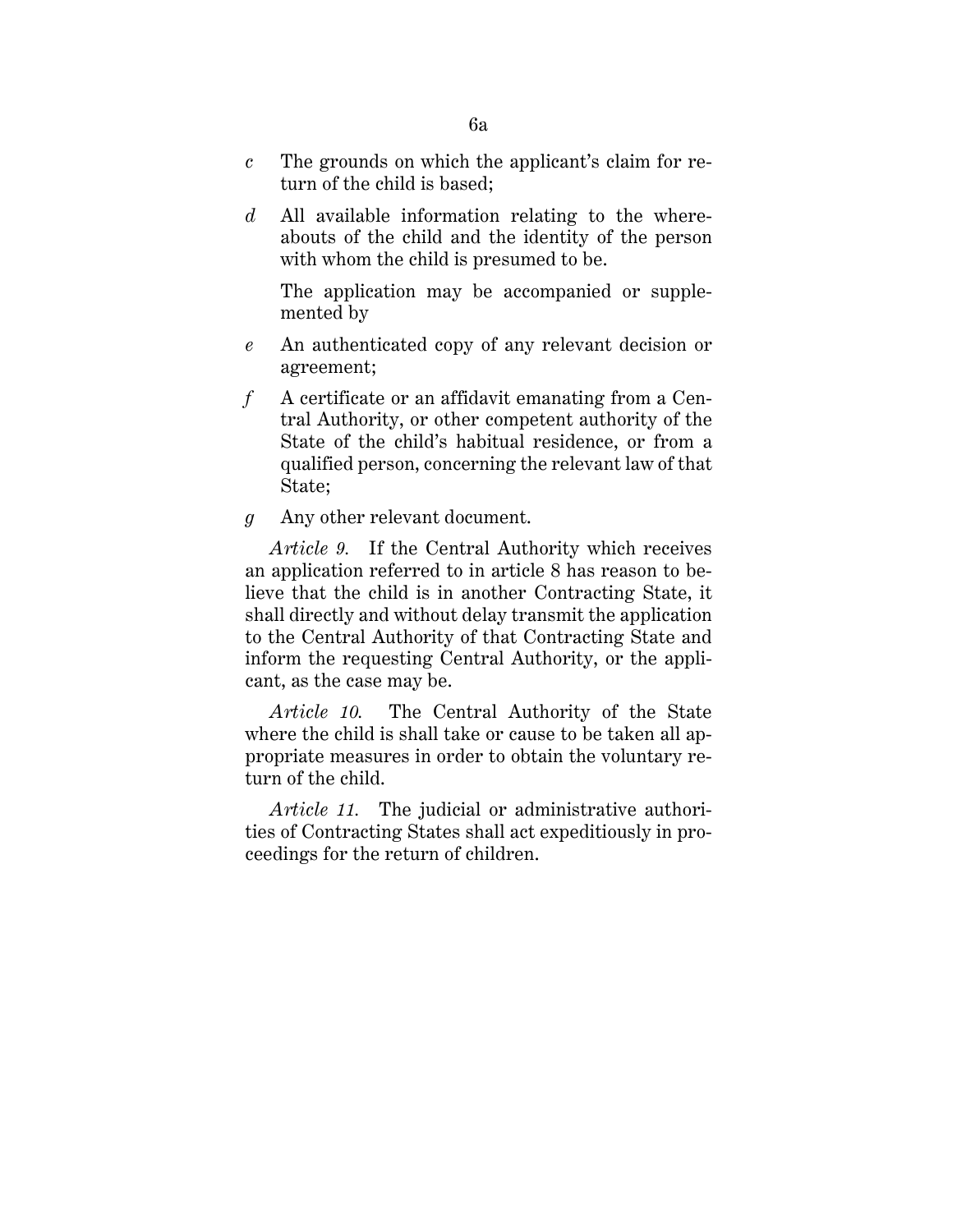If the judicial or administrative authority concerned has not reached a decision within six weeks from the date of commencement of the proceedings, the applicant or the Central Authority of the requested State, on its own initiative or if asked by the Central Authority of the requesting State, shall have the right to request a statement of the reasons for the delay. If a reply is received by the Central Authority of the requested State, that Authority shall transmit the reply to the Central Authority of the requesting State, or to the applicant, as the case may be.

*Article 12.* Where a child has been wrongfully removed or retained in terms of article 3 and, at the date of the commencement of the proceedings before the judicial or administrative authority of the Contracting State where the child is, a period of less than one year has elapsed from the date of the wrongful removal or retention, the authority concerned shall order the return of the child forthwith.

The judicial or administrative authority, even where the proceedings have been commenced after the expiration of the period of one year referred to in the preceeding paragraph, shall also order the return of the child, unless it is demonstrated that the child is now settled in its new environment.

Where the judicial or administrative authority in the requested State has reason to believe that the child has been taken to another State, it may stay the proceedings or dismiss the application for the return of the child.

*Article 13.* Notwithstanding the provisions of the preceding article, the judicial or administrative author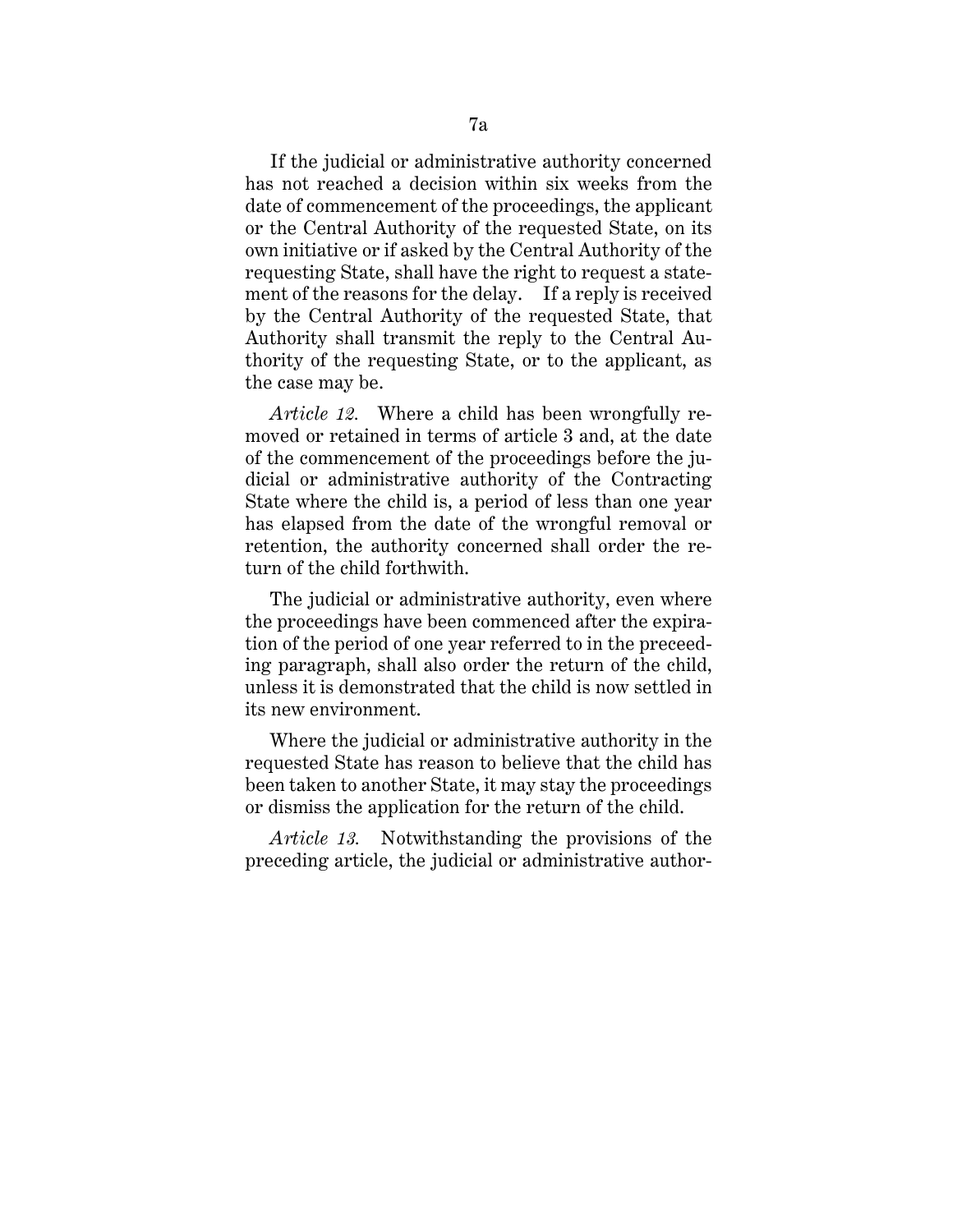ity of the requested State is not bound to order the return of the child if the person, institution or other body which opposes its return establishes that:

- *a* The person, institution or other body having the care of the person of the child was not actually exercising the custody rights at the time of removal or retention, or had consented to or subsequently acquiesced in the removal or retention; or
- *b* There is a grave risk that his or her return would expose the child to physical or psychological harm or otherwise place the child in an intolerable situation.

The judicial or administrative authority may also refuse to order the return of the child if it finds that the child objects to being returned and has attained an age and degree of maturity at which it is appropriate to take account of its views.

In considering the circumstances referred to in this article, the judicial and administrative authorities shall take into account the information relating to the social background of the child provided by the Central Authority or other competent authority of the child's habitual residence.

*Article 14.* In ascertaining whether there has been a wrongful removal or retention within the meaning of article 3, the judicial or administrative authorities of the requested State may take notice directly of the law of, and of judicial or administrative decisions, formally recognized or not in the State of the habitual residence of the child, without recourse to the specific procedures for the proof of that law or for the recognition of foreign decisions which would otherwise be applicable.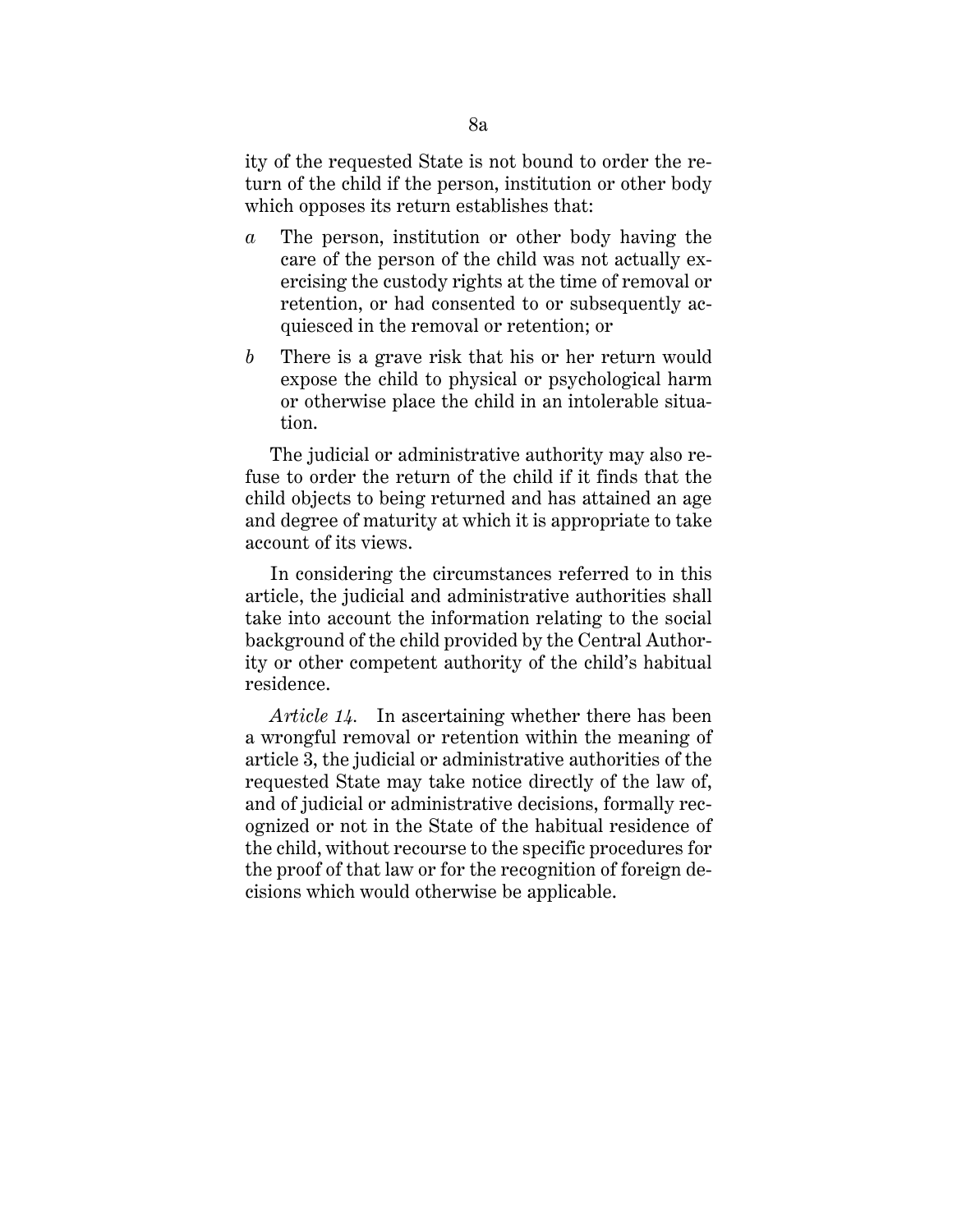*Article 15.* The judicial or administrative authorities of a Contracting State may, prior to the making of an order for the return of the child, request that the applicant obtain from the authorities of the State of the habitual residence of the child a decision or other determination that the removal or retention was wrongful within the meaning of article 3 of the Convention, where such a decision or determination may be obtained in that State. The Central Authorities of the Contracting States shall so far as practicable assist applicants to obtain such a decision or determination.

*Article 16.* After receiving notice of a wrongful removal or retention of a child in the sense of article 3, the judicial or administrative authorities of the Contracting State to which the child has been removed or in which it has been retained shall not decide on the merits of rights of custody until it has been determined that the child is not to be returned under this Convention or unless an application under this Convention is not lodged within a reasonable time following receipt of the notice.

*Article 17*. The sole fact that a decision relating to custody has been given in or is entitled to recognition in the requested State shall not be a ground for refusing to return a child under this Convention, but the judicial or administrative authorities of the requested State may take account of the reasons for that decision in applying this Convention.

*Article 18.* The provisions of this chapter do not limit the power of a judicial or administrative authority to order the return of the child at any time.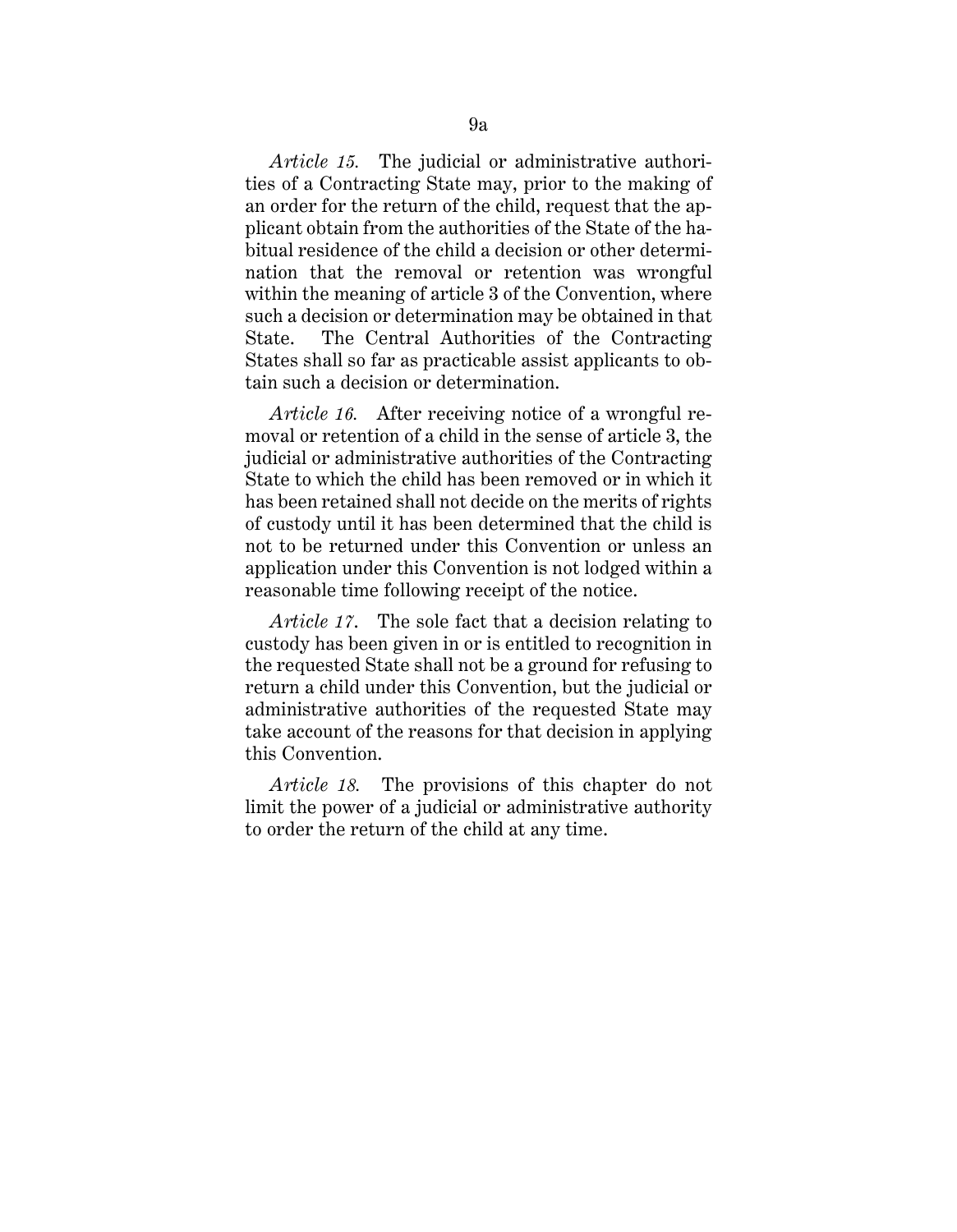*Article 19.* A decision under this Convention concerning the return of the child shall not be taken to be a determination on the merits of any custody issue.

*Article 20.* The return of the child under the provisions of article 12 may be refused if this would not be permitted by the fundamental principles of the requested State relating to the protection of human rights and fundamental freedoms.

### CHAPTER IV. RIGHTS OF ACCESS

*Article 21.* An application to make arrangements for organizing or securing the effective exercise of rights of access may be presented to the Central Authorities of the Contracting States in the same way as an application for the return of a child.

The Central Authorities are bound by the obligations of co-operation which are set forth in article 7 to promote the peaceful enjoyment of access rights and the fulfilment of any conditions to which the exercise of those rights may be subject. The Central Authorities shall take steps to remove, as far as possible, all obstacles to the exercise of such rights.

The Central Authorities, either directly or through intermediaries, may initiate or assist in the institution of proceedings with a view to organizing or protecting these rights and securing respect for the conditions to which the exercise of these rights may be subject.

# CHAPTER V. GENERAL PROVISIONS

*Article 22.* No security, bond or deposit, however described, shall be required to guarantee the payment of costs and expenses in the judicial or administrative proceedings falling within the scope of this Convention.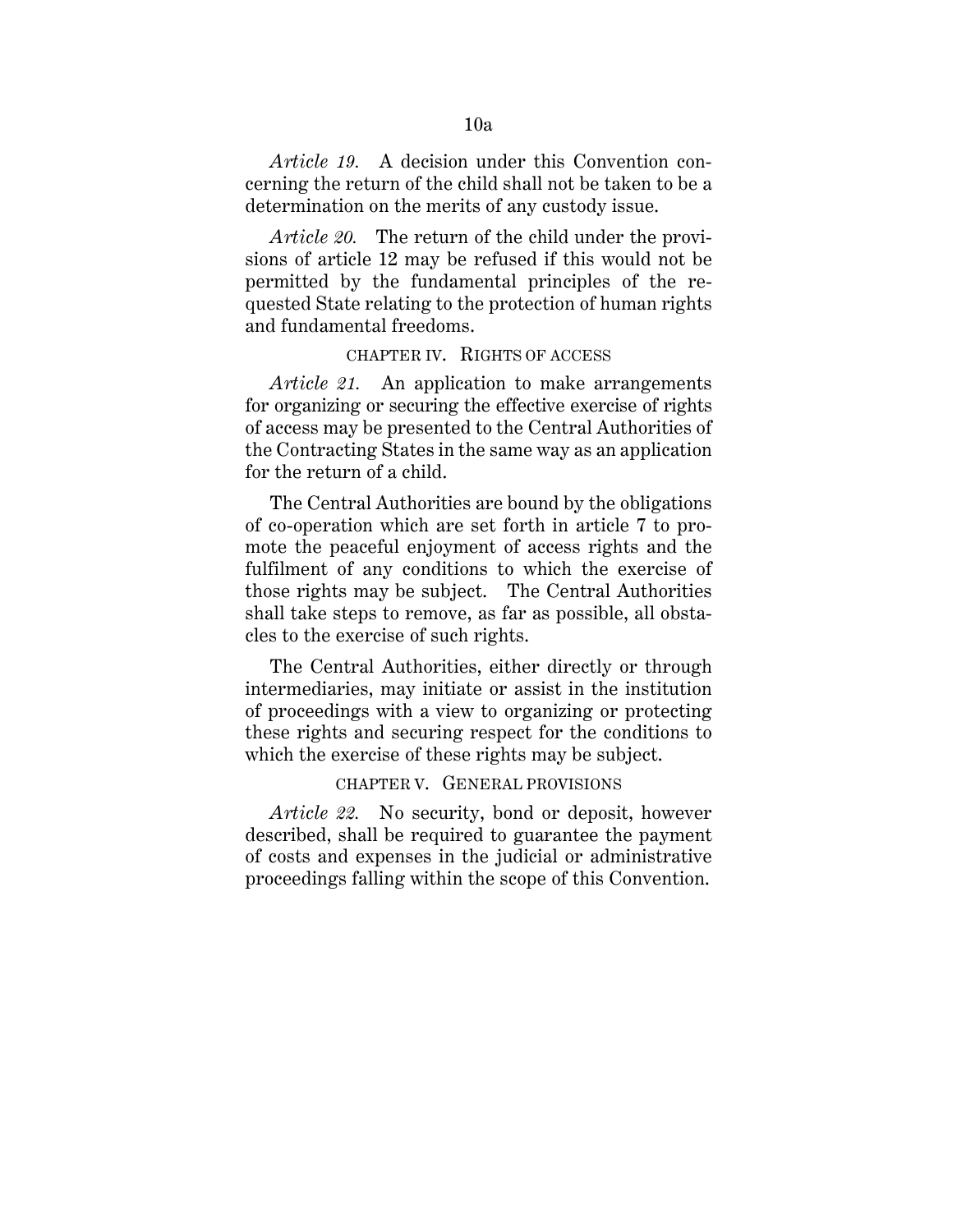*Article 23.* No legalization or similar formality may be required in the context of this Convention.

*Article 24.* Any application, communication or other document sent to the Central Authority of the requested State shall be in the original language, and shall be accompanied by a translation into the official language or one of the official languages of the requested State or, where that is not feasible, a translation into French or English.

However, a Contracting State may, by making a reservation in accordance with article 42, object to the use of either French or English, but not both, in any application, communication or other document sent to its Central Authority.

*Article 25.* Nationals of the Contracting States and persons who are habitually resident within those States shall be entitled in matters concerned with the application of this Convention to legal aid and advice in any other Contracting State on the same conditions as if they themselves were nationals of and habitually resident in that State.

*Article 26.* Each Central Authority shall bear its own costs in applying this Convention.

Central Authorities and other public services of Contracting States shall not impose any charges in relation to applications submitted under this Convention. particular, they may not require any payment from the applicant towards the costs and expenses of the proceedings or, where applicable, those arising from the participation of legal counsel or advisers. However, they may require the payment of the expenses incurred or to be incurred in implementing the return of the child.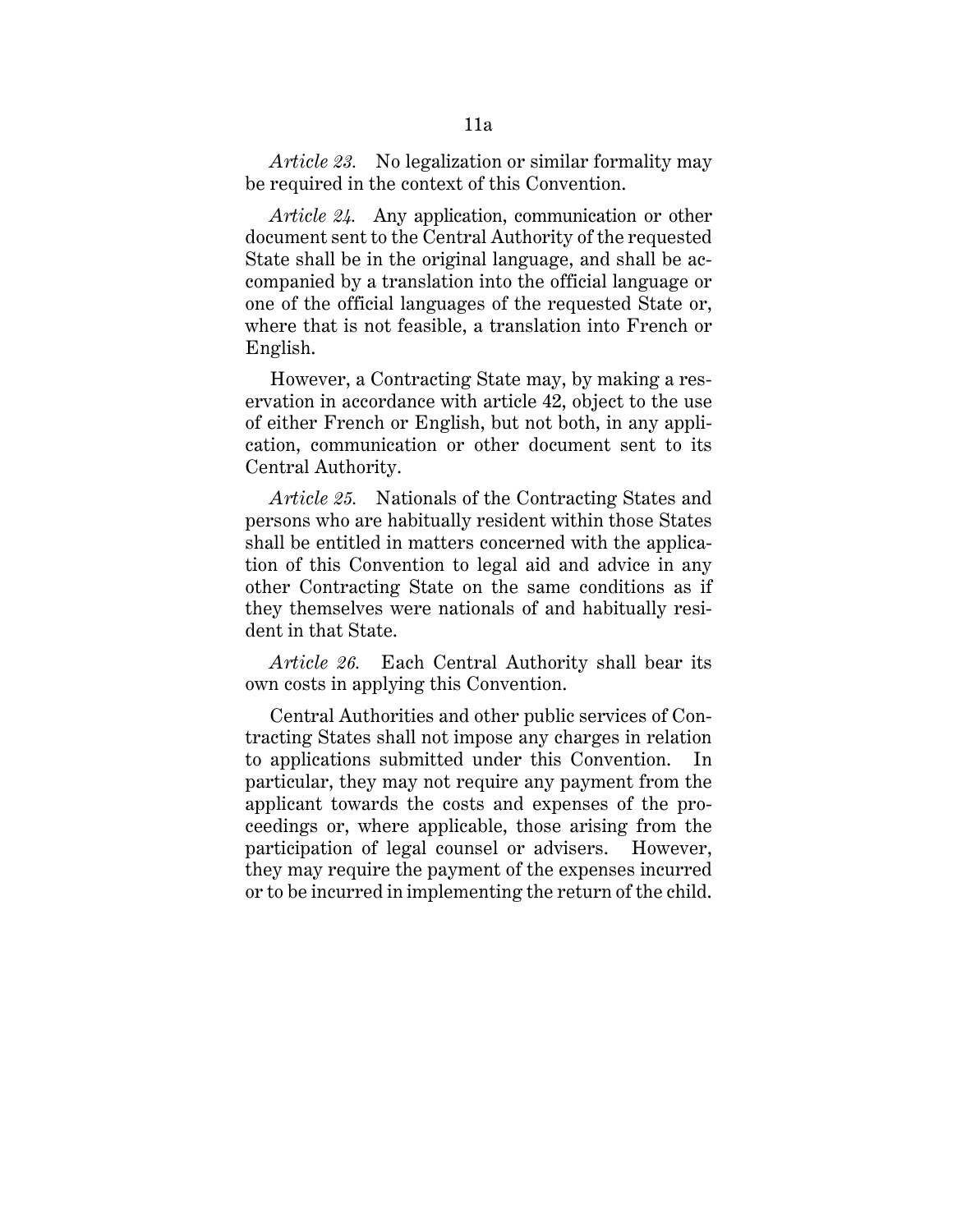However, a Contracting State may, by making a reservation in accordance with article 42, declare that it shall not be bound to assume any costs referred to in the preceding paragraph resulting from the participation of legal counsel or advisers or from court proceedings, except insofar as those costs may be covered by its system of legal aid and advice.

Upon ordering the return of a child or issuing an order concerning rights of access under this Convention, the judicial or administrative authorities may, where appropriate, direct the person who removed or retained the child, or who prevented the exercise of rights of access, to pay necessary expenses incurred by or on behalf of the applicant, including travel expenses, any costs incurred or payments made for locating the child, the costs of legal representation of the applicant, and those of returning the child.

*Article 27.* When it is manifest that the requirements of this Convention are not fulfilled or that the application is otherwise not well founded, a Central Authority is not bound to accept the application. In that case, the Central Authority shall forthwith inform the applicant or the Central Authority through which the application was submitted, as the case may be, of its reasons.

*Article 28.* A Central Authority may require that the application be accompanied by a written authorization empowering it to act on behalf of the applicant, or to designate a representative so to act.

*Article 29.* This Convention shall not preclude any person, institution or body who claims that there has been a breach of custody or access rights within the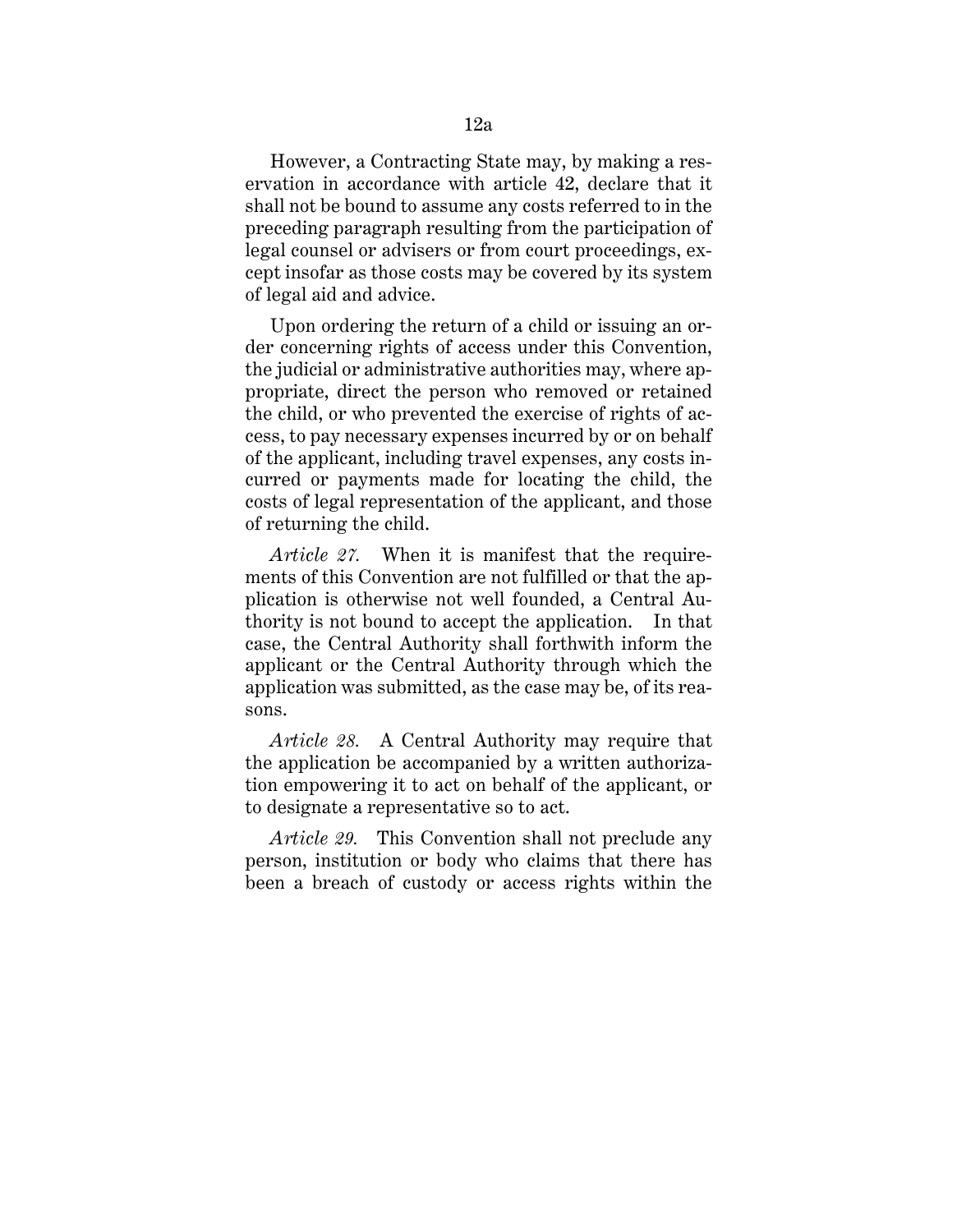meaning of article 3 or 21 from applying directly to the judicial or administrative authorities of a Contracting State, whether or not under the provisions of this Convention.

*Article 30.* Any application submitted to the Central Authorities or directly to the judicial or administrative authorities of a Contracting State in accordance with the terms of this Convention, together with documents and any other information appended thereto or provided by a Central Authority, shall be admissible in the courts or administrative authorities of the Contracting States.

*Article 31.* In relation to a State which in matters of custody of children has two or more systems of law applicable in different territorial units:

- *a* Any reference to habitual residence in that State shall be construed as referring to habitual residence in a territorial unit of that State;
- *b* Any reference to the law of the State of habitual residence shall be construed as referring to the law of the territorial unit in that State where the child habitually resides.

*Article 32.* In relation to a State which in matters of custody of children has two or more systems of law applicable to different categories of persons, any reference to the law of that State shall be construed as referring to the legal system specified by the law of that State.

*Article 33.* A State within which different territorial units have their own rules of law in respect of custody of children shall not be bound to apply this Convention where a State with a unified system of law would not be bound to do so.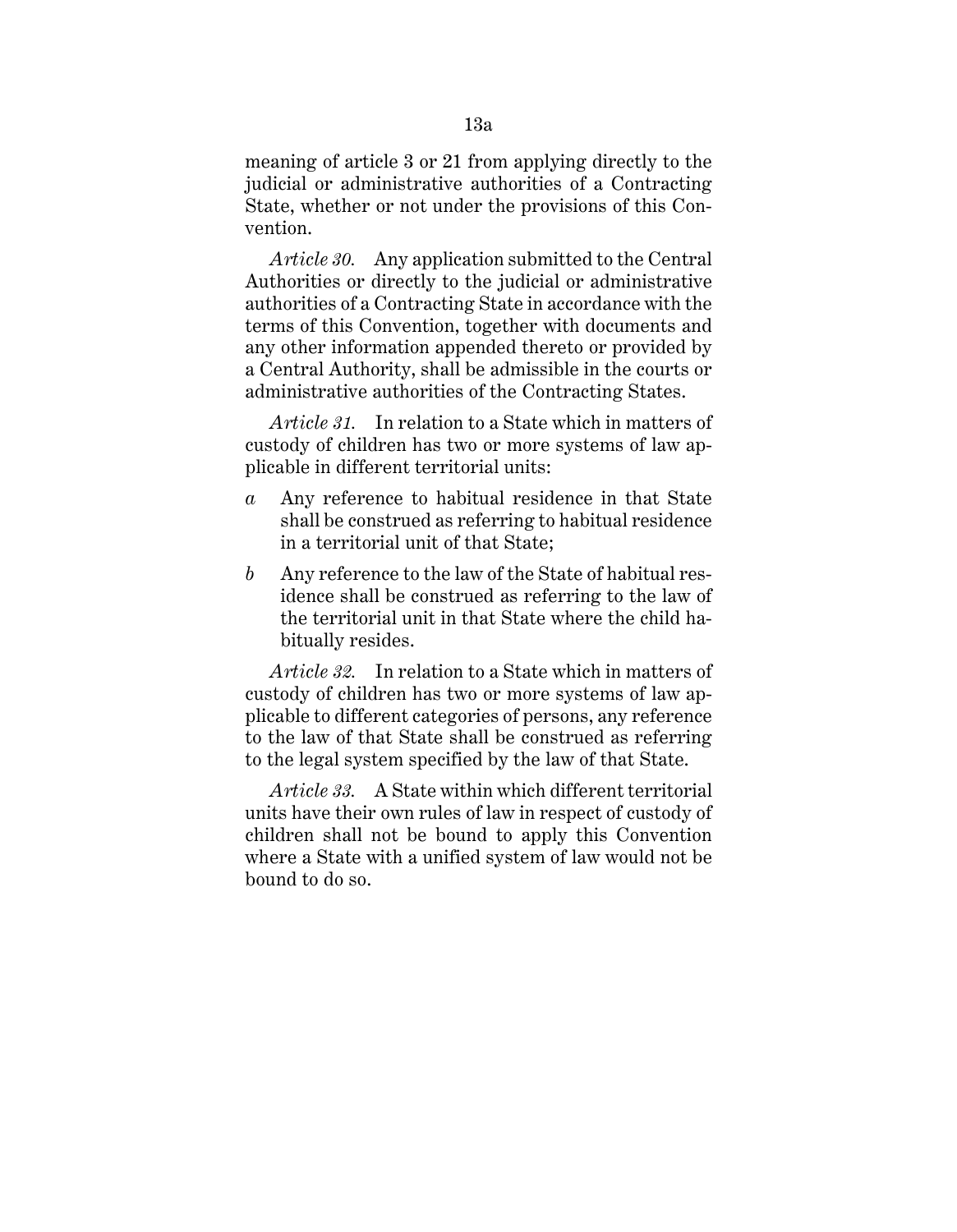*Article 34.* This Convention shall take priority in matters within its scope over the Convention of 5 October 1961 concerning the powers of authorities and the law applicable in respect of the protection of minors,  $\lambda$  as between Parties to both Conventions. Otherwise the present Convention shall not restrict the application of an international instrument in force between the State of origin and the State addressed or other law of the State addressed for the purposes of obtaining the return of a child who has been wrongfully removed or retained or of organizing access rights.

*Article 35.* This Convention shall apply as between Contracting States only to wrongful removals or retentions occurring after its entry into force in those States.

Where a declaration has been made under article 39 or 40, the reference in the preceding paragraph to a Contracting State shall be taken to refer to the territorial unit or units in relation to which this Convention applies.

*Article 36.* Nothing in this Convention shall prevent two or more Contracting States, in order to limit the restrictions to which the return of the child may be subject, from agreeing among themselves to derogate from any provisions of this Convention which may imply such a restriction.

#### CHAPTER VI. FINAL CLAUSES

*Article 37.* The Convention shall be open for signature by the States which were Members of The Hague Conference on Private International Law at the time of its Fourteenth Session.

<sup>1</sup> United Nations, *Treaty Series,* vol. 658, p. 143.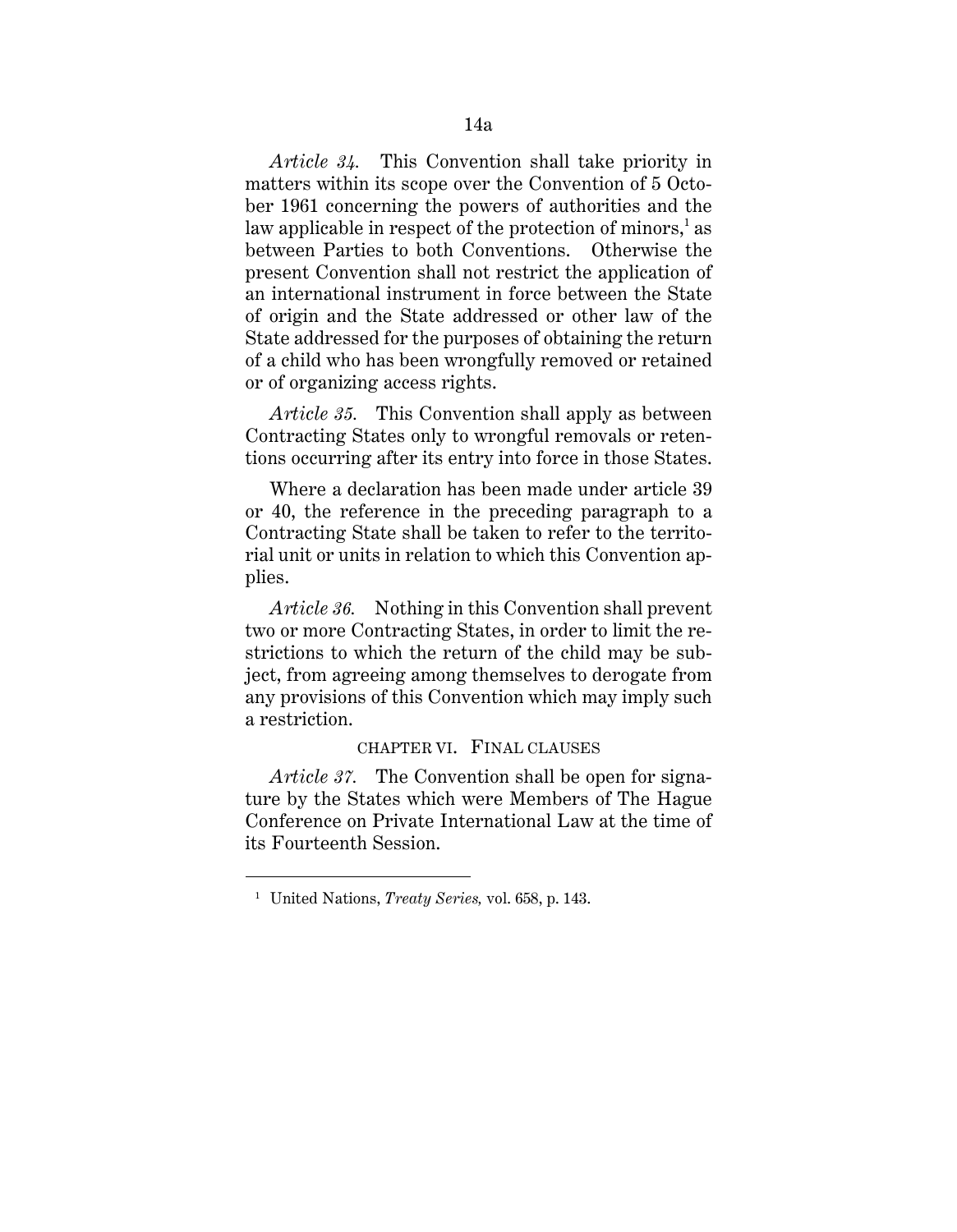It shall be ratified, accepted or approved and the instruments of ratification, acceptance or approval shall be deposited with the Ministry of Foreign Affairs of the Kingdom of the Netherlands.

*Article 38.* Any other State may accede to the Convention. The instrument of accession shall be deposited with the Ministry of Foreign Affairs of the Kingdom of the Netherlands.

The Convention shall enter into force for a State acceding to it on the first day of the third calendar month after the deposit of its instrument of accession.

The accession will have effect only as regards the relations between the acceding State and such Contracting States as will have declared their acceptance of the accession. Such a declaration will also have to be made by any Member State ratifying, accepting or approving the Convention after an accession. Such declaration shall be deposited at the Ministry of Foreign Affairs of the Kingdom of the Netherlands; this Ministry shall forward, through diplomatic channels, a certified copy to each of the Contracting States.

The Convention will enter into force as between the acceding State and the State that has declared its acceptance of the accession on the first day of the third calendar month after the deposit of the declaration of acceptance.

*Article 39.* Any State may, at the time of signature, ratification, acceptance, approval or accession, declare that the Convention shall extend to all the territories for the international relations of which it is responsible, or to one or more of them. Such a declaration shall take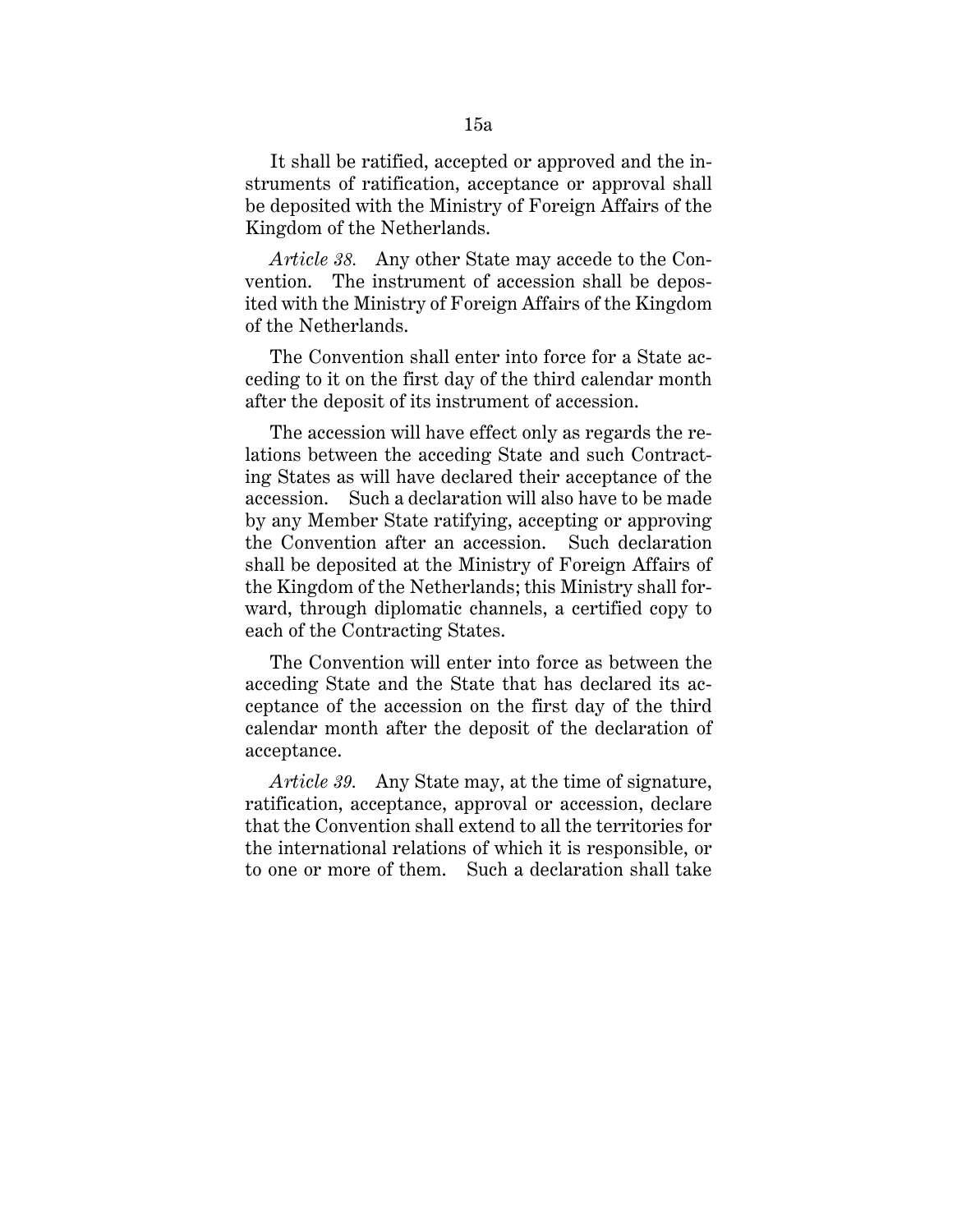effect at the time the Convention enters into force for that State.

Such declaration, as well as any subsequent extension, shall be notified to the Ministry of Foreign Affairs of the Kingdom of the Netherlands.

*Article 40.* If a Contracting State has two or more territorial units in which different systems of law are applicable in relation to matters dealt with in this Convention, it may at the time of signature, ratification, acceptance, approval or accession declare that this Convention shall extend to all its territorial units or only to one or more of them and may modify this declaration by submitting another declaration at any time.

Any such declaration shall be notified to the Ministry of Foreign Affairs of the Kingdom of the Netherlands and shall state expressly the territorial units to which the Convention applies.

*Article 41.* Where a Contracting State has a system of government under which executive, judicial and legislative powers are distributed between central and other authorities within that State, its signature or ratification, acceptance or approval of, or accession to this Convention, or its making of any declaration in terms of article 40 shall carry no implication as to the internal distribution of powers within that State.

*Article 42.* Any State may, not later than the time of ratification, acceptance, approval or accession, or at the time of making a declaration in terms of article 39 or 40, make one or both of the reservations provided for in article 24 and article 26, third paragraph. No other reservation shall be permitted.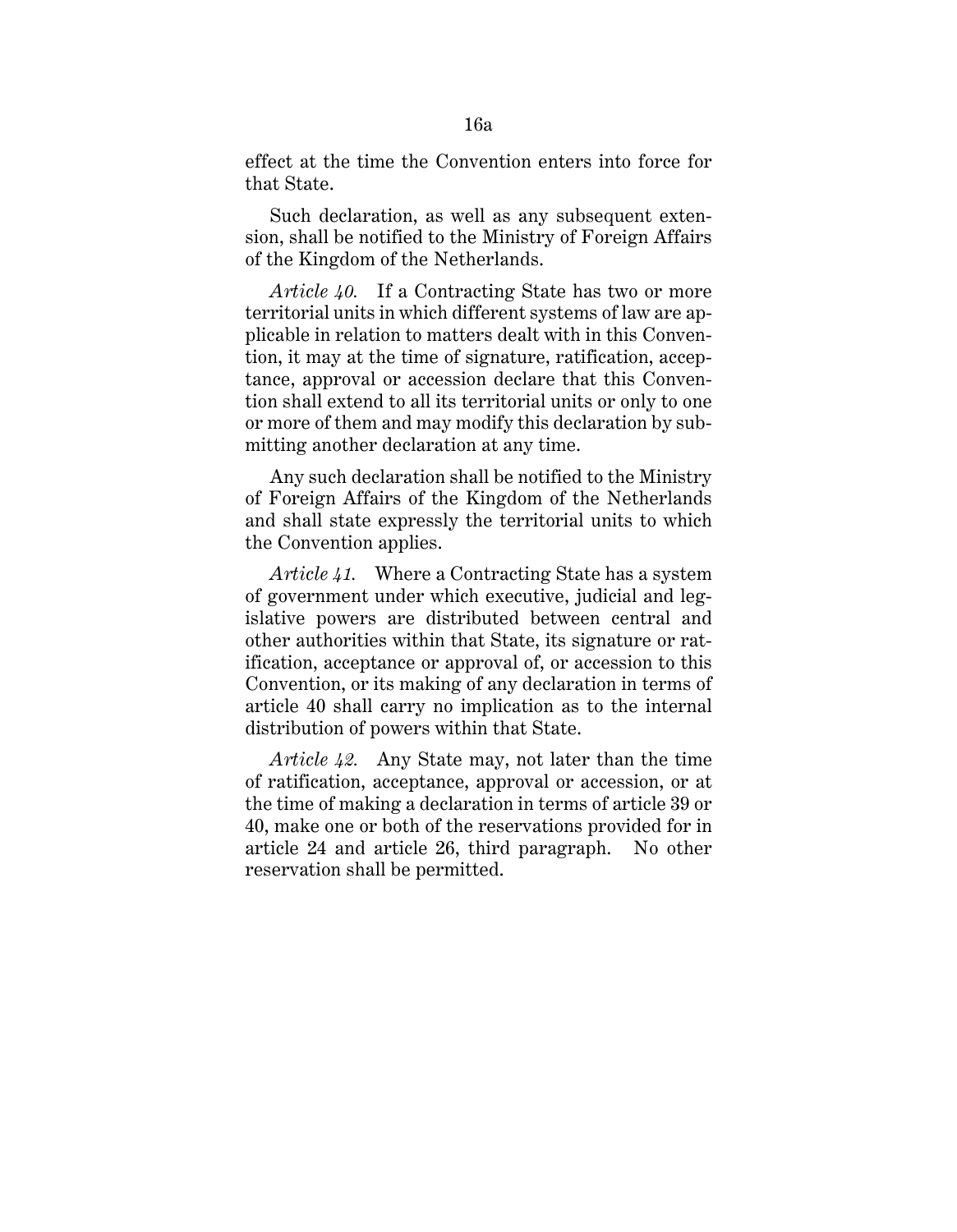Any State may at any time withdraw a reservation it has made. The withdrawal shall be notified to the Ministry of Foreign Affairs of the Kingdom of the Netherlands.

The reservation shall cease to have effect on the first day of the third calendar month after the notification referred to in the preceding paragraph.

*Article 43.* The Convention shall enter into force on the first day of the third calendar month after the deposit of the third instrument of ratification, acceptance, approval or accession referred to in articles 37 and 38.

Thereafter the Convention shall enter into force:

- 1 For each State ratifying, accepting, approving or acceding to it subsequently, on the first day of the third calendar month after the deposit of its instrument of ratification, acceptance, approval or accession;
- 2 For any territory or territorial unit to which the Convention has been extended in conformity with article 39 or 40, on the first day of the third calendar month after the notification referred to in that article.

*Article 44.* The Convention shall remain in force for five years from the date of its entry into force in accordance with the first paragraph of article 43 even for States which subsequently have ratified, accepted, approved it or acceded to it. If there has been no denunciation, it shall be renewed tacitly every five years.

Any denunciation shall be notified to the Ministry of Foreign Affairs of the Kingdom of the Netherlands at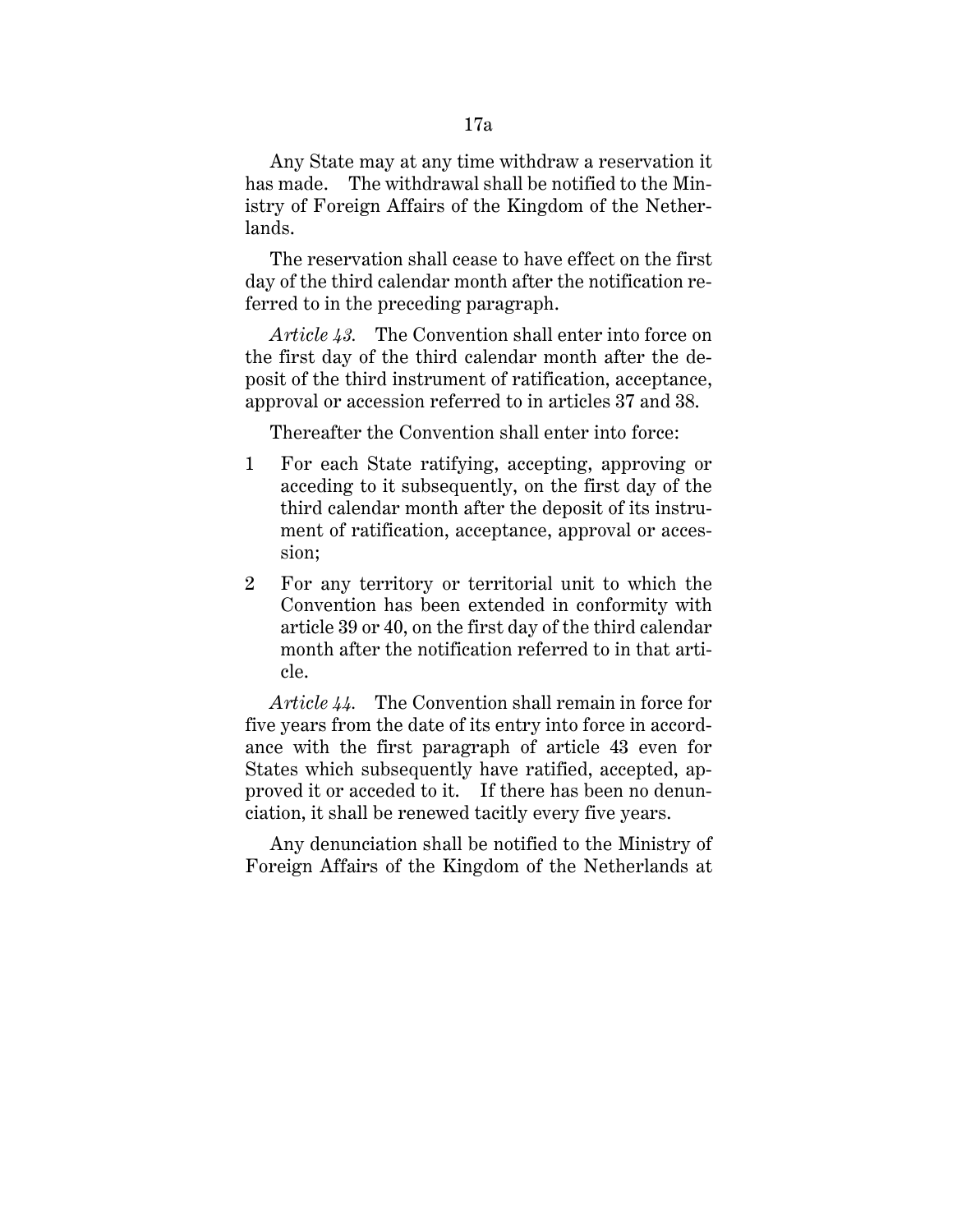least six months before the expiry of the five-year period. It may be limited to certain of the territories or territorial units to which the Convention applies.

The denunciation shall have effect only as regards the State which has notified it. The Convention shall remain in force for the other Contracting States.

*Article 45.* The Ministry of Foreign Affairs of the Kingdom of the Netherlands shall notify the States Members of the Conference, and the States which have acceded in accordance with article 38, of the following:

- 1 The signatures and ratifications, acceptances and approvals referred to in article 37;
- 2 The accessions referred to in article 38;
- 3 The date on which the Convention enters into force in accordance with article 43;
- 4 The extensions referred to in article 39;
- 5 The declarations referred to in articles 38 and 40;
- 6 The reservations referred to in article 24 and article 26, third paragraph, and the withdrawals referred to in article 42;
- 7 The denunciations referred to in article 44.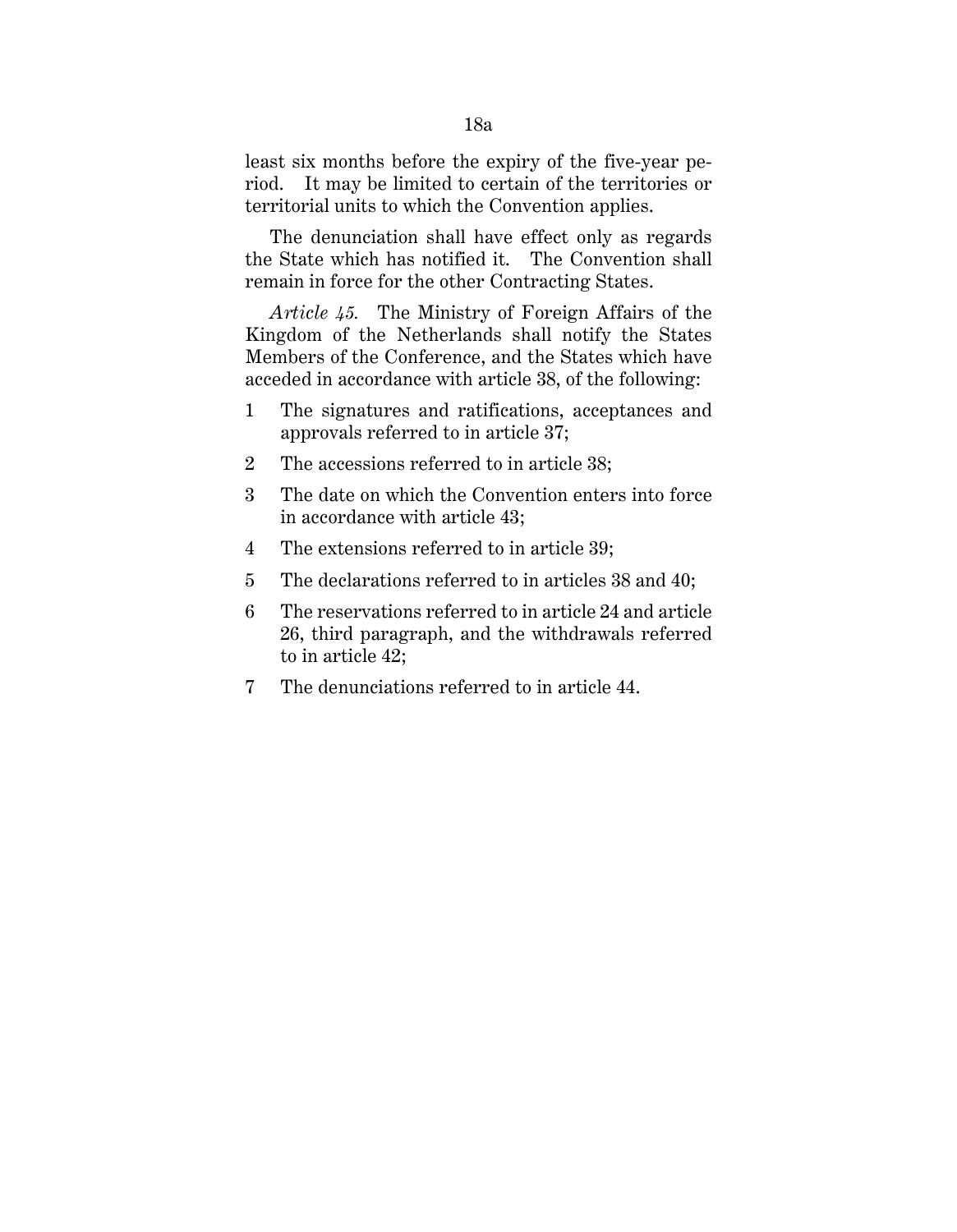#### **APPENDIX B**

#### 1. 22 U.S.C. 9001 provides:

#### **Findings and declarations**

### **(a) Findings**

The Congress makes the following findings:

(1) The international abduction or wrongful retention of children is harmful to their wellbeing.

(2) Persons should not be permitted to obtain custody of children by virtue of their wrongful removal or retention.

(3) International abductions and retentions of children are increasing, and only concerted cooperation pursuant to an international agreement can effectively combat this problem.

(4) The Convention on the Civil Aspects of International Child Abduction, done at The Hague on October 25, 1980, establishes legal rights and procedures for the prompt return of children who have been wrongfully removed or retained, as well as for securing the exercise of visitation rights. Children who are wrongfully removed or retained within the meaning of the Convention are to be promptly returned unless one of the narrow exceptions set forth in the Convention applies. The Convention provides a sound treaty framework to help resolve the problem of international abduction and retention of children and will deter such wrongful removals and retentions.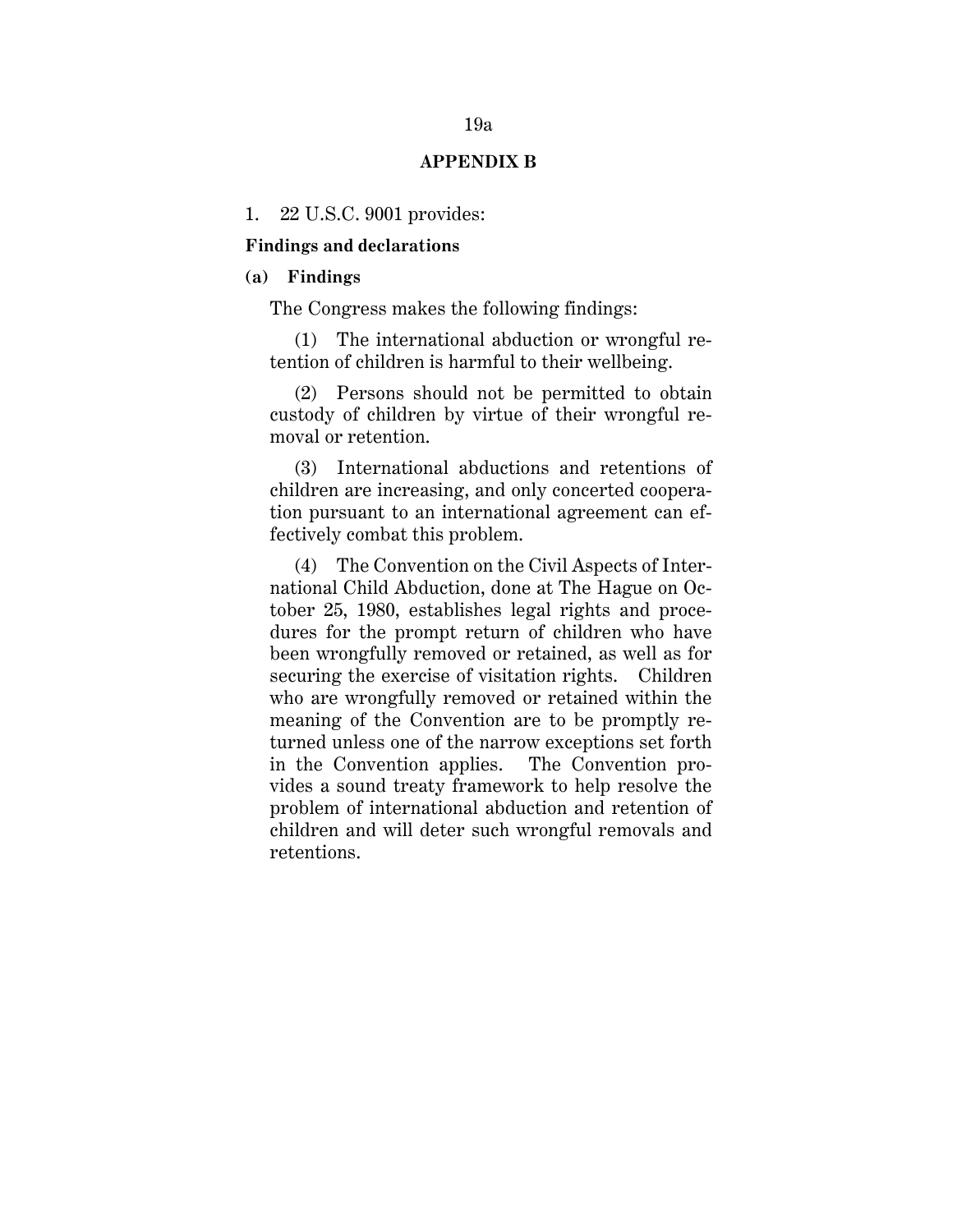#### **(b) Declarations**

The Congress makes the following declarations:

(1) It is the purpose of this chapter to establish procedures for the implementation of the Convention in the United States.

(2) The provisions of this chapter are in addition to and not in lieu of the provisions of the Convention.

(3) In enacting this chapter the Congress recognizes—

(A) the international character of the Convention; and

(B) the need for uniform international interpretation of the Convention.

(4) The Convention and this chapter empower courts in the United States to determine only rights under the Convention and not the merits of any underlying child custody claims.

#### 2. 22 U.S.C. 9002 provides:

# **Definitions**

For the purposes of this chapter—

(1) the term ''applicant'' means any person who, pursuant to the Convention, files an application with the United States Central Authority or a Central Authority of any other party to the Convention for the return of a child alleged to have been wrongfully removed or retained or for arrangements for organizing or securing the effective exercise of rights of access pursuant to the Convention;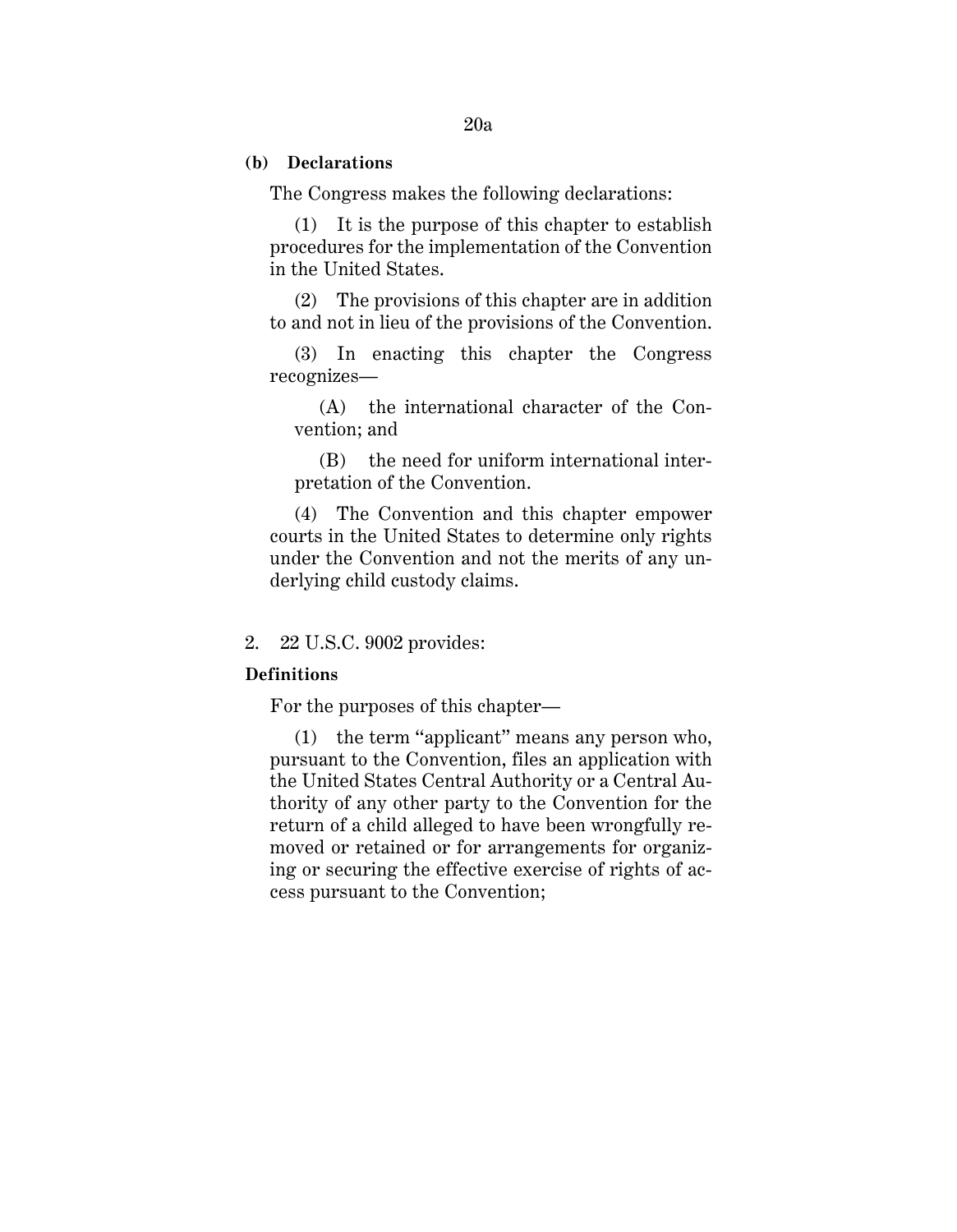(2) the term ''Convention'' means the Convention on the Civil Aspects of International Child Abduction, done at The Hague on October 25, 1980;

(3) the term ''Parent Locator Service'' means the service established by the Secretary of Health and Human Services under section 653 of title 42;

(4) the term ''petitioner'' means any person who, in accordance with this chapter, files a petition in court seeking relief under the Convention;

(5) the term ''person'' includes any individual, institution, or other legal entity or body;

(6) the term ''respondent'' means any person against whose interests a petition is filed in court, in accordance with this chapter, which seeks relief under the Convention;

(7) the term ''rights of access'' means visitation rights;

(8) the term ''State'' means any of the several States, the District of Columbia, and any commonwealth, territory, or possession of the United States; and

(9) the term ''United States Central Authority'' means the agency of the Federal Government designated by the President under section 9006(a) of this title.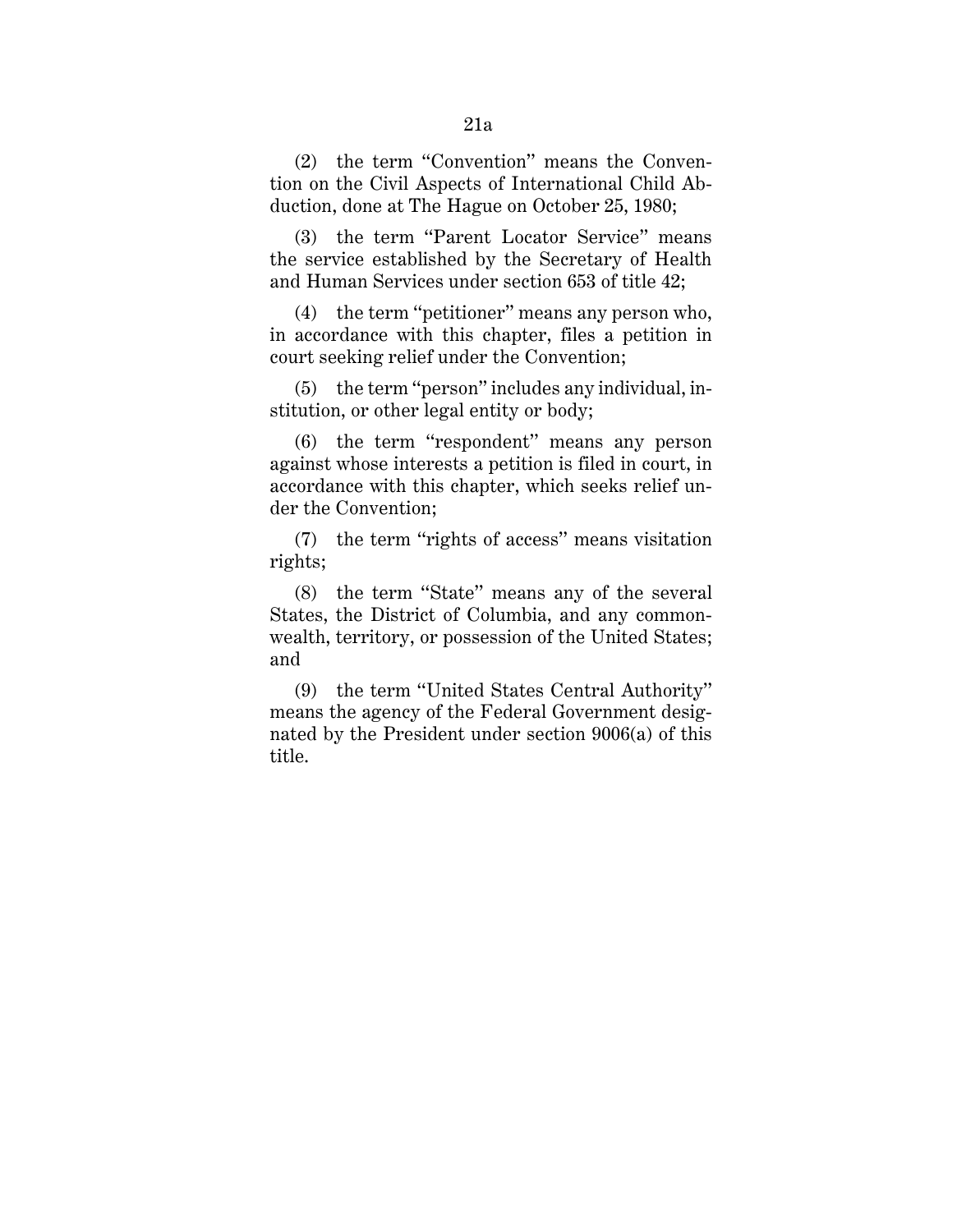# **Judicial remedies**

### **(a) Jurisdiction of courts**

The courts of the States and the United States district courts shall have concurrent original jurisdiction of actions arising under the Convention.

# **(b) Petitions**

Any person seeking to initiate judicial proceedings under the Convention for the return of a child or for arrangements for organizing or securing the effective exercise of rights of access to a child may do so by commencing a civil action by filing a petition for the relief sought in any court which has jurisdiction of such action and which is authorized to exercise its jurisdiction in the place where the child is located at the time the petition is filed.

### **(c) Notice**

Notice of an action brought under subsection (b) shall be given in accordance with the applicable law governing notice in interstate child custody proceedings.

# **(d) Determination of case**

The court in which an action is brought under subsection (b) shall decide the case in accordance with the Convention.

# **(e) Burdens of proof**

(1) A petitioner in an action brought under subsection (b) shall establish by a preponderance of the evidence—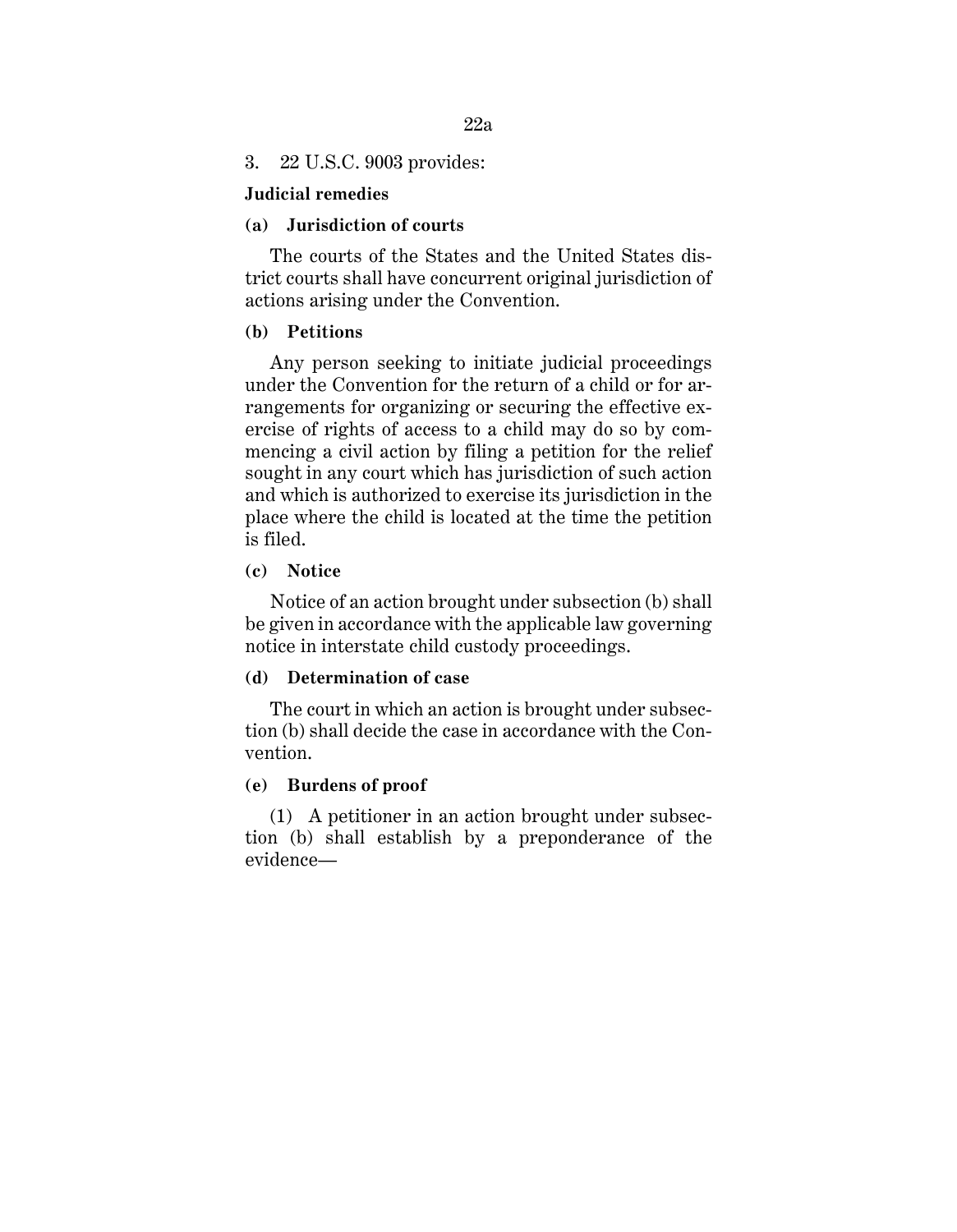(A) in the case of an action for the return of a child, that the child has been wrongfully removed or retained within the meaning of the Convention; and

(B) in the case of an action for arrangements for organizing or securing the effective exercise of rights of access, that the petitioner has such rights.

(2) In the case of an action for the return of a child, a respondent who opposes the return of the child has the burden of establishing—

(A) by clear and convincing evidence that one of the exceptions set forth in article 13b or 20 of the Convention applies; and

(B) by a preponderance of the evidence that any other exception set forth in article 12 or 13 of the Convention applies.

# **(f) Application of Convention**

For purposes of any action brought under this chapter—

(1) the term ''authorities'', as used in article 15 of the Convention to refer to the authorities of the state of the habitual residence of a child, includes courts and appropriate government agencies;

(2) the terms ''wrongful removal or retention'' and ''wrongfully removed or retained'', as used in the Convention, include a removal or retention of a child before the entry of a custody order regarding that child; and

(3) the term ''commencement of proceedings'', as used in article 12 of the Convention, means, with respect to the return of a child located in the United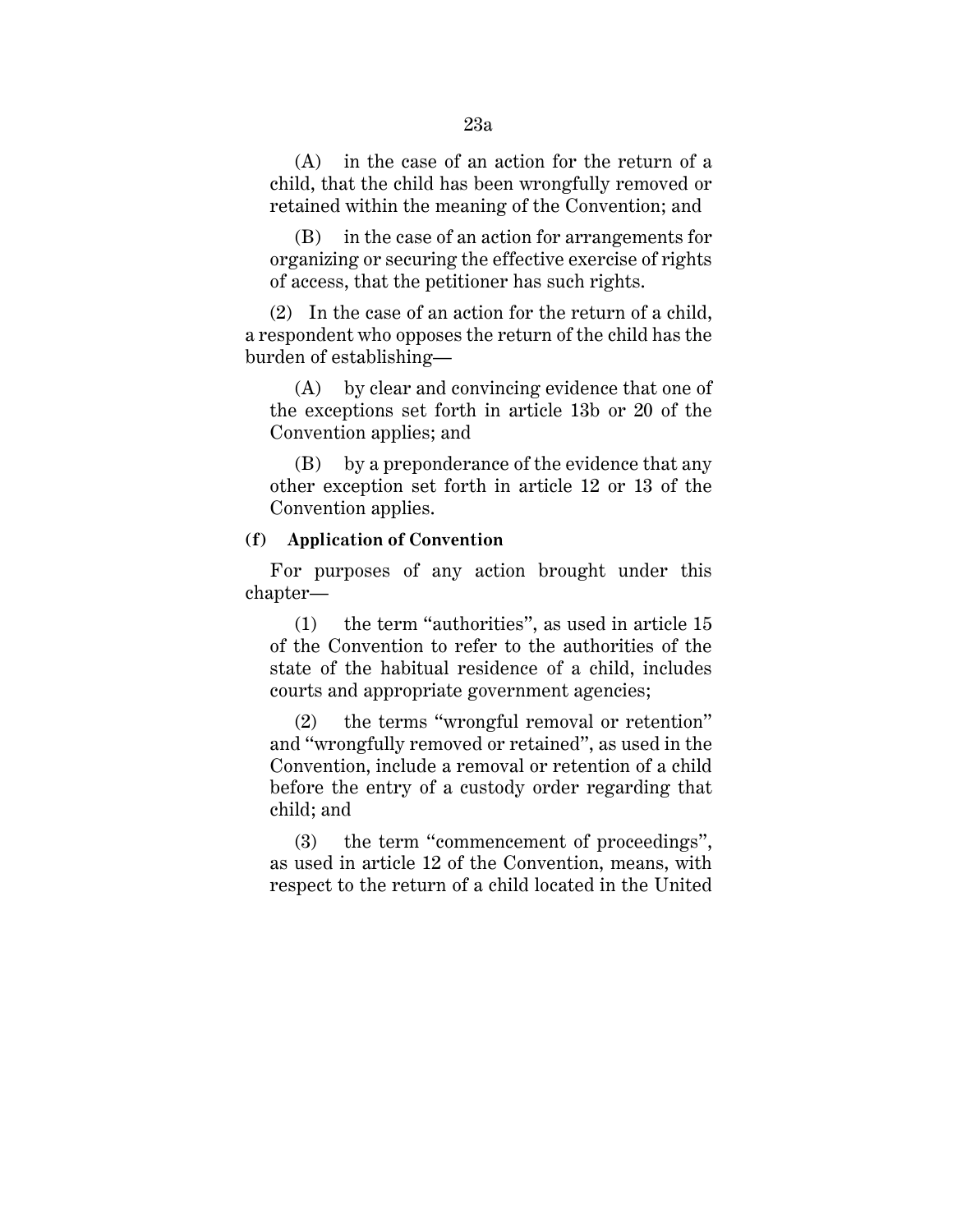States, the filing of a petition in accordance with subsection (b) of this section.

# **(g) Full faith and credit**

Full faith and credit shall be accorded by the courts of the States and the courts of the United States to the judgment of any other such court ordering or denying the return of a child, pursuant to the Convention, in an action brought under this chapter.

### **(h) Remedies under Convention not exclusive**

The remedies established by the Convention and this chapter shall be in addition to remedies available under other laws or international agreements.

# 4. 22 U.S.C. 9004 provides:

### **Provisional remedies**

# **(a) Authority of courts**

In furtherance of the objectives of article 7(b) and other provisions of the Convention, and subject to the provisions of subsection (b) of this section, any court exercising jurisdiction of an action brought under section 9003(b) of this title may take or cause to be taken measures under Federal or State law, as appropriate, to protect the well-being of the child involved or to prevent the child's further removal or concealment before the final disposition of the petition.

# **(b) Limitation on authority**

No court exercising jurisdiction of an action brought under section 9003(b) of this title may, under subsection (a) of this section, order a child removed from a person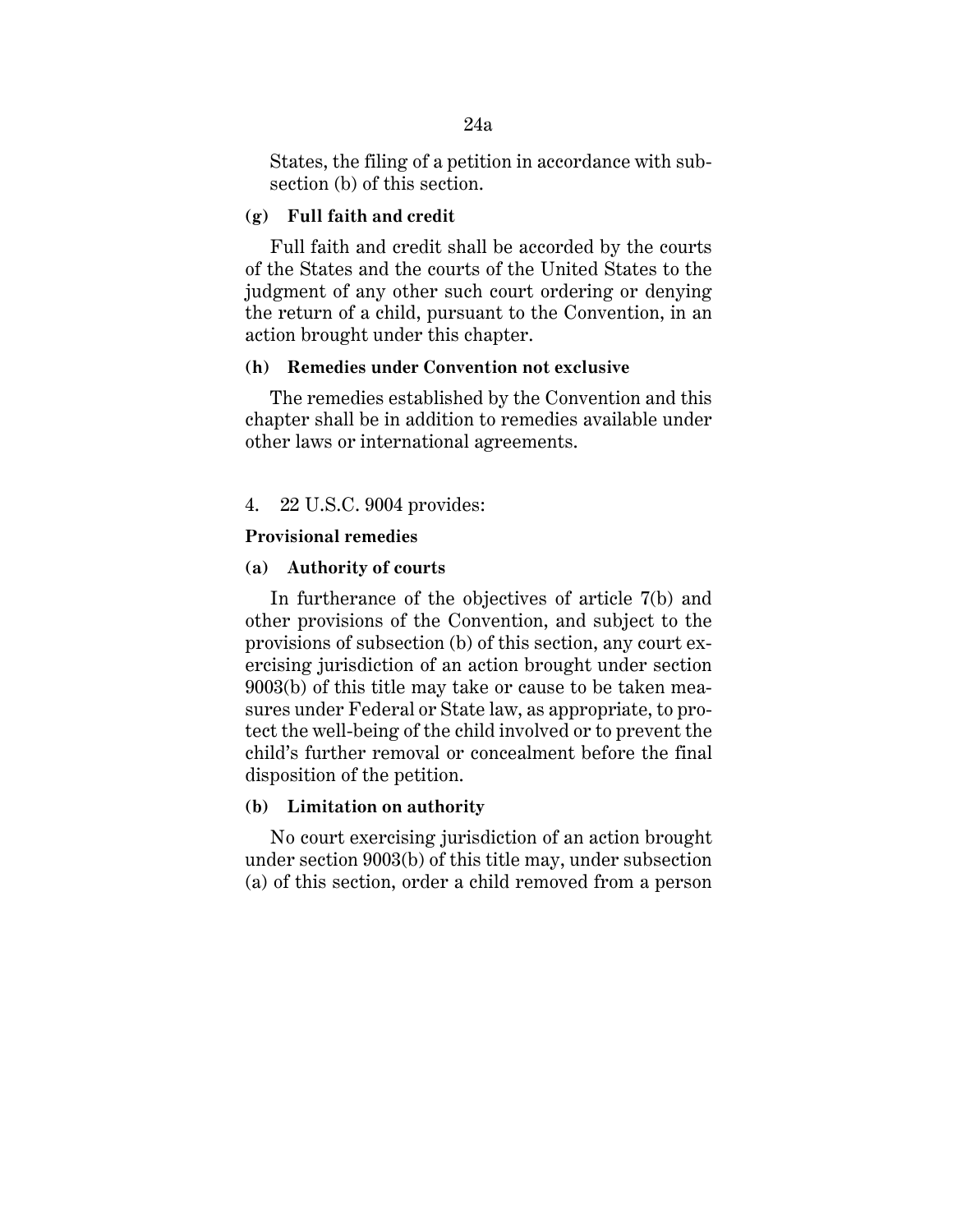having physical control of the child unless the applicable requirements of State law are satisfied.

# 5. 22 U.S.C. 9005 provides:

# **Admissibility of documents**

With respect to any application to the United States Central Authority, or any petition to a court under section 9003 of this title, which seeks relief under the Convention, or any other documents or information included with such application or petition or provided after such submission which relates to the application or petition, as the case may be, no authentication of such application, petition, document, or information shall be required in order for the application, petition, document, or information to be admissible in court.

### 6. 22 U.S.C. 9006 provides:

# **United States Central Authority**

### **(a) Designation**

The President shall designate a Federal agency to serve as the Central Authority for the United States under the Convention.

# **(b) Functions**

The functions of the United States Central Authority are those ascribed to the Central Authority by the Convention and this chapter.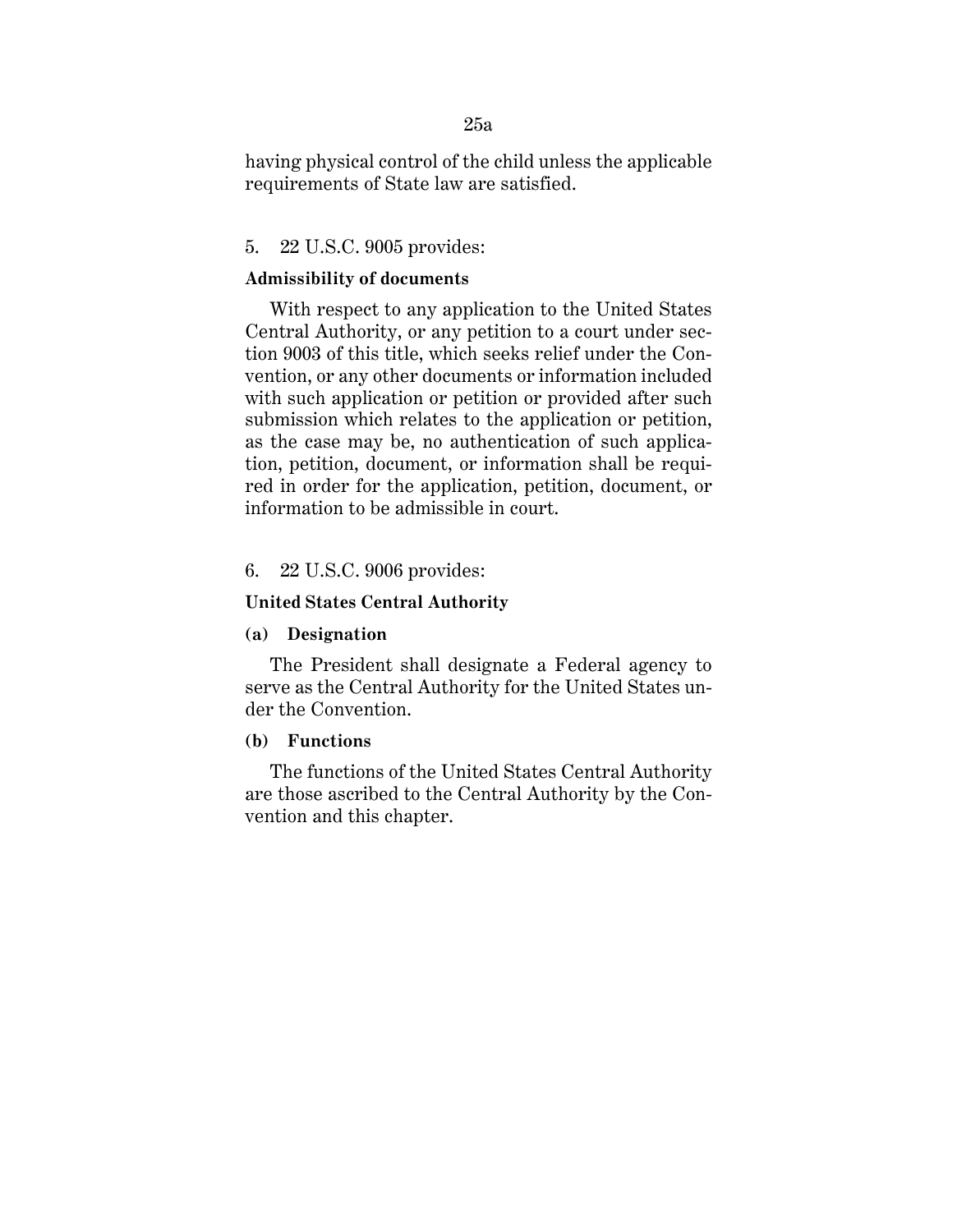### **(c) Regulatory authority**

The United States Central Authority is authorized to issue such regulations as may be necessary to carry out its functions under the Convention and this chapter.

# **(d) Obtaining information from Parent Locator Service**

The United States Central Authority may, to the extent authorized by the Social Security Act [42 U.S.C. 301 et seq.], obtain information from the Parent Locator Service.

#### **(e) Grant authority**

The United States Central Authority is authorized to make grants to, or enter into contracts or agreements with, any individual, corporation, other Federal, State, or local agency, or private entity or organization in the United States for purposes of accomplishing its responsibilities under the Convention and this chapter.

# **(f) Limited liability of private entities acting under the direction of the United States Central Authority**

# **(1) Limitation on liability**

Except as provided in paragraphs (2) and (3), a private entity or organization that receives a grant from or enters into a contract or agreement with the United States Central Authority under subsection (e) of this section for purposes of assisting the United States Central Authority in carrying out its responsibilities and functions under the Convention and this chapter, including any director, officer, employee, or agent of such entity or organization, shall not be liable in any civil action sounding in tort for damages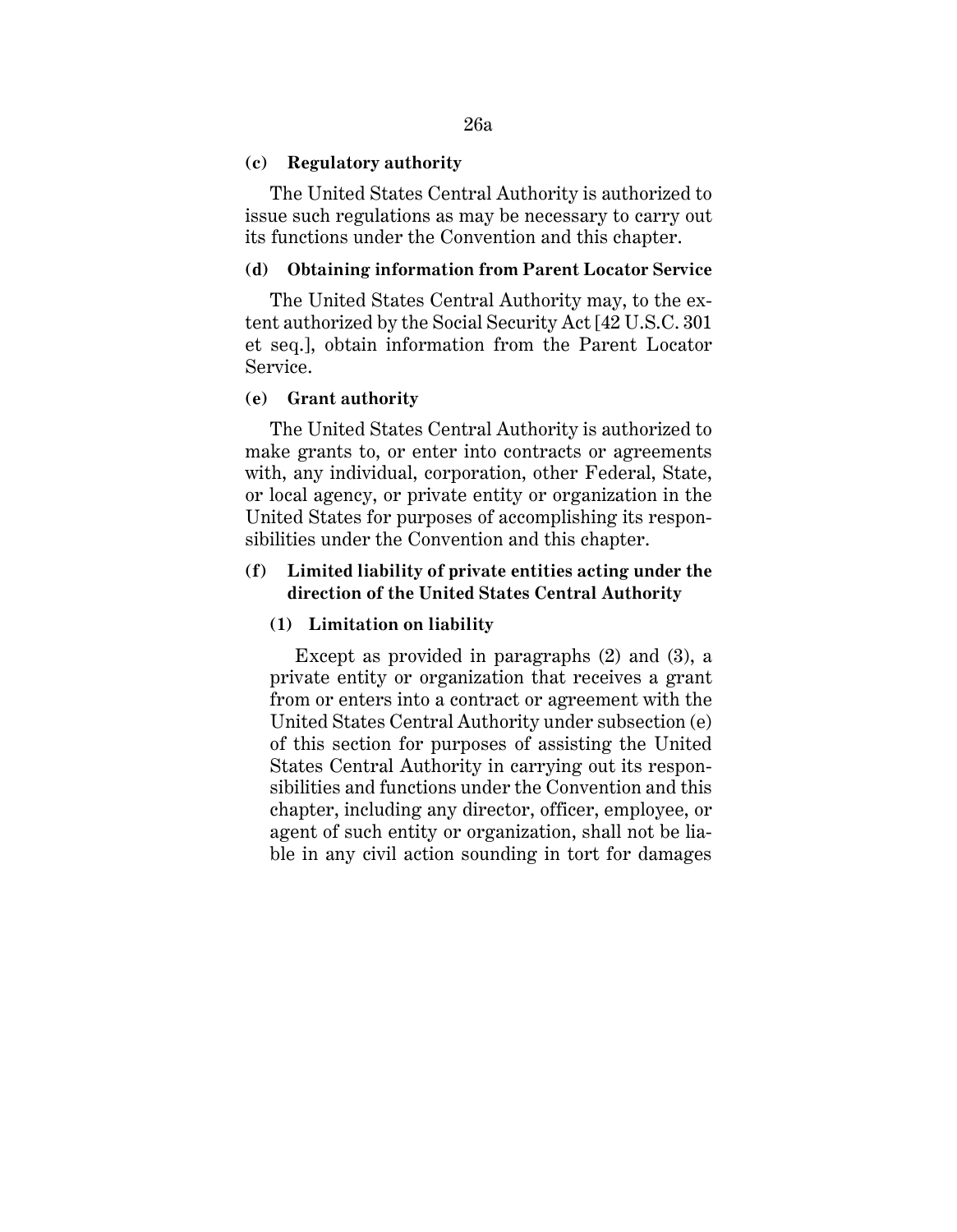directly related to the performance of such responsibilities and functions as defined by the regulations issued under subsection (c) of this section that are in effect on October 1, 2004.

# **(2) Exception for intentional, reckless, or other misconduct**

The limitation on liability under paragraph (1) shall not apply in any action in which the plaintiff proves that the private entity, organization, officer, employee, or agent described in paragraph (1), as the case may be, engaged in intentional misconduct or acted, or failed to act, with actual malice, with reckless disregard to a substantial risk of causing injury without legal justification, or for a purpose unrelated to the performance of responsibilities or functions under this chapter.

### **(3) Exception for ordinary business activities**

The limitation on liability under paragraph (1) shall not apply to any alleged act or omission related to an ordinary business activity, such as an activity involving general administration or operations, the use of motor vehicles, or personnel management.

# 7. 22 U.S.C. 9007 provides:

# **Costs and fees**

#### **(a) Administrative costs**

No department, agency, or instrumentality of the Federal Government or of any State or local government may impose on an applicant any fee in relation to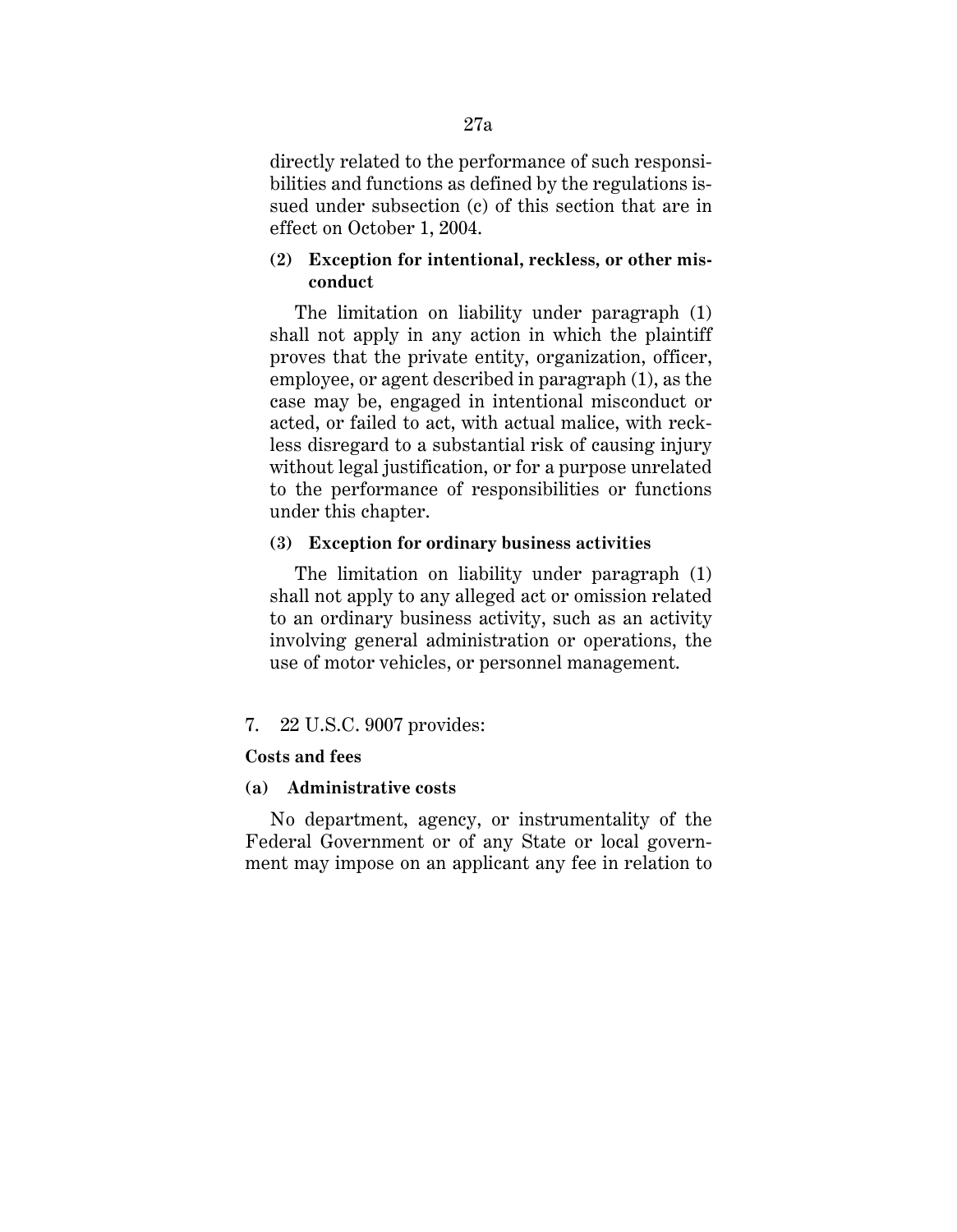the administrative processing of applications submitted under the Convention.

# **(b) Costs incurred in civil actions**

(1) Petitioners may be required to bear the costs of legal counsel or advisors, court costs incurred in connection with their petitions, and travel costs for the return of the child involved and any accompanying persons, except as provided in paragraphs (2) and (3).

(2) Subject to paragraph (3), legal fees or court costs incurred in connection with an action brought under section 9003 of this title shall be borne by the petitioner unless they are covered by payments from Federal, State, or local legal assistance or other programs.

(3) Any court ordering the return of a child pursuant to an action brought under section 9003 of this title shall order the respondent to pay necessary expenses incurred by or on behalf of the petitioner, including court costs, legal fees, foster home or other care during the course of proceedings in the action, and transportation costs related to the return of the child, unless the respondent establishes that such order would be clearly inappropriate.

# 8. 22 U.S.C. 9008 provides:

# **Collection, maintenance, and dissemination of information**

# **(a) In general**

In performing its functions under the Convention, the United States Central Authority may, under such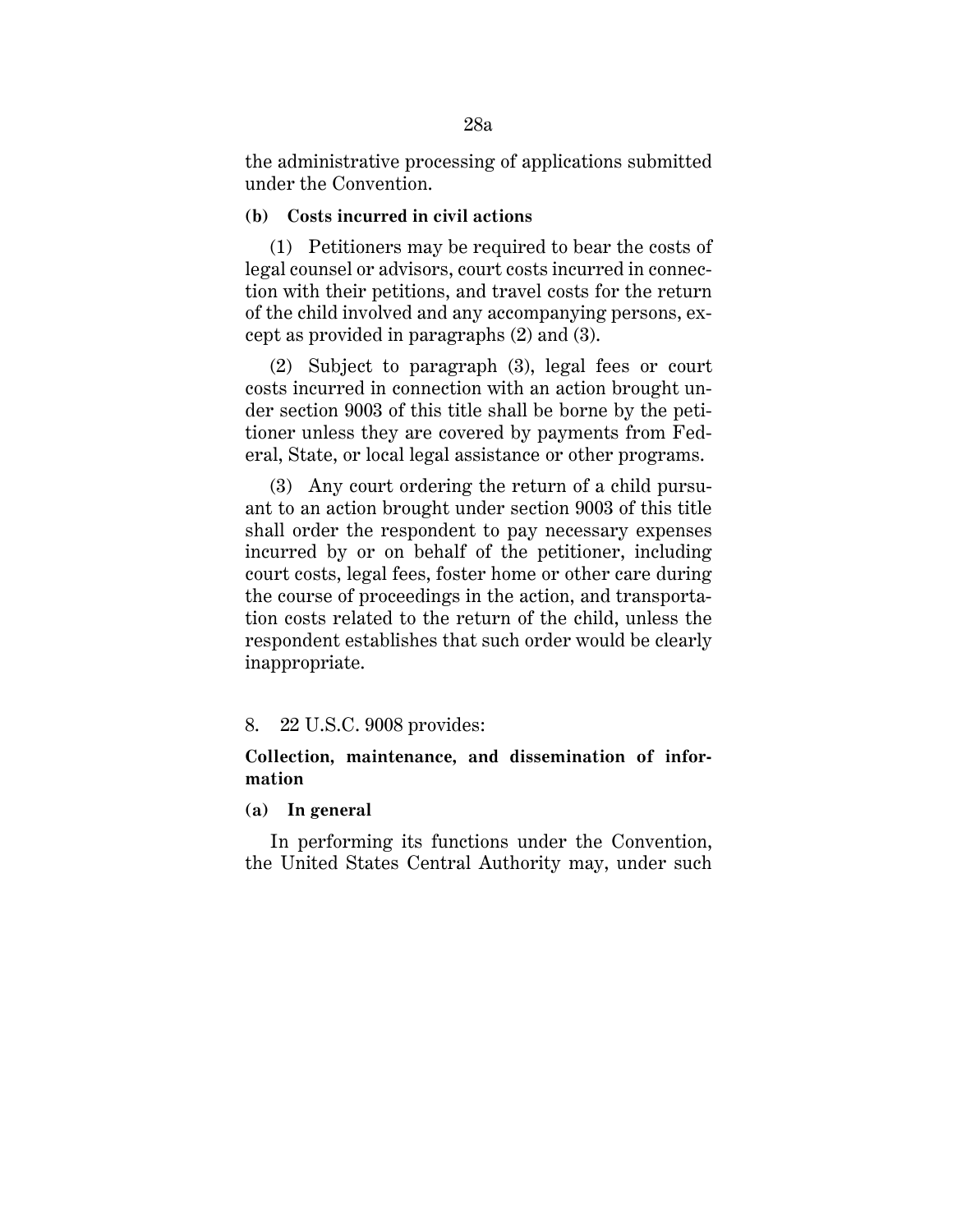conditions as the Central Authority prescribes by regulation, but subject to subsection (c), receive from or transmit to any department, agency, or instrumentality of the Federal Government or of any State or foreign government, and receive from or transmit to any applicant, petitioner, or respondent, information necessary to locate a child or for the purpose of otherwise implementing the Convention with respect to a child, except that the United States Central Authority—

(1) may receive such information from a Federal or State department, agency, or instrumentality only pursuant to applicable Federal and State statutes; and

(2) may transmit any information received under this subsection notwithstanding any provision of law other than this chapter.

# **(b) Requests for information**

Requests for information under this section shall be submitted in such manner and form as the United States Central Authority may prescribe by regulation and shall be accompanied or supported by such documents as the United States Central Authority may require.

# **(c) Responsibility of government entities**

Whenever any department, agency, or instrumentality of the United States or of any State receives a request from the United States Central Authority for information authorized to be provided to such Central Authority under subsection (a), the head of such department, agency, or instrumentality shall promptly cause a search to be made of the files and records maintained by such department, agency, or instrumentality in order to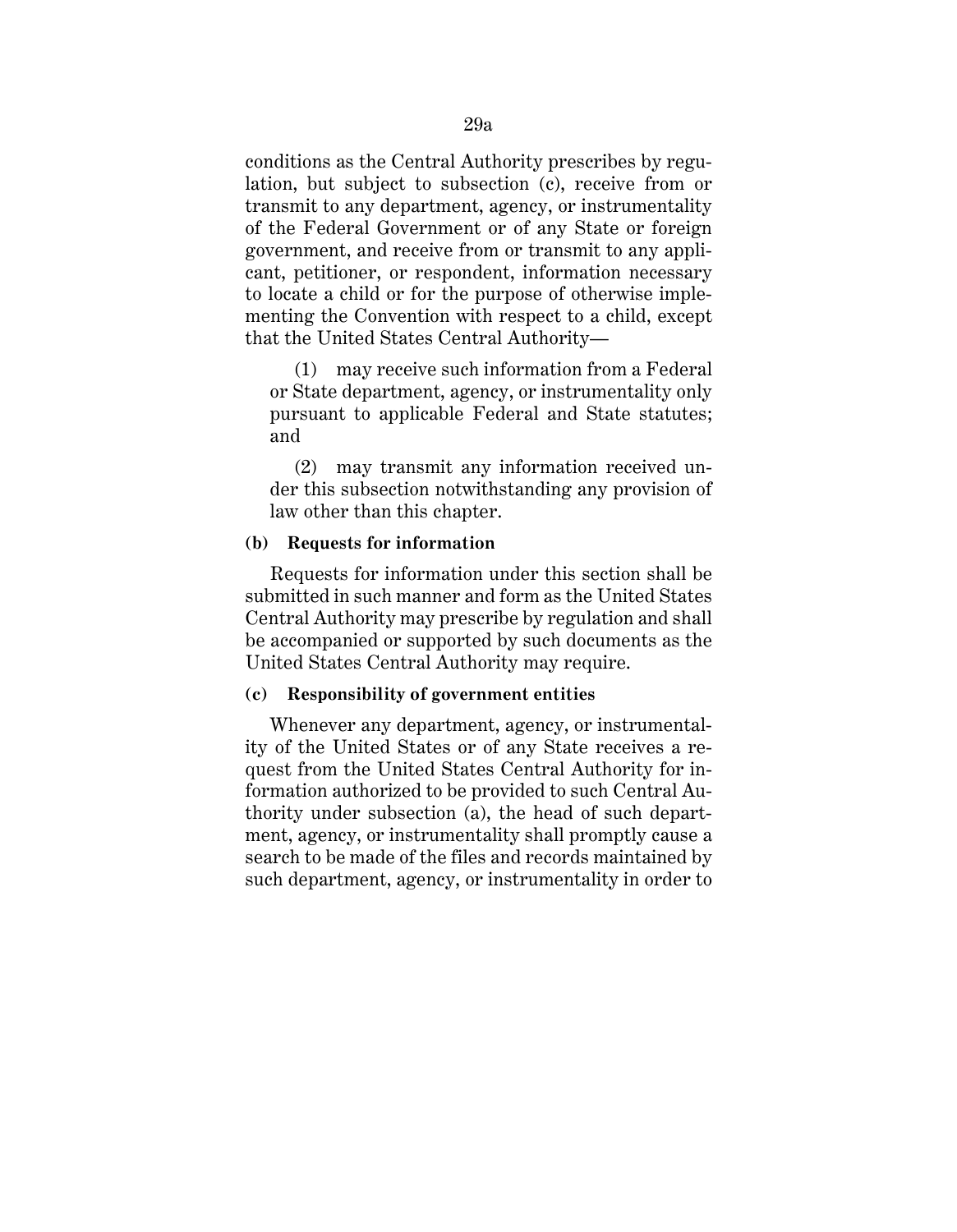determine whether the information requested is contained in any such files or records. If such search discloses the information requested, the head of such department, agency, or instrumentality shall immediately transmit such information to the United States Central Authority, except that any such information the disclosure of which—

(1) would adversely affect the national security interests of the United States or the law enforcement interests of the United States or of any State; or

# (2) would be prohibited by section 9 of title 13;

shall not be transmitted to the Central Authority. The head of such department, agency, or instrumentality shall, immediately upon completion of the requested search, notify the Central Authority of the results of the search, and whether an exception set forth in paragraph (1) or (2) applies. In the event that the United States Central Authority receives information and the appropriate Federal or State department, agency, or instrumentality thereafter notifies the Central Authority that an exception set forth in paragraph (1) or (2) applies to that information, the Central Authority may not disclose that information under subsection (a).

# **(d) Information available from Parent Locator Service**

To the extent that information which the United States Central Authority is authorized to obtain under the provisions of subsection (c) can be obtained through the Parent Locator Service, the United States Central Authority shall first seek to obtain such information from the Parent Locator Service, before requesting such information directly under the provisions of subsection (c) of this section.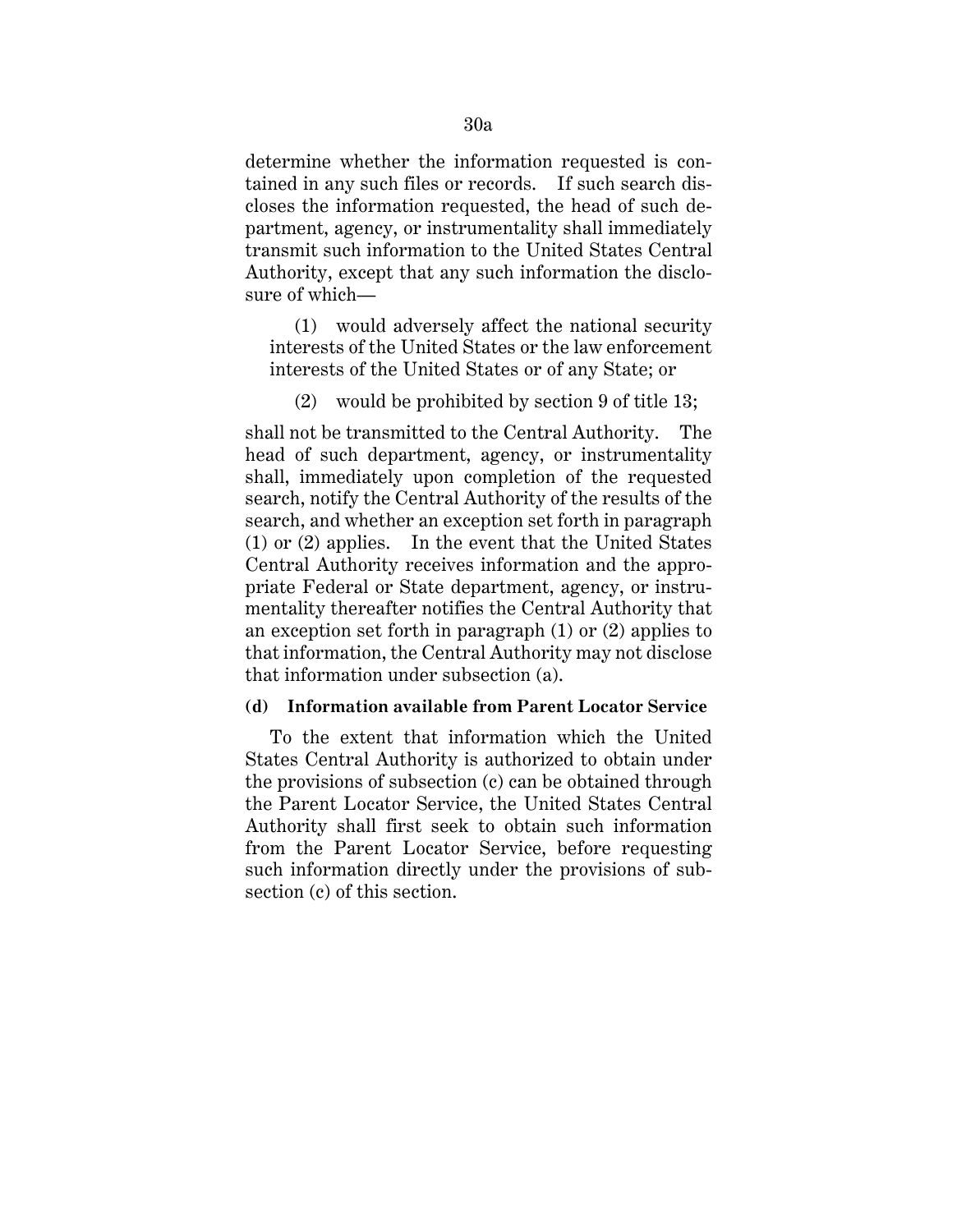#### **(e) Recordkeeping**

The United States Central Authority shall maintain appropriate records concerning its activities and the disposition of cases brought to its attention.

# 9. 22 U.S.C. 9009 provides:

# **Office of Children's Issues**

### **(a) Director requirements**

The Secretary of State shall fill the position of Director of the Office of Children's Issues of the Department of State (in this section referred to as the ''Office'') with an individual of senior rank who can ensure long-term continuity in the management and policy matters of the Office and has a strong background in consular affairs.

# **(b) Case officer staffing**

Effective April 1, 2000, there shall be assigned to the Office of Children's Issues of the Department of State a sufficient number of case officers to ensure that the average caseload for each officer does not exceed 75.

# **(c) Embassy contact**

The Secretary of State shall designate in each United States diplomatic mission an employee who shall serve as the point of contact for matters relating to international abductions of children by parents. The Director of the Office shall regularly inform the designated employee of children of United States citizens abducted by parents to that country.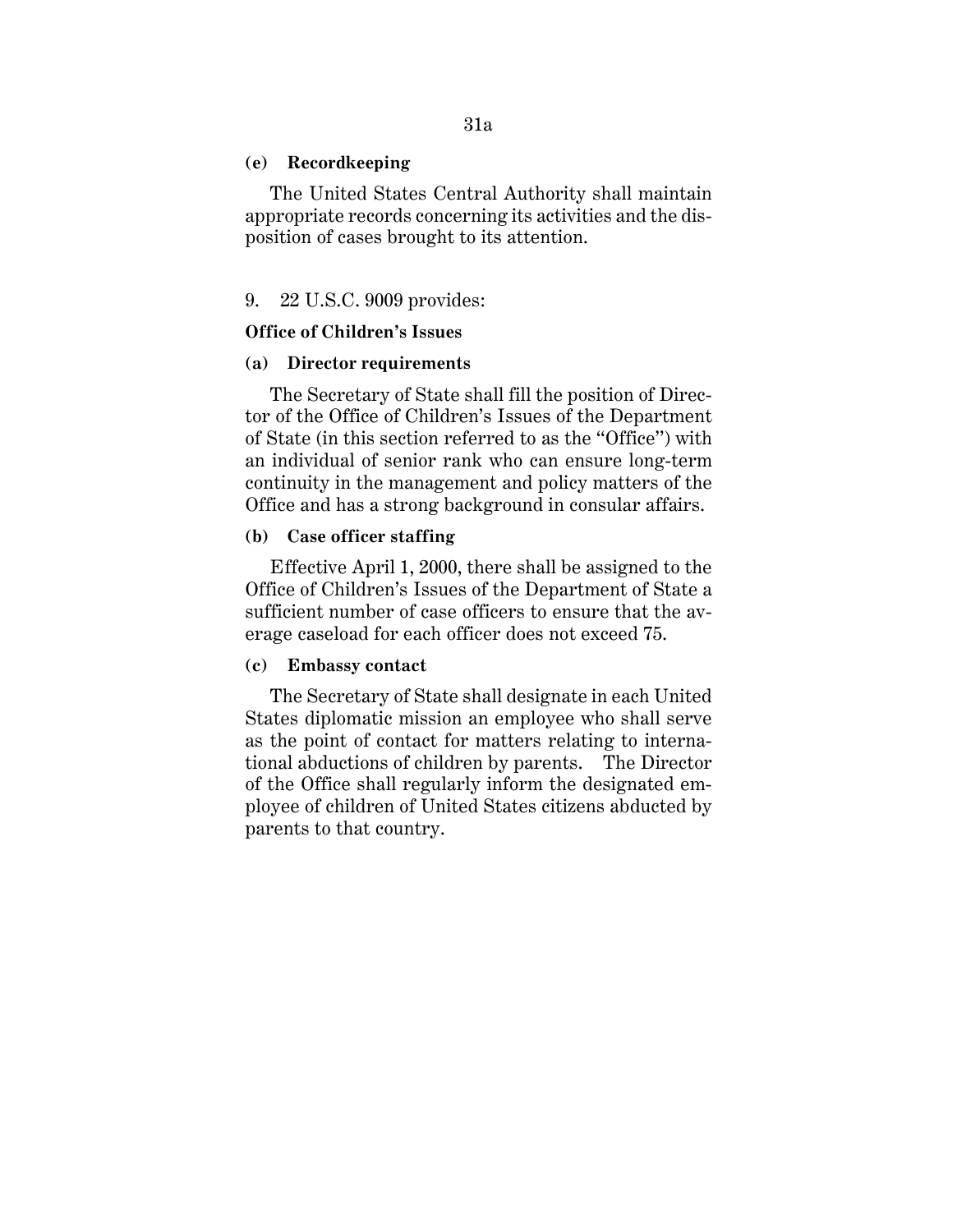#### **(d) Reports to parents**

# **(1) In general**

Except as provided in paragraph (2), beginning 6 months after November 29, 1999, and at least once every 6 months thereafter, the Secretary of State shall report to each parent who has requested assistance regarding an abducted child overseas. Each such report shall include information on the current status of the abducted child's case and the efforts by the Department of State to resolve the case.

### **(2) Exception**

The requirement in paragraph (1) shall not apply in a case of an abducted child if—

(A) the case has been closed and the Secretary of State has reported the reason the case was closed to the parent who requested assistance; or

(B) the parent seeking assistance requests that such reports not be provided.

## 10. 22 U.S.C. 9010 provides:

#### **Interagency coordinating group**

The Secretary of State, the Secretary of Health and Human Services, and the Attorney General shall designate Federal employees and may, from time to time, designate private citizens to serve on an interagency coordinating group to monitor the operation of the Convention and to provide advice on its implementation to the United States Central Authority and other Federal agencies. This group shall meet from time to time at the request of the United States Central Authority.